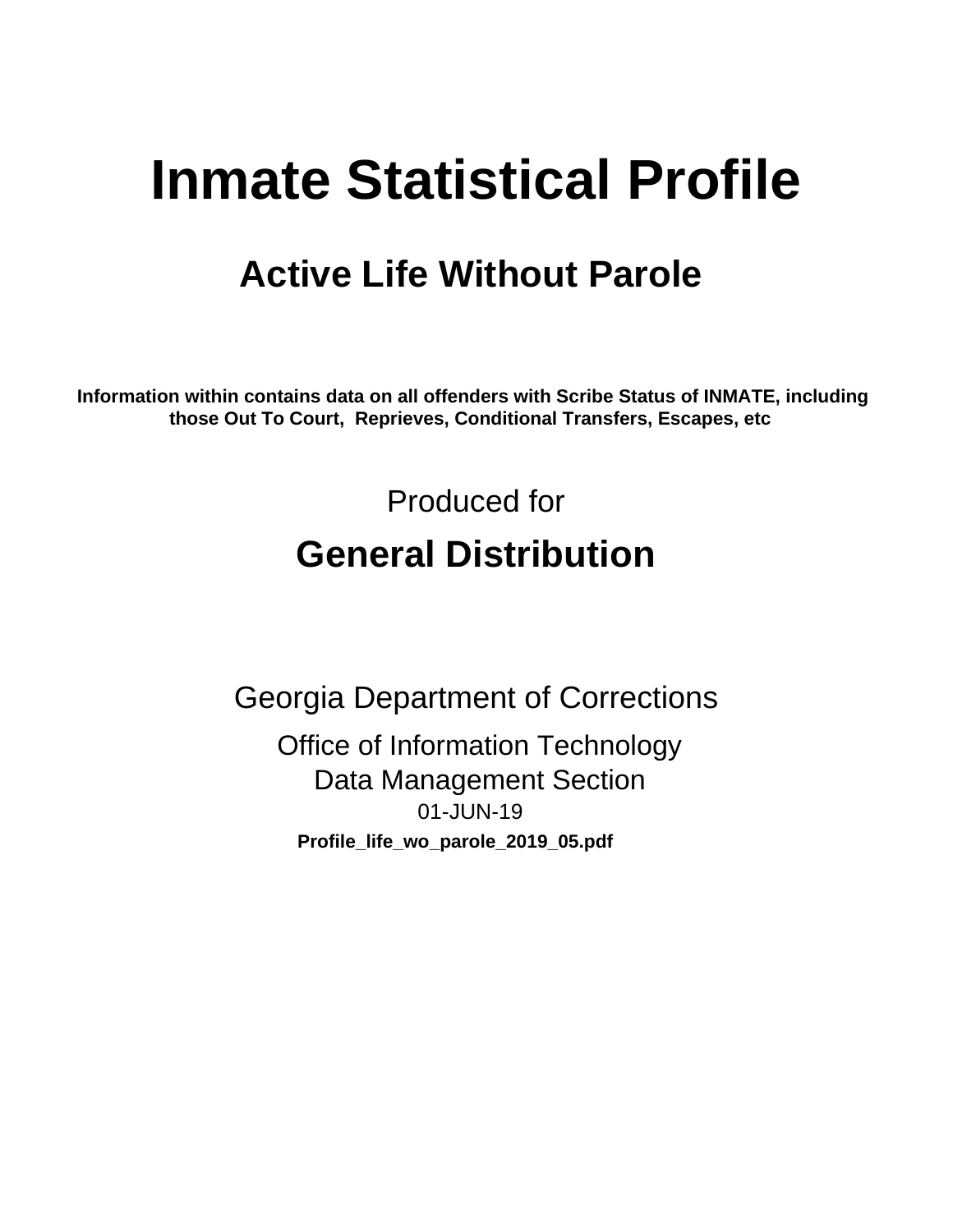# **Inmate Statistical Profile 01-JUN-19**

Contents

**Active Life Without Parole** 

Produced for General Distribution

# **Table of Contents**

| <b>Demographic information</b>                                        |
|-----------------------------------------------------------------------|
| 4 Current age, broken out in ten year age groups                      |
| 5 Race group                                                          |
| 6 Marital status, self-reported at entry to prison                    |
| 7 Number of Inmates with Dependents, self-reported at entry to prison |
| 8 Religious affiliation, self-reported at entry to prison             |
| 9 Home county - self-reported at entry to prison                      |
| 13 Employment status before prison, self-reported at entry to prison  |
| 14 Age at admission                                                   |
| 16 Height, measured at entry to prison                                |
| 17 Weight, measured at entry to prison                                |
| 18 Military service                                                   |
| <b>Correctional information</b>                                       |
| 19 Type of admission to prison                                        |
| 20 Current / last supervision level                                   |
| 21 Current / last institution type                                    |
| 22 Institution type - transitional centers                            |
| 23 Institution type - county prisons                                  |
| 24 Institution type - state prisons                                   |
| 25 Institution type - private prisons                                 |
| 26 Institution type - inmate boot camp                                |
| 27 Number of disciplinary reports                                     |
| 28 Number of transfers                                                |
| 29 Number of escapes                                                  |
| 30 Time served in current (or last) institution                       |
| Educational, psychological and physical information                   |
| 31 Highest grade level attained                                       |
| 32 Culture fair IQ scores                                             |
| 33 Wide Range Achievement Test (WRAT) reading score                   |
| 34 Wide Range Achievement Test (WRAT) math score                      |
| 35 Wide Range Achievement Test (WRAT) spelling score                  |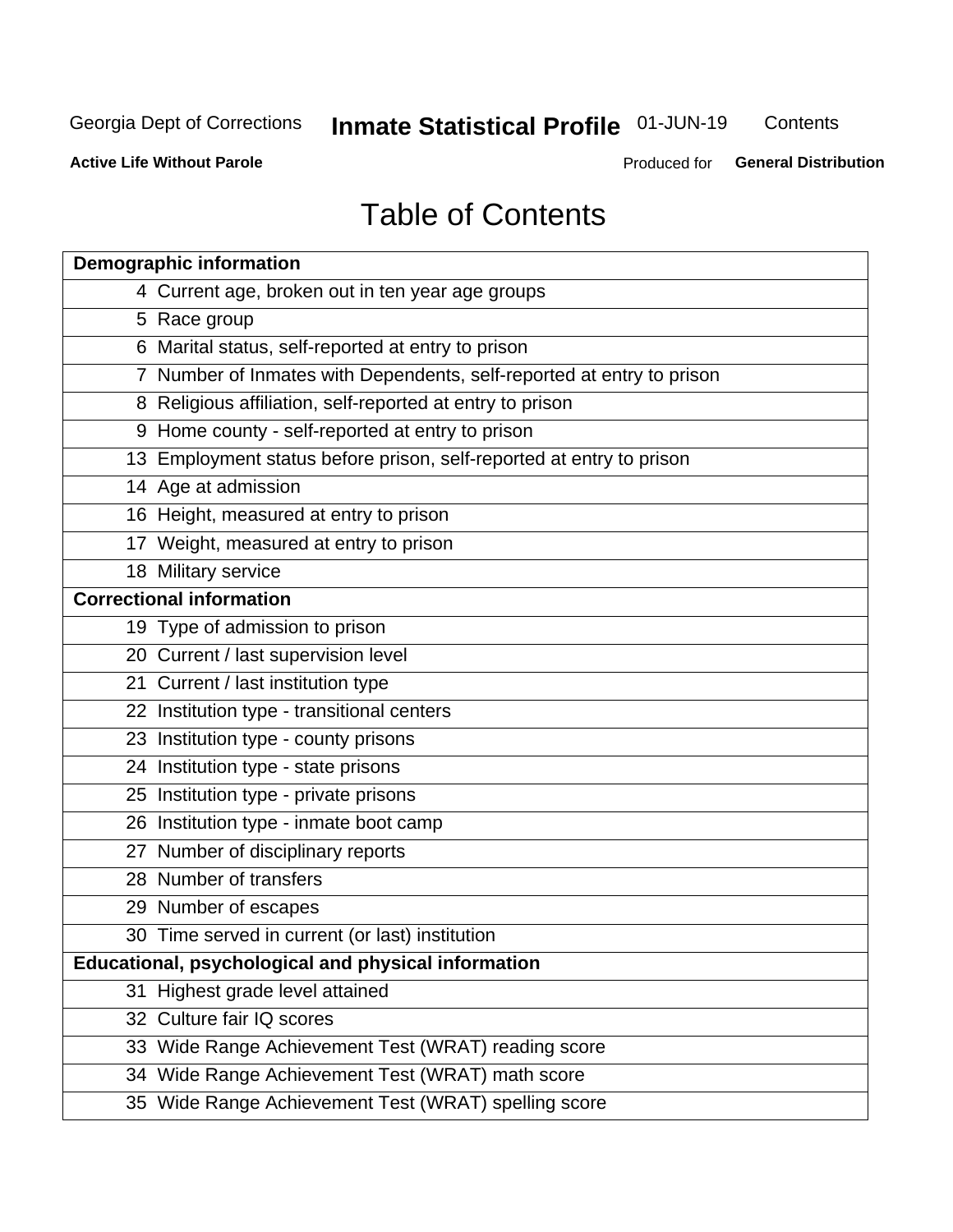# **Inmate Statistical Profile 01-JUN-19**

Contents

**Active Life Without Parole** 

Produced for General Distribution

# **Table of Contents**

| Educational, psychological and physical information              |
|------------------------------------------------------------------|
| 36 Current / last mental health treatment level                  |
| 37 PULHESDWIT medical scale - 'P' overall condition ('P'hysical) |
| 38 PULHESDWIT medical scale - 'U' upper body                     |
| 39 PULHESDWIT medical scale - 'L' lower body                     |
| 40 PULHESDWIT medical scale - 'H' hearing                        |
| 41 PULHESDWIT medical scale - 'E' vision                         |
| 42 PULHESDWIT medical scale -'S' psychiatric                     |
| 43 PULHESDWIT medical scale - 'D' dental                         |
| 44 PULHESDWIT medical scale - 'W' work ability                   |
| 45 PULHESDWIT medical scale - 'I' impairment                     |
| 46 PULHESDWIT medical scale - 'T' transportability               |
| <b>Crimes and criminal history information</b>                   |
| 47 Number of prior Georgia incarcerations                        |
| 48 Prison sentence in years                                      |
| 49 Primary offense, broken out into felonies vs misdemeanors     |
| 50 Primary offense, broken out into six broad crime categories   |
| 51 Primary offense, detailed offense code                        |
| 52 County of conviction of primary offense                       |
| 56 Circuit of conviction of primary offense                      |
| 58 Years served (jail + prison) in this incarceration            |
| <b>Medical information</b>                                       |
| 59 Results of most recent HIV test                               |
| 60 Results of most recent tuberculosis test                      |
| 61 Results of most recent syphilis test                          |
| 62 Results of most recent Hepatitis-C test                       |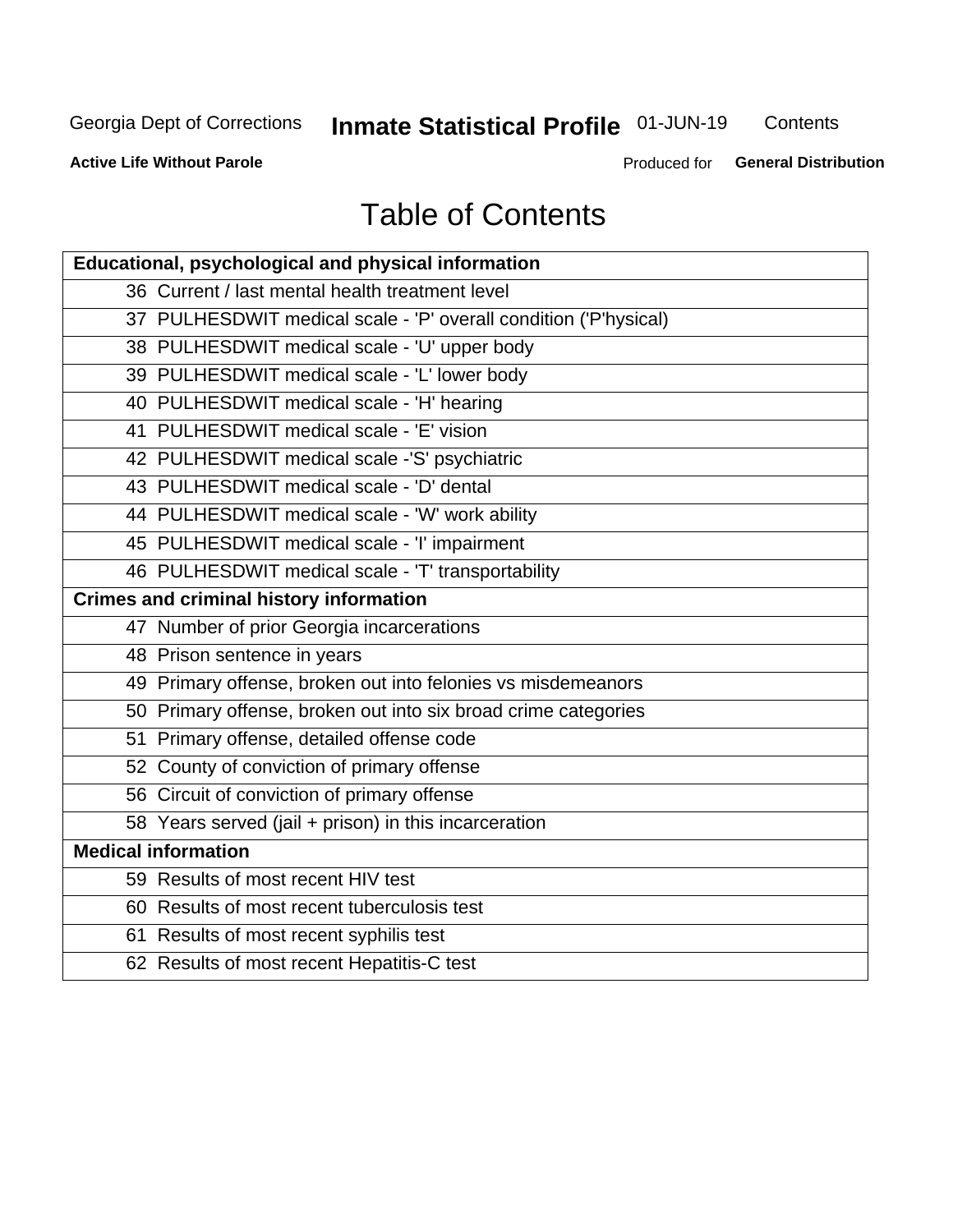### **Active Life Without Parole**

### Produced for General Distribution

### Current age, broken out in ten-year age groups

COL % - percent each COUNT is of its particular column

|                          | <b>Male</b>  |        |         | <b>Female</b> |        |       |              | <b>Total</b> |
|--------------------------|--------------|--------|---------|---------------|--------|-------|--------------|--------------|
| <b>Current Age</b>       | <b>Count</b> | Col %  | Row %   | <b>Count</b>  | Col %  | Row % | <b>Total</b> | Col %        |
| <b>Teens (1-19)</b>      | 3            | 0.20%  | 100.00% |               |        |       | 3            | 0.19%        |
| <b>Twenties (20-29)</b>  | 250          | 16.50% | 96.53%  | 9             | 16.36% | 3.47% | 259          | 16.50%       |
| Thirties (30-39)         | 417          | 27.52% | 95.21%  | 21            | 38.18% | 4.79% | 438          | 27.90%       |
| <b>Forties (40-49)</b>   | 390          | 25.74% | 96.53%  | 14            | 25.45% | 3.47% | 404          | 25.73%       |
| <b>Fifties (50-59)</b>   | 301          | 19.87% | 97.41%  | 8             | 14.55% | 2.59% | 309          | 19.68%       |
| <b>Sixties (60-69)</b>   | 125          | 8.25%  | 97.66%  | 3             | 5.45%  | 2.34% | 128          | 8.15%        |
| Seventy + (70 and above) | 29           | 1.91%  | 100.00% |               |        |       | 29           | 1.85%        |
| <b>Total Reported</b>    | 1,515        | 100%   | 96.50%  | 55            | 100%   | 3.50% | 1,570        | 100%         |

| <b>Not Reported</b> |                 |                 |      |
|---------------------|-----------------|-----------------|------|
| <b>Total</b>        | - 64 E<br>. טוי | --<br><u>JJ</u> | ,570 |

| <b>Mean</b><br>(average) | 42.86 | 40.24 | 42.77 |
|--------------------------|-------|-------|-------|
| Median (middle)          |       | 39    |       |
| Mode<br>(most frequent)  | 38    |       | 38    |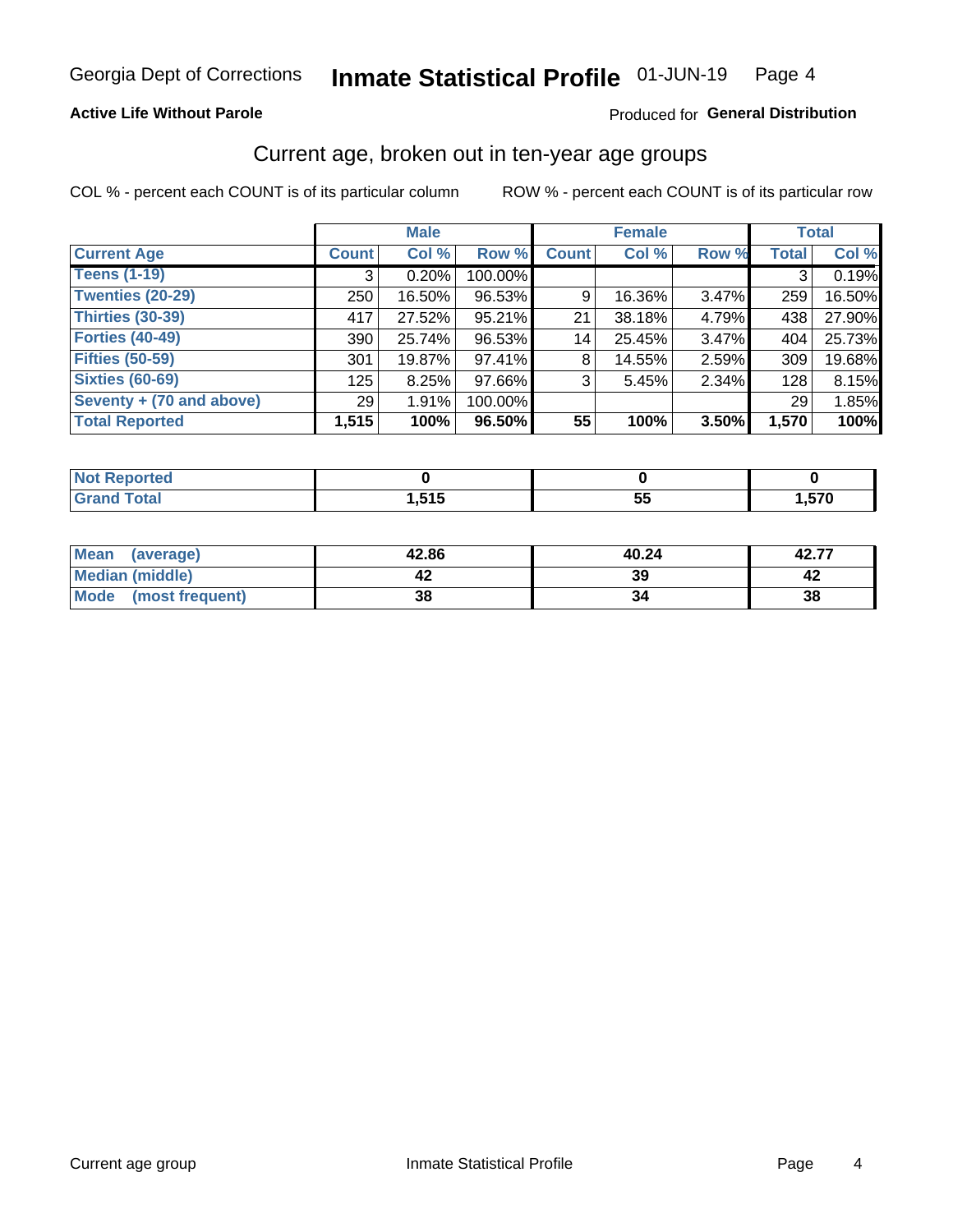#### Inmate Statistical Profile 01-JUN-19 Page 5

### **Active Life Without Parole**

Produced for General Distribution

### Race group

COL % - percent each COUNT is of its particular column

|                              | <b>Male</b>  |         |                    | <b>Female</b> |        |          | <b>Total</b> |        |
|------------------------------|--------------|---------|--------------------|---------------|--------|----------|--------------|--------|
| <b>Race Group</b>            | <b>Count</b> | Col %   | <b>Row % Count</b> |               | Col %  | Row %    | <b>Total</b> | Col %  |
| <b>White</b>                 | 319          | 21.06%  | 94.10%             | 20            | 36.36% | 5.90%    | 339          | 21.59% |
| <b>Black</b><br>$\mathbf{2}$ | 1,158        | 76.44%  | $97.23\%$          | 33            | 60.00% | 2.77%    | 1,191        | 75.86% |
| <b>Other</b><br>5.           |              | $.13\%$ | 100.00%            |               |        |          | 2            | .13%   |
| <b>Asian</b><br>6            | 5            | $.33\%$ | 100.00%            |               |        |          | 5            | .32%   |
| <b>Hispanic</b><br>10        | 31           | 2.05%   | 93.94%             | 2             | 3.64%  | $6.06\%$ | 33           | 2.10%  |
| <b>Total Reported</b>        | 1,515        | 100%    | 96.5%              | 55            | 100%   | 3.5%     | 1,570        | 100%   |

| بمستحدثه<br>тес       |            |         |                   |
|-----------------------|------------|---------|-------------------|
| <b>fotal</b><br>_____ | <b>545</b> | --<br>ು | $E \rightarrow 0$ |

| –•••• |  | M |  |  |  |
|-------|--|---|--|--|--|
|-------|--|---|--|--|--|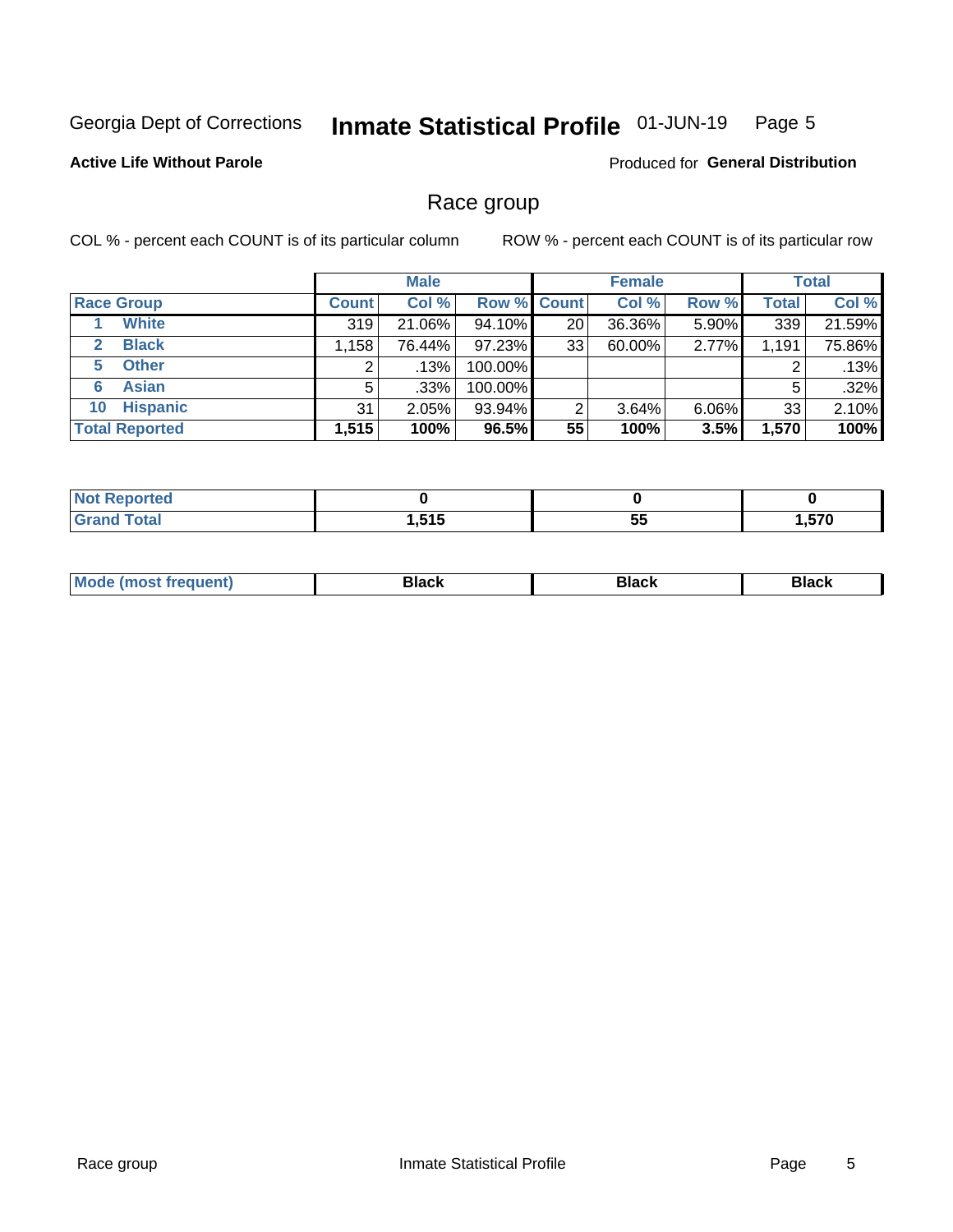#### Inmate Statistical Profile 01-JUN-19 Page 6

#### **Active Life Without Parole**

#### Produced for General Distribution

# Marital status, self-reported at entry to prison

COL % - percent each COUNT is of its particular column

|                            | <b>Male</b>  |        |        | <b>Female</b>   |        |        | <b>Total</b> |        |
|----------------------------|--------------|--------|--------|-----------------|--------|--------|--------------|--------|
| <b>Marital Status</b>      | <b>Count</b> | Col %  | Row %  | <b>Count</b>    | Col %  | Row %  | <b>Total</b> | Col %  |
| <b>Unknown</b><br>$\bf{0}$ | 19           | 1.25%  | 95.00% |                 | 1.82%  | 5.00%  | 20           | 1.27%  |
| <b>Divorced</b><br>D       | 118          | 7.79%  | 96.72% | 4               | 7.27%  | 3.28%  | 122          | 7.77%  |
| <b>Married</b><br>М        | 209          | 13.80% | 95.43% | 10 <sup>1</sup> | 18.18% | 4.57%  | 219          | 13.95% |
| <b>S</b> Separated         | 43           | 2.84%  | 87.76% | 6               | 10.91% | 12.24% | 49           | 3.12%  |
| <b>Unmarried</b><br>U      | 1,089        | 71.88% | 97.49% | 28              | 50.91% | 2.51%  | 1,117        | 71.15% |
| <b>Widow</b><br>W          | 37           | 2.44%  | 86.05% | 6               | 10.91% | 13.95% | 43           | 2.74%  |
| <b>Total Reported</b>      | 1,515        | 100%   | 96.5%  | 55              | 100%   | 3.5%   | 1,570        | 100%   |

| тео. |                 |     |                             |
|------|-----------------|-----|-----------------------------|
|      | <b>EAE</b><br>. | ູບພ | 570<br>$\ddot{\phantom{1}}$ |

|  | M | . | Unmarried | າmarried<br>_____ |
|--|---|---|-----------|-------------------|
|--|---|---|-----------|-------------------|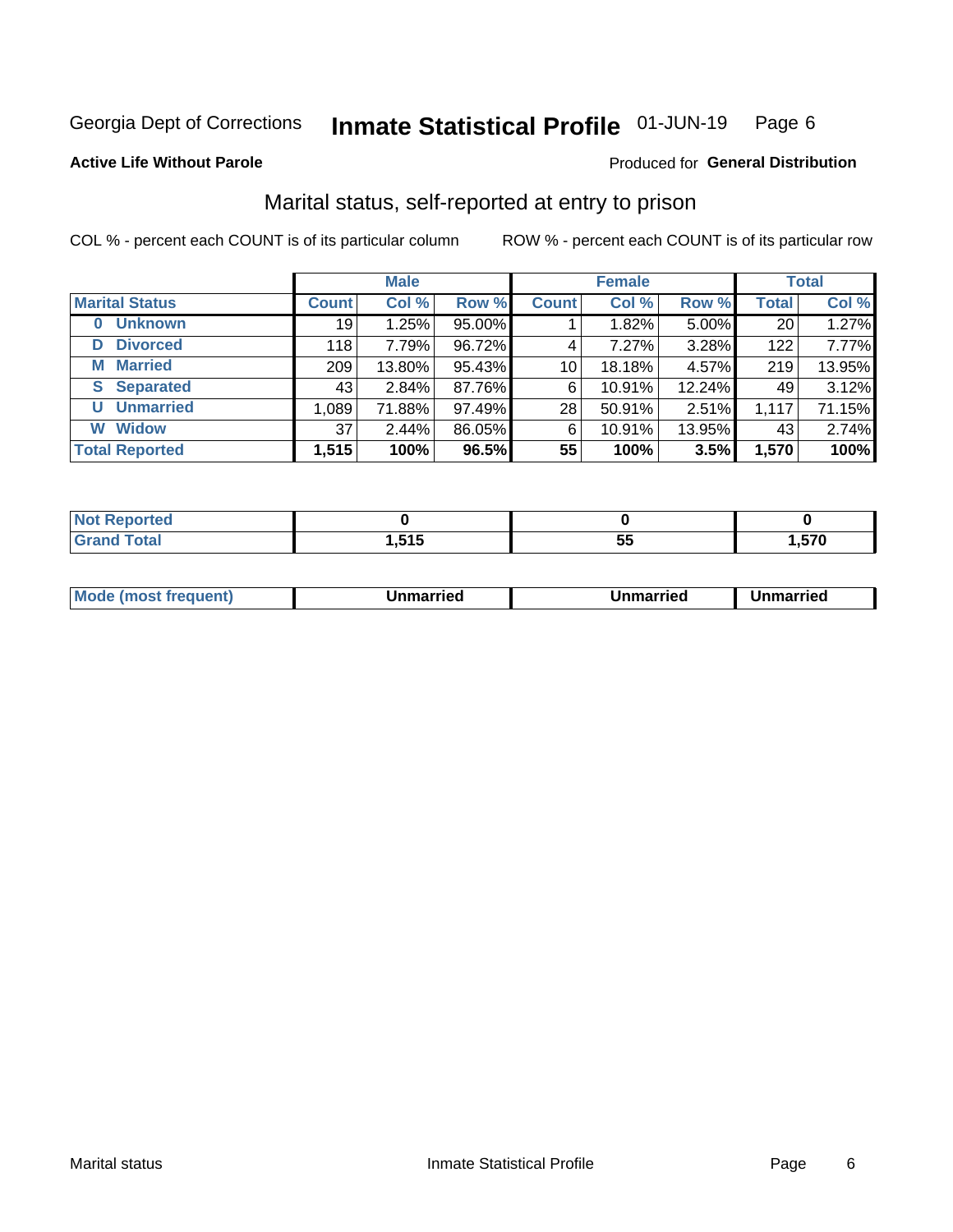#### Inmate Statistical Profile 01-JUN-19 Page 7

### **Active Life Without Parole**

### Produced for General Distribution

### Number of Inmates with Dependents, Self-Reported at Entry to Prison

COL % - percent each COUNT is of its particular column

|                             |                 | <b>Male</b> |         |              | <b>Female</b> |       |              | <b>Total</b> |
|-----------------------------|-----------------|-------------|---------|--------------|---------------|-------|--------------|--------------|
| <b>Number of dependents</b> | <b>Count</b>    | Col %       | Row %   | <b>Count</b> | Col %         | Row % | <b>Total</b> | Col %        |
| $\bf{0}$                    | 357             | 31.62%      | 94.95%  | 19           | 38.78%        | 5.05% | 376          | 31.92%       |
|                             | 271             | 24.00%      | 97.13%  | 8            | 16.33%        | 2.87% | 279          | 23.68%       |
| $\overline{2}$              | 201             | 17.80%      | 96.63%  |              | 14.29%        | 3.37% | 208          | 17.66%       |
| 3                           | 129             | 11.43%      | 93.48%  | 9            | 18.37%        | 6.52% | 138          | 11.71%       |
| 4                           | 81              | 7.17%       | 96.43%  | 3            | 6.12%         | 3.57% | 84           | 7.13%        |
| 5                           | 38 <sup>1</sup> | 3.37%       | 95.00%  | 2            | 4.08%         | 5.00% | 40           | 3.40%        |
| $6\phantom{1}6$             | 24              | 2.13%       | 96.00%  |              | 2.04%         | 4.00% | 25           | 2.12%        |
| 7                           | 13              | 1.15%       | 100.00% |              |               |       | 13           | 1.10%        |
| 8                           | 6               | 0.53%       | 100.00% |              |               |       | 6            | 0.51%        |
| $\boldsymbol{9}$            | 3               | 0.27%       | 100.00% |              |               |       | 3            | 0.25%        |
| Over 10                     | 6               | 0.53%       | 100.00% |              |               |       | 6            | 0.51%        |
| <b>Total Reported</b>       | 1,129           | 100%        | 95.84%  | 49           | 100%          | 4.16% | 1,178        | 100%         |

| 386           |                    | 392  |
|---------------|--------------------|------|
| 515<br>ี<br>. | --<br>$\sim$<br>J. | .570 |

| <b>Mean</b><br>(average) | 72<br>I . I J | . 57 | l.73 |
|--------------------------|---------------|------|------|
| <b>Median (middle)</b>   |               |      |      |
| Mode (most frequent)     |               |      |      |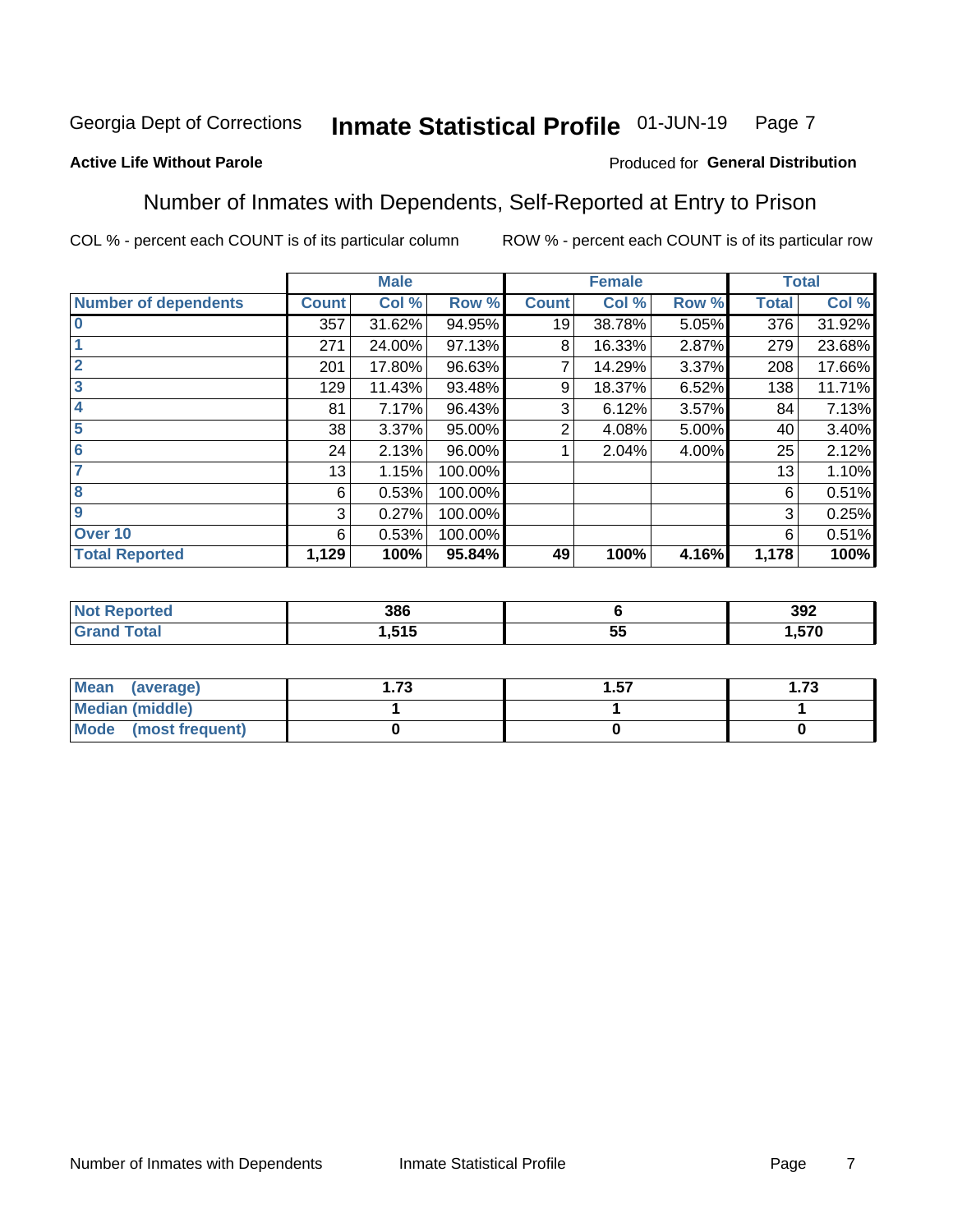#### Inmate Statistical Profile 01-JUN-19 Page 8

#### **Active Life Without Parole**

#### Produced for General Distribution

# Religious affiliation, self-reported at entry to prison

COL % - percent each COUNT is of its particular column

|    |                              |                | <b>Male</b> |         |                | <b>Female</b> |         | <b>Total</b>   |        |
|----|------------------------------|----------------|-------------|---------|----------------|---------------|---------|----------------|--------|
|    | <b>Religious Affiliation</b> | <b>Count</b>   | Col %       | Row %   | <b>Count</b>   | Col %         | Row %   | <b>Total</b>   | Col %  |
| 1  | <b>Islam</b>                 | 79             | 10.53%      | 97.53%  | 2              | 5.00%         | 2.47%   | 81             | 10.25% |
| 2  | <b>Catholic</b>              | 24             | 3.20%       | 88.89%  | 3              | 7.50%         | 11.11%  | 27             | 3.42%  |
| 3  | <b>Baptist</b>               | 393            | 52.40%      | 93.35%  | 28             | 70.00%        | 6.65%   | 421            | 53.29% |
| 4  | <b>Methodist</b>             | 12             | 1.60%       | 92.31%  |                | 2.50%         | 7.69%   | 13             | 1.65%  |
| 7  | <b>Church Of God</b>         | $\overline{2}$ | .27%        | 100.00% |                |               |         | 2              | .25%   |
| 8  | <b>Holiness</b>              | 17             | 2.27%       | 89.47%  | $\overline{2}$ | 5.00%         | 10.53%  | 19             | 2.41%  |
| 9  | <b>Jewish</b>                | 2              | .27%        | 100.00% |                |               |         | 2              | .25%   |
| 10 | <b>Anglican</b>              |                | .13%        | 100.00% |                |               |         |                | .13%   |
| 12 | <b>Hindu</b>                 | $\overline{2}$ | .27%        | 100.00% |                |               |         | $\overline{c}$ | .25%   |
| 13 | <b>Buddhist</b>              | 2              | .27%        | 100.00% |                |               |         | 2              | .25%   |
| 16 | <b>Seventh Day Adventist</b> | 4              | .53%        | 100.00% |                |               |         | 4              | .51%   |
| 17 | <b>Jehovah Witness</b>       | 11             | 1.47%       | 100.00% |                |               |         | 11             | 1.39%  |
| 18 | <b>Latter Day Saints</b>     | 1              | .13%        | 100.00% |                |               |         |                | .13%   |
| 20 | <b>Other Prot</b>            | 74             | 9.87%       | 97.37%  | 2              | 5.00%         | 2.63%   | 76             | 9.62%  |
| 21 | <b>Messianic Judaism</b>     |                |             |         | 1              | 2.50%         | 100.00% |                | .13%   |
| 30 | <b>No Religion</b>           | $\overline{2}$ | .27%        | 100.00% |                |               |         | 2              | .25%   |
| 31 | <b>Christian -</b>           | 19             | 2.53%       | 95.00%  | 1              | 2.50%         | 5.00%   | 20             | 2.53%  |
|    | <b>Unspecified</b>           |                |             |         |                |               |         |                |        |
| 96 | <b>None</b>                  | 105            | 14.00%      | 100.00% |                |               |         | 105            | 13.29% |
|    | <b>Total Reported</b>        | 750            | 100%        | 94.94%  | 40             | 100%          | 5.06%   | 790            | 100%   |

| 7C E<br>ט ו         |          | 780     |
|---------------------|----------|---------|
| <b>EAE</b><br>. טופ | --<br>v. | $- - -$ |

| Mode (most frequent) | aptist | <b>Baptist</b> | 3aptist |
|----------------------|--------|----------------|---------|
|                      |        |                |         |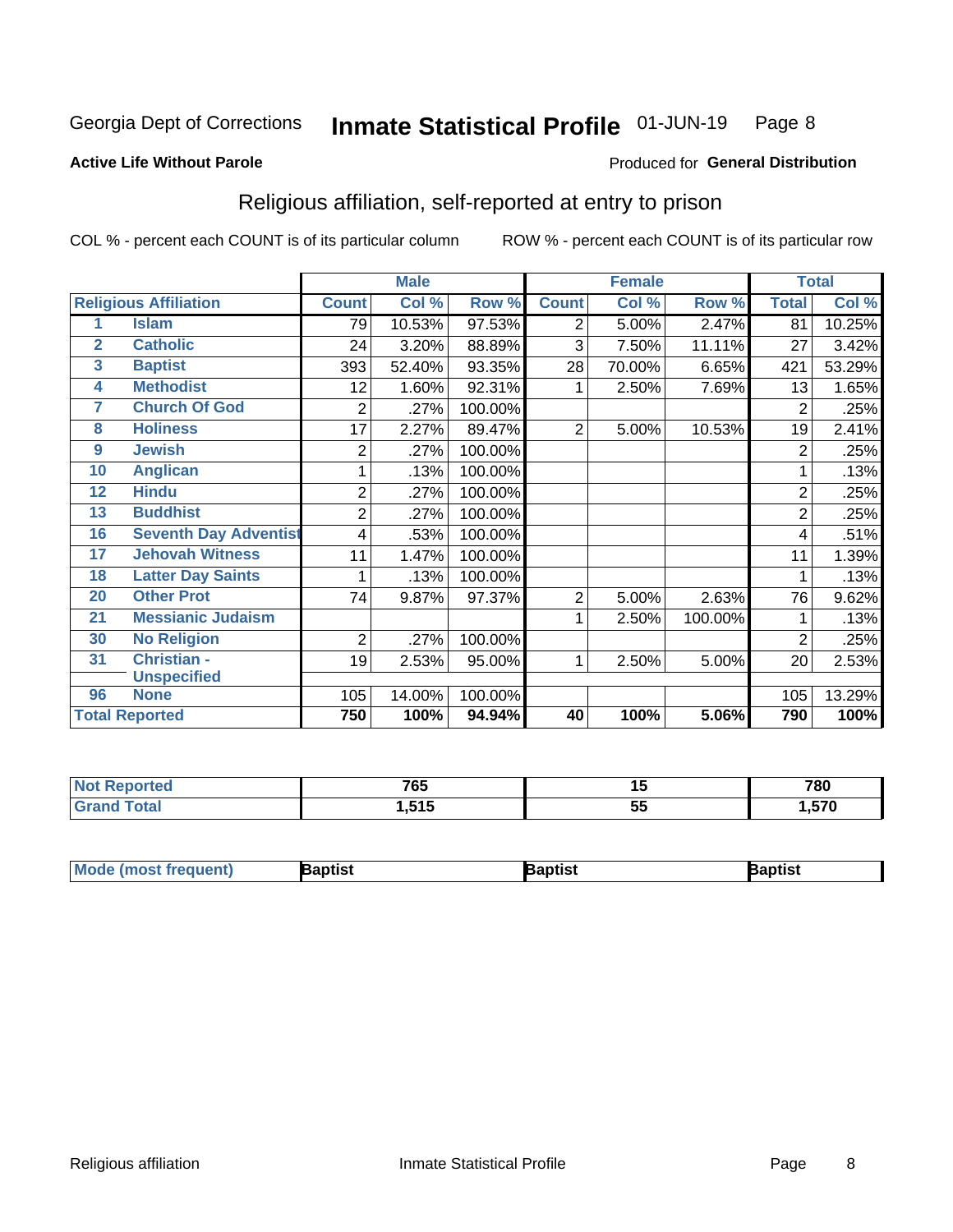#### Inmate Statistical Profile 01-JUN-19 Page 9

### **Active Life Without Parole**

#### Produced for General Distribution

# Home county, self-reported at entry to prison

COL % - percent each COUNT is of its particular column

|     |                             |                  | <b>Male</b> |         |              | <b>Female</b> |        | <b>Total</b>     |        |
|-----|-----------------------------|------------------|-------------|---------|--------------|---------------|--------|------------------|--------|
|     | <b>Home County</b>          | <b>Count</b>     | Col %       | Row %   | <b>Count</b> | Col %         | Row %  | <b>Total</b>     | Col%   |
| 000 | <b>Unknown</b>              | $\overline{287}$ | 18.94%      | 94.72%  | 16           | 29.09%        | 5.28%  | $\overline{303}$ | 19.30% |
| 001 | <b>Appling County</b>       | 5                | .33%        | 100.00% |              |               |        | 5                | .32%   |
| 002 | <b>Atkinson County</b>      | $\overline{2}$   | .13%        | 100.00% |              |               |        | $\overline{2}$   | .13%   |
| 003 | <b>Bacon County</b>         | 1                | .07%        | 100.00% |              |               |        | 1                | .06%   |
| 004 | <b>Baker County</b>         | $\mathbf 1$      | .07%        | 100.00% |              |               |        | 1                | .06%   |
| 005 | <b>Baldwin County</b>       | 3                | .20%        | 100.00% |              |               |        | 3                | .19%   |
| 006 | <b>Banks County</b>         | $\mathbf{1}$     | .07%        | 100.00% |              |               |        | 1                | .06%   |
| 007 | <b>Barrow County</b>        | 10               | .66%        | 100.00% |              |               |        | 10               | .64%   |
| 008 | <b>Bartow County</b>        | 11               | .73%        | 100.00% |              |               |        | 11               | .70%   |
| 009 | <b>Ben Hill County</b>      | 6                | .40%        | 100.00% |              |               |        | 6                | .38%   |
| 010 | <b>Berrien County</b>       | 4                | .26%        | 100.00% |              |               |        | 4                | .25%   |
| 011 | <b>Bibb County</b>          | 43               | 2.84%       | 95.56%  | 2            | 3.64%         | 4.44%  | 45               | 2.87%  |
| 012 | <b>Bleckley County</b>      | 1                | .07%        | 100.00% |              |               |        | 1                | .06%   |
| 013 | <b>Brantley County</b>      | $\mathbf 1$      | .07%        | 100.00% |              |               |        | 1                | .06%   |
| 014 | <b>Brooks County</b>        | 3                | .20%        | 100.00% |              |               |        | 3                | .19%   |
| 015 | <b>Bryan County</b>         | 1                | .07%        | 100.00% |              |               |        | 1                | .06%   |
| 016 | <b>Bulloch County</b>       | 5                | .33%        | 100.00% |              |               |        | 5                | .32%   |
| 017 | <b>Burke County</b>         | 11               | .73%        | 100.00% |              |               |        | 11               | .70%   |
| 018 | <b>Butts County</b>         | 4                | .26%        | 100.00% |              |               |        | 4                | .25%   |
| 019 | <b>Calhoun County</b>       | 1                | .07%        | 100.00% |              |               |        | 1                | .06%   |
| 020 | <b>Camden County</b>        | 5                | .33%        | 100.00% |              |               |        | 5                | .32%   |
| 021 | <b>Candler County</b>       | 5                | .33%        | 100.00% |              |               |        | 5                | .32%   |
| 022 | <b>Carroll County</b>       | 5                | .33%        | 83.33%  | 1            | 1.82%         | 16.67% | 6                | .38%   |
| 023 | <b>Catoosa County</b>       | 4                | .26%        | 100.00% |              |               |        | 4                | .25%   |
| 025 | <b>Chatham County</b>       | 52               | 3.43%       | 100.00% |              |               |        | 52               | 3.31%  |
| 026 | <b>Chattahoochee County</b> | 1                | .07%        | 100.00% |              |               |        | 1                | .06%   |
| 027 | <b>Chattooga County</b>     | $\mathbf 1$      | .07%        | 100.00% |              |               |        | 1                | .06%   |
| 028 | <b>Cherokee County</b>      | 7                | .46%        | 100.00% |              |               |        | 7                | .45%   |
| 029 | <b>Clarke County</b>        | 23               | 1.52%       | 100.00% |              |               |        | 23               | 1.46%  |
| 030 | <b>Clay County</b>          | $\overline{2}$   | .13%        | 100.00% |              |               |        | $\overline{2}$   | .13%   |
| 031 | <b>Clayton County</b>       | 57               | 3.76%       | 95.00%  | 3            | 5.45%         | 5.00%  | 60               | 3.82%  |
| 033 | <b>Cobb County</b>          | 49               | 3.23%       | 98.00%  | 1            | 1.82%         | 2.00%  | 50               | 3.18%  |
| 034 | <b>Coffee County</b>        | $\overline{7}$   | .46%        | 87.50%  | 1            | 1.82%         | 12.50% | 8                | .51%   |
| 035 | <b>Colquitt County</b>      | $\overline{2}$   | .13%        | 100.00% |              |               |        | $\overline{2}$   | .13%   |
| 036 | <b>Columbia County</b>      | 11               | .73%        | 100.00% |              |               |        | 11               | .70%   |
| 037 | <b>Cook County</b>          | 4                | .26%        | 100.00% |              |               |        | 4                | .25%   |
| 038 | <b>Coweta County</b>        | 6                | .40%        | 100.00% |              |               |        | 6                | .38%   |
| 040 | <b>Crisp County</b>         | 6                | .40%        | 100.00% |              |               |        | 6                | .38%   |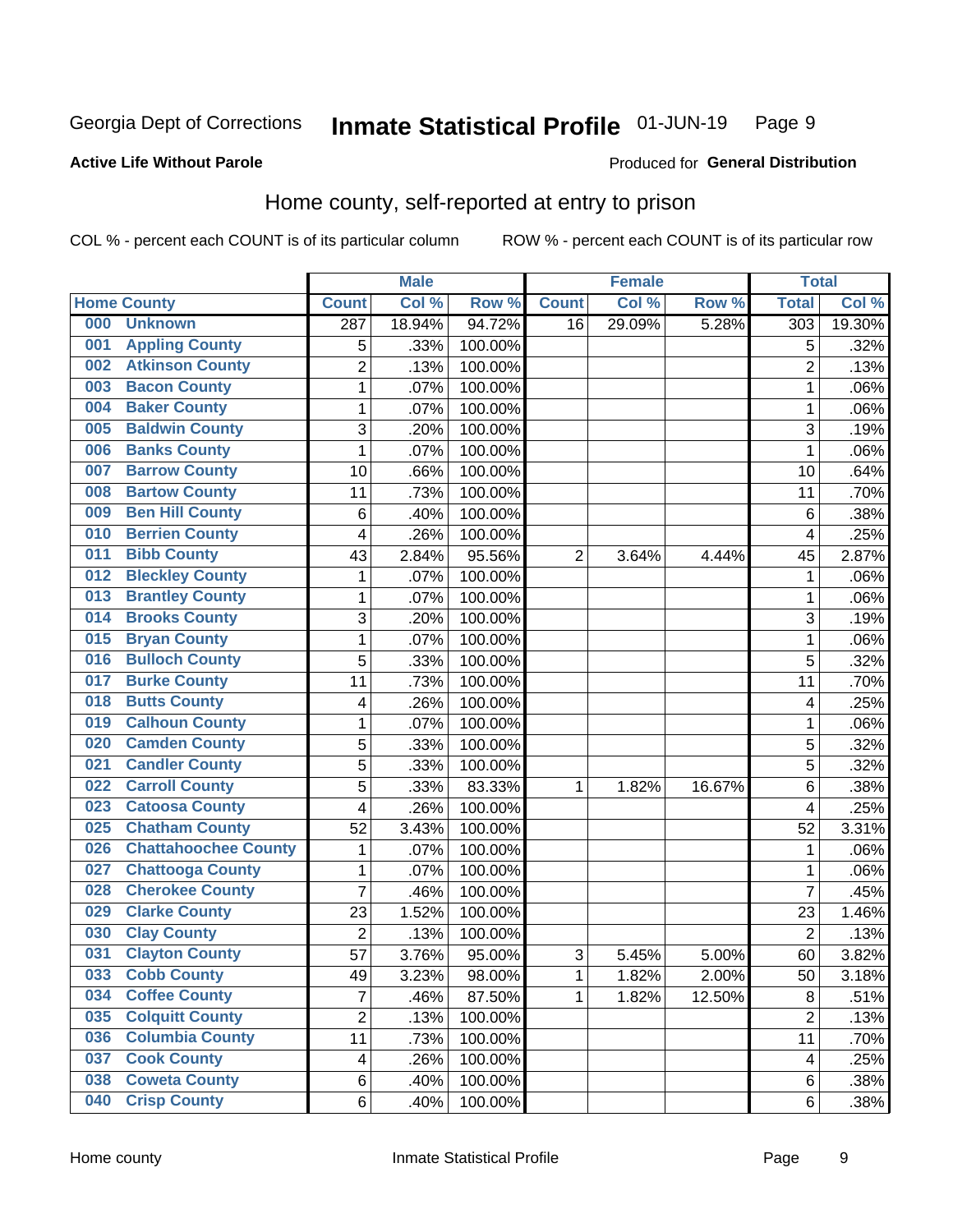#### Inmate Statistical Profile 01-JUN-19 Page 10

Produced for General Distribution

### **Active Life Without Parole**

# Home county, self-reported at entry to prison

COL % - percent each COUNT is of its particular column

|     |                          |                         | <b>Male</b> |         |                | <b>Female</b> |        | <b>Total</b>   |        |
|-----|--------------------------|-------------------------|-------------|---------|----------------|---------------|--------|----------------|--------|
|     | <b>Home County</b>       | <b>Count</b>            | Col %       | Row %   | <b>Count</b>   | Col%          | Row %  | <b>Total</b>   | Col %  |
| 043 | <b>Decatur County</b>    | 5                       | .33%        | 100.00% |                |               |        | 5              | .32%   |
| 044 | <b>Dekalb County</b>     | 114                     | 7.52%       | 99.13%  | 1              | 1.82%         | .87%   | 115            | 7.32%  |
| 045 | <b>Dodge County</b>      | 1                       | .07%        | 100.00% |                |               |        | 1              | .06%   |
| 046 | <b>Dooly County</b>      | $\mathbf 1$             | .07%        | 100.00% |                |               |        | 1              | .06%   |
| 047 | <b>Dougherty County</b>  | 23                      | 1.52%       | 92.00%  | $\overline{2}$ | 3.64%         | 8.00%  | 25             | 1.59%  |
| 048 | <b>Douglas County</b>    | 18                      | 1.19%       | 94.74%  | $\mathbf 1$    | 1.82%         | 5.26%  | 19             | 1.21%  |
| 049 | <b>Early County</b>      | 2                       | .13%        | 100.00% |                |               |        | $\overline{2}$ | .13%   |
| 051 | <b>Effingham County</b>  | 4                       | .26%        | 100.00% |                |               |        | 4              | .25%   |
| 052 | <b>Elbert County</b>     | $\overline{c}$          | .13%        | 100.00% |                |               |        | $\overline{2}$ | .13%   |
| 053 | <b>Emanuel County</b>    | 4                       | .26%        | 100.00% |                |               |        | 4              | .25%   |
| 056 | <b>Fayette County</b>    | 5                       | .33%        | 100.00% |                |               |        | 5              | .32%   |
| 057 | <b>Floyd County</b>      | 21                      | 1.39%       | 91.30%  | $\overline{2}$ | 3.64%         | 8.70%  | 23             | 1.46%  |
| 058 | <b>Forsyth County</b>    | 3                       | .20%        | 75.00%  | 1              | 1.82%         | 25.00% | 4              | .25%   |
| 059 | <b>Franklin County</b>   | 3                       | .20%        | 75.00%  | $\mathbf 1$    | 1.82%         | 25.00% | 4              | .25%   |
| 060 | <b>Fulton County</b>     | 176                     | 11.62%      | 97.78%  | 4              | 7.27%         | 2.22%  | 180            | 11.46% |
| 061 | <b>Gilmer County</b>     | $\overline{2}$          | .13%        | 100.00% |                |               |        | $\overline{2}$ | .13%   |
| 063 | <b>Glynn County</b>      | 12                      | .79%        | 100.00% |                |               |        | 12             | .76%   |
| 064 | <b>Gordon County</b>     | 8                       | .53%        | 100.00% |                |               |        | 8              | .51%   |
| 066 | <b>Greene County</b>     | 3                       | .20%        | 100.00% |                |               |        | 3              | .19%   |
| 067 | <b>Gwinnett County</b>   | 44                      | 2.90%       | 93.62%  | 3              | 5.45%         | 6.38%  | 47             | 2.99%  |
| 068 | <b>Habersham County</b>  | $\overline{c}$          | .13%        | 100.00% |                |               |        | $\overline{2}$ | .13%   |
| 069 | <b>Hall County</b>       | 13                      | .86%        | 92.86%  | 1              | 1.82%         | 7.14%  | 14             | .89%   |
| 070 | <b>Hancock County</b>    | 2                       | .13%        | 100.00% |                |               |        | $\overline{2}$ | .13%   |
| 071 | <b>Haralson County</b>   | 3                       | .20%        | 100.00% |                |               |        | 3              | .19%   |
| 072 | <b>Harris County</b>     | 3                       | .20%        | 100.00% |                |               |        | 3              | .19%   |
| 073 | <b>Hart County</b>       | 3                       | .20%        | 100.00% |                |               |        | 3              | .19%   |
| 074 | <b>Heard County</b>      | 1                       | .07%        | 100.00% |                |               |        | 1              | .06%   |
| 075 | <b>Henry County</b>      | 17                      | 1.12%       | 94.44%  | 1              | 1.82%         | 5.56%  | 18             | 1.15%  |
| 076 | <b>Houston County</b>    | 20                      | 1.32%       | 95.24%  | $\mathbf 1$    | 1.82%         | 4.76%  | 21             | 1.34%  |
| 078 | <b>Jackson County</b>    | 11                      | .73%        | 100.00% |                |               |        | 11             | .70%   |
| 079 | <b>Jasper County</b>     | 1                       | .07%        | 100.00% |                |               |        | 1              | .06%   |
| 080 | <b>Jeff Davis County</b> | 1                       | .07%        | 100.00% |                |               |        | 1              | .06%   |
| 081 | <b>Jefferson County</b>  | 6                       | .40%        | 85.71%  | $\mathbf 1$    | 1.82%         | 14.29% | 7              | .45%   |
| 082 | <b>Jenkins County</b>    | $\overline{2}$          | .13%        | 100.00% |                |               |        | 2              | .13%   |
| 084 | <b>Jones County</b>      | $\mathbf{1}$            | .07%        | 100.00% |                |               |        | 1              | .06%   |
| 087 | <b>Laurens County</b>    | $\overline{\mathbf{4}}$ | .26%        | 100.00% |                |               |        | 4              | .25%   |
| 088 | <b>Lee County</b>        | $\overline{c}$          | .13%        | 100.00% |                |               |        | $\overline{2}$ | .13%   |
| 089 | <b>Liberty County</b>    | 11                      | .73%        | 91.67%  | 1              | 1.82%         | 8.33%  | 12             | .76%   |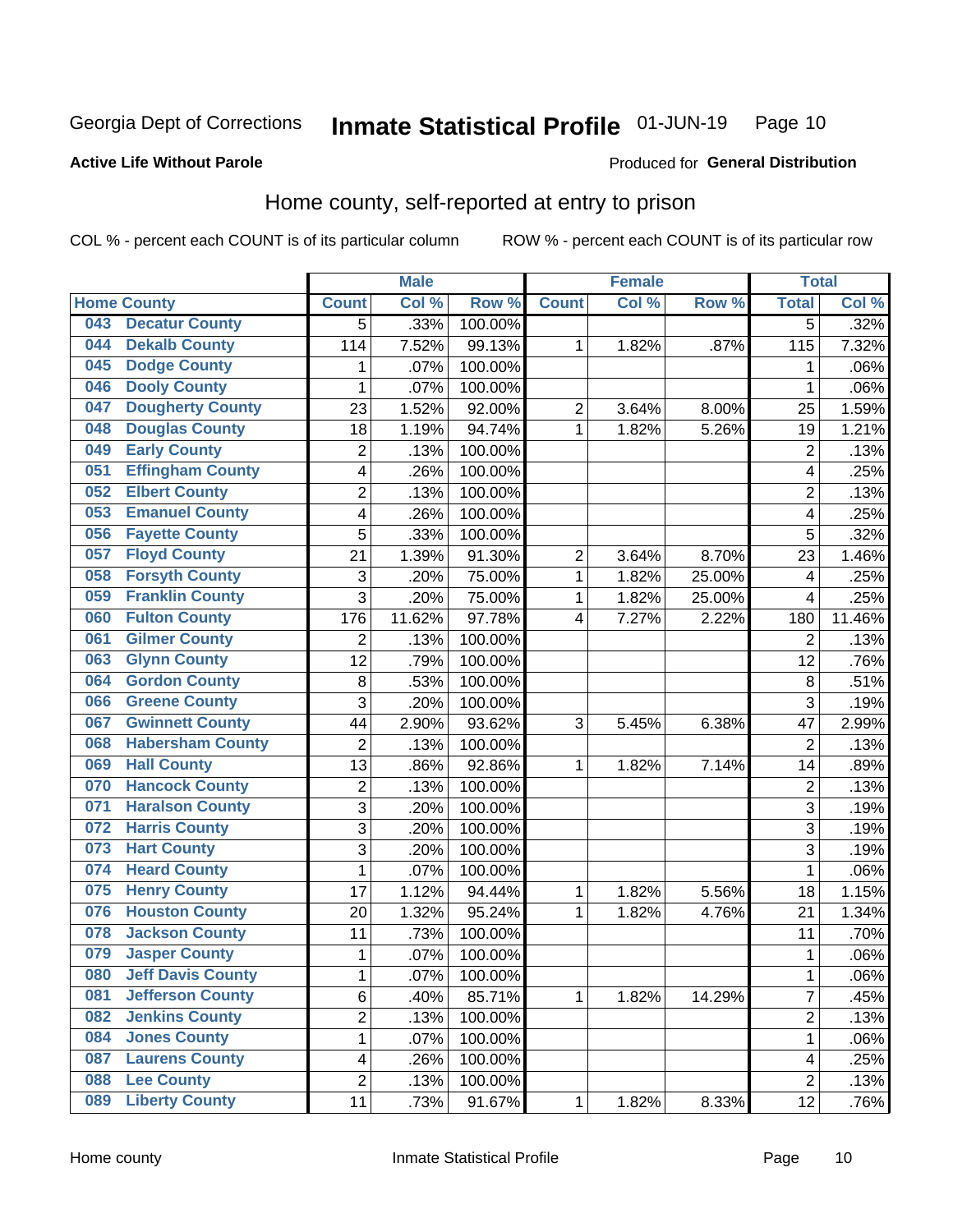#### Inmate Statistical Profile 01-JUN-19 Page 11

**Active Life Without Parole** 

#### Produced for General Distribution

# Home county, self-reported at entry to prison

COL % - percent each COUNT is of its particular column

|                  |                          |                | <b>Male</b> |         |              | <b>Female</b> |         | <b>Total</b>   |       |
|------------------|--------------------------|----------------|-------------|---------|--------------|---------------|---------|----------------|-------|
|                  | <b>Home County</b>       | <b>Count</b>   | Col %       | Row %   | <b>Count</b> | Col %         | Row %   | <b>Total</b>   | Col % |
| 090              | <b>Lincoln County</b>    | 1              | .07%        | 100.00% |              |               |         | 1              | .06%  |
| 091              | <b>Long County</b>       | 1              | .07%        | 100.00% |              |               |         | 1              | .06%  |
| 092              | <b>Lowndes County</b>    | 9              | .59%        | 100.00% |              |               |         | 9              | .57%  |
| 093              | <b>Lumpkin County</b>    | $\overline{c}$ | .13%        | 100.00% |              |               |         | $\overline{2}$ | .13%  |
| 094              | <b>Macon County</b>      | $\mathbf 1$    | .07%        | 100.00% |              |               |         | 1              | .06%  |
| 095              | <b>Madison County</b>    | $\mathbf 1$    | .07%        | 100.00% |              |               |         | 1              | .06%  |
| 096              | <b>Marion County</b>     | 1              | .07%        | 100.00% |              |               |         | 1              | .06%  |
| 097              | <b>Mcduffie County</b>   | 3              | .20%        | 100.00% |              |               |         | 3              | .19%  |
| 098              | <b>Mcintosh County</b>   | 1              | .07%        | 100.00% |              |               |         | 1              | .06%  |
| 099              | <b>Meriwether County</b> | $\mathbf 1$    | .07%        | 100.00% |              |               |         | 1              | .06%  |
| 100              | <b>Miller County</b>     | $\overline{c}$ | .13%        | 100.00% |              |               |         | $\overline{2}$ | .13%  |
| 101              | <b>Mitchell County</b>   | $\mathbf 1$    | .07%        | 100.00% |              |               |         | 1              | .06%  |
| 102              | <b>Monroe County</b>     | $\overline{7}$ | .46%        | 100.00% |              |               |         | 7              | .45%  |
| 103              | <b>Montgomery County</b> | $\overline{c}$ | .13%        | 100.00% |              |               |         | $\overline{2}$ | .13%  |
| 104              | <b>Morgan County</b>     | $\mathbf{1}$   | .07%        | 100.00% |              |               |         | 1              | .06%  |
| 106              | <b>Muscogee County</b>   | 30             | 1.98%       | 100.00% |              |               |         | 30             | 1.91% |
| 107              | <b>Newton County</b>     | 6              | .40%        | 75.00%  | 2            | 3.64%         | 25.00%  | 8              | .51%  |
| 108              | <b>Oconee County</b>     |                |             |         | 1            | 1.82%         | 100.00% | 1              | .06%  |
| 109              | <b>Oglethorpe County</b> | 3              | .20%        | 100.00% |              |               |         | 3              | .19%  |
| 110              | <b>Paulding County</b>   | 11             | .73%        | 100.00% |              |               |         | 11             | .70%  |
| 111              | <b>Peach County</b>      | 1              | .07%        | 100.00% |              |               |         | 1              | .06%  |
| $\overline{112}$ | <b>Pickens County</b>    | 1              | .07%        | 100.00% |              |               |         | 1              | .06%  |
| 113              | <b>Pierce County</b>     | 5              | .33%        | 100.00% |              |               |         | 5              | .32%  |
| 114              | <b>Pike County</b>       | 3              | .20%        | 100.00% |              |               |         | 3              | .19%  |
| $\overline{115}$ | <b>Polk County</b>       | 5              | .33%        | 100.00% |              |               |         | 5              | .32%  |
| 117              | <b>Putnam County</b>     | 4              | .26%        | 100.00% |              |               |         | 4              | .25%  |
| 119              | <b>Rabun County</b>      | $\overline{c}$ | .13%        | 100.00% |              |               |         | $\overline{c}$ | .13%  |
| 120              | <b>Randolph County</b>   | 3              | .20%        | 100.00% |              |               |         | 3              | .19%  |
| $121$            | <b>Richmond County</b>   | 55             | 3.63%       | 94.83%  | 3            | 5.45%         | 5.17%   | 58             | 3.69% |
| 122              | <b>Rockdale County</b>   | 8              | .53%        | 100.00% |              |               |         | 8              | .51%  |
| 124              | <b>Screven County</b>    | 1              | .07%        | 100.00% |              |               |         | 1              | .06%  |
| 125              | <b>Seminole County</b>   | $\overline{c}$ | .13%        | 100.00% |              |               |         | $\overline{2}$ | .13%  |
| 126              | <b>Spalding County</b>   | 14             | .92%        | 100.00% |              |               |         | 14             | .89%  |
| 127              | <b>Stephens County</b>   | $\overline{c}$ | .13%        | 66.67%  | 1            | 1.82%         | 33.33%  | 3              | .19%  |
| 128              | <b>Stewart County</b>    | $\mathbf 1$    | .07%        | 100.00% |              |               |         | 1              | .06%  |
| 129              | <b>Sumter County</b>     | 3              | .20%        | 100.00% |              |               |         | 3              | .19%  |
| 132              | <b>Tattnall County</b>   | $\overline{7}$ | .46%        | 87.50%  | 1            | 1.82%         | 12.50%  | 8              | .51%  |
| 133              | <b>Taylor County</b>     | $\mathbf{1}$   | .07%        | 100.00% |              |               |         | 1              | .06%  |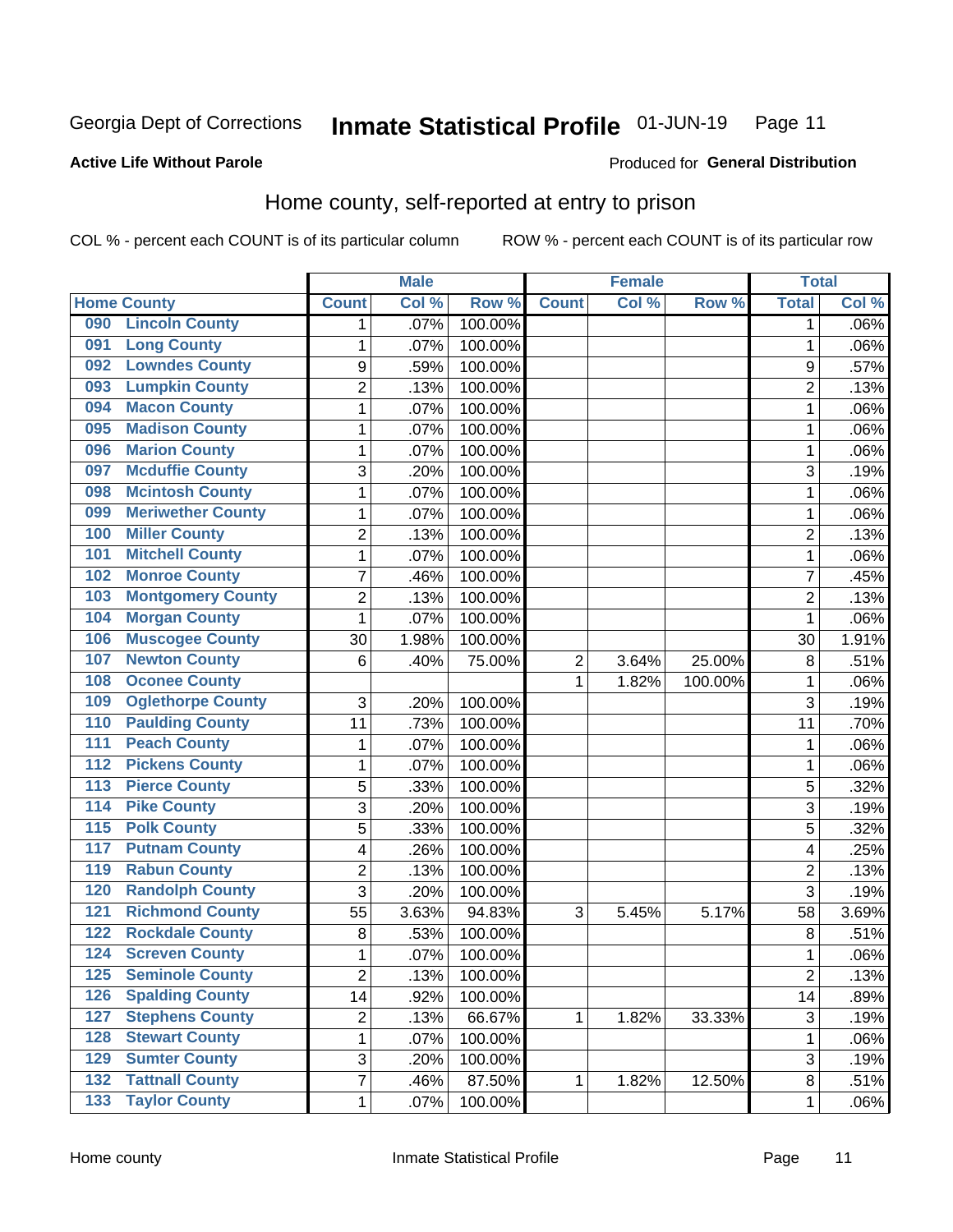#### Inmate Statistical Profile 01-JUN-19 Page 12

### **Active Life Without Parole**

#### Produced for General Distribution

# Home county, self-reported at entry to prison

COL % - percent each COUNT is of its particular column

|                                    |                | <b>Male</b> |         | <b>Female</b> |       |        | <b>Total</b>   |         |
|------------------------------------|----------------|-------------|---------|---------------|-------|--------|----------------|---------|
| <b>Home County</b>                 | <b>Count</b>   | Col %       | Row %   | <b>Count</b>  | Col % | Row %  | <b>Total</b>   | Col %   |
| <b>Telfair County</b><br>134       | 1              | $.07\%$     | 100.00% |               |       |        | 1              | $.06\%$ |
| <b>Thomas County</b><br>136        | 5              | .33%        | 100.00% |               |       |        | 5              | .32%    |
| <b>Tift County</b><br>137          | 10             | .66%        | 100.00% |               |       |        | 10             | .64%    |
| <b>Toombs County</b><br>138        | 10             | .66%        | 100.00% |               |       |        | 10             | .64%    |
| <b>Treutlen County</b><br>140      | 4              | .26%        | 100.00% |               |       |        | 4              | .25%    |
| <b>Troup County</b><br>141         | $\overline{7}$ | .46%        | 100.00% |               |       |        | 7              | .45%    |
| <b>Twiggs County</b><br>143        | $\overline{c}$ | .13%        | 100.00% |               |       |        | $\overline{2}$ | .13%    |
| <b>Union County</b><br>144         | 1              | .07%        | 100.00% |               |       |        |                | .06%    |
| <b>Upson County</b><br>145         | 5              | .33%        | 100.00% |               |       |        | 5              | .32%    |
| <b>Walker County</b><br>146        | 4              | .26%        | 80.00%  | 1             | 1.82% | 20.00% | 5              | .32%    |
| <b>Walton County</b><br>147        | 13             | .86%        | 100.00% |               |       |        | 13             | .83%    |
| <b>Ware County</b><br>148          | 9              | .59%        | 100.00% |               |       |        | 9              | .57%    |
| <b>Warren County</b><br>149        | $\overline{2}$ | .13%        | 66.67%  | 1             | 1.82% | 33.33% | 3              | .19%    |
| <b>Washington County</b><br>150    | 7              | .46%        | 100.00% |               |       |        | 7              | .45%    |
| <b>Wayne County</b><br>151         | 8              | .53%        | 100.00% |               |       |        | 8              | .51%    |
| <b>Wheeler County</b><br>153       | 1              | .07%        | 100.00% |               |       |        | 1              | .06%    |
| <b>White County</b><br>154         | 1              | .07%        | 50.00%  | 1             | 1.82% | 50.00% | $\overline{2}$ | .13%    |
| <b>Whitfield County</b><br>155     | 9              | .59%        | 100.00% |               |       |        | 9              | .57%    |
| <b>Wilcox County</b><br>156        | 1              | .07%        | 100.00% |               |       |        |                | .06%    |
| <b>Wilkes County</b><br>157        | 5              | .33%        | 100.00% |               |       |        | 5              | .32%    |
| <b>Wilkinson County</b><br>158     | $\overline{2}$ | .13%        | 100.00% |               |       |        | $\overline{2}$ | .13%    |
| <b>Worth County</b><br>159         | 1              | .07%        | 100.00% |               |       |        | 1              | .06%    |
| <b>Other Custody/Out Of</b><br>999 | 3              | .20%        | 100.00% |               |       |        | 3              | .19%    |
| <b>State</b>                       |                |             |         |               |       |        |                |         |
| <b>Total Rported</b>               | 1,515          | 100%        | 96.5%   | 55            | 100%  | 3.5%   | 1,570          | 100%    |

| <b>Not Reported</b> |                |    |      |
|---------------------|----------------|----|------|
| <b>cotal</b>        | E4F<br>1,0 I V | JJ | ,570 |

| Mode (most frequent) | <b>Fulton County</b> | <b>Fulton County</b> | <b>Fulton County</b> |
|----------------------|----------------------|----------------------|----------------------|
|----------------------|----------------------|----------------------|----------------------|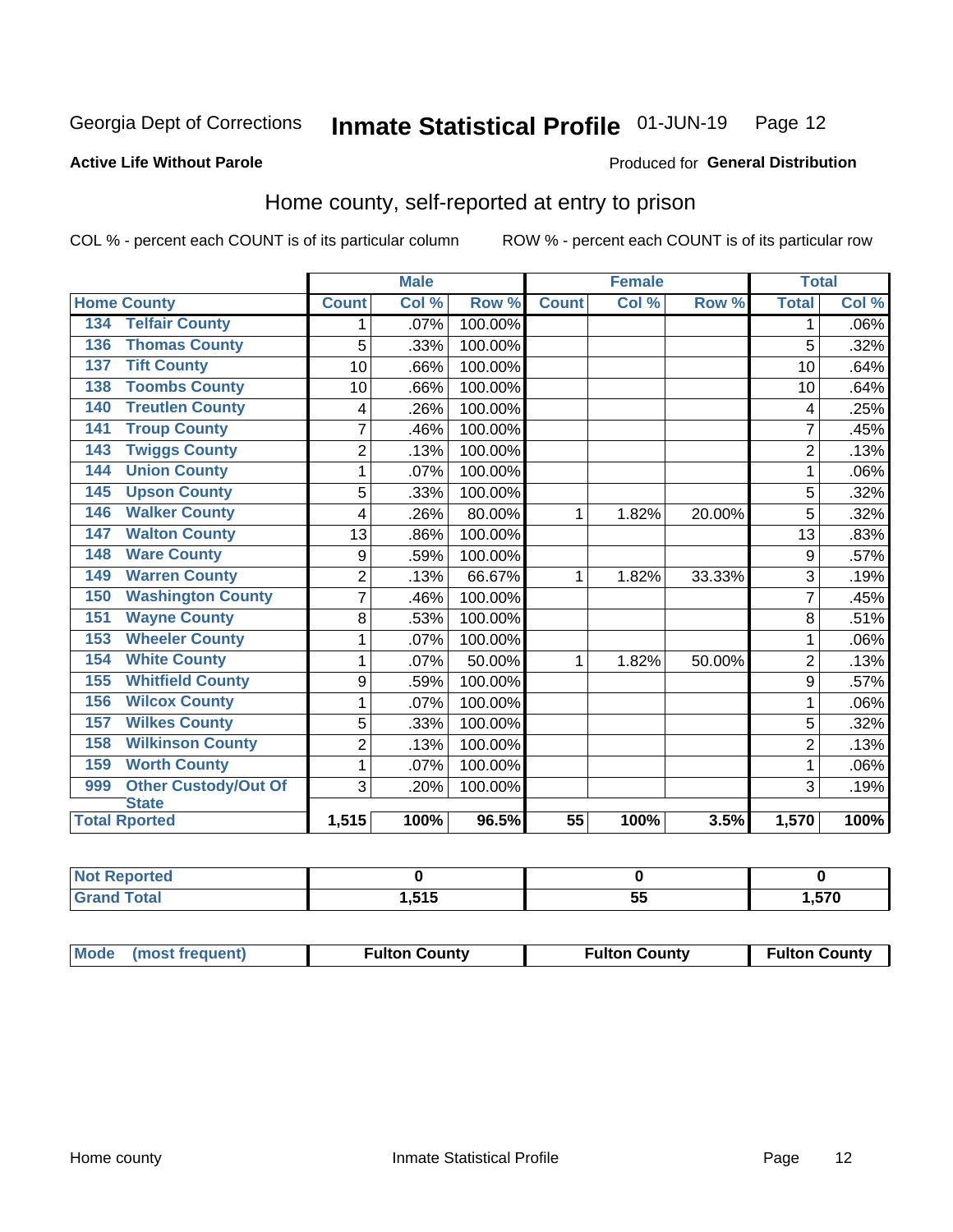#### Inmate Statistical Profile 01-JUN-19 Page 13

#### **Active Life Without Parole**

### Produced for General Distribution

# Employment status before prison, self-reported at entry to prison

COL % - percent each COUNT is of its particular column

|                          |                     | <b>Male</b>  |        |         | <b>Female</b> |        |       | <b>Total</b> |        |
|--------------------------|---------------------|--------------|--------|---------|---------------|--------|-------|--------------|--------|
| <b>Employment Status</b> |                     | <b>Count</b> | Col %  | Row %   | <b>Count</b>  | Col %  | Row % | Total        | Col %  |
| 01                       | <b>Full Time</b>    | 511          | 45.63% | 96.05%  | 21            | 47.73% | 3.95% | 532          | 45.70% |
| 02                       | <b>Part Time</b>    | 73           | 6.52%  | 100.00% |               |        |       | 73           | 6.27%  |
| 03                       | Unempl $<$ 6M       | 70           | 6.25%  | 98.59%  |               | 2.27%  | 1.41% | 71           | 6.10%  |
| 04                       | Unempl > 6M         | 277          | 24.73% | 94.54%  | 16            | 36.36% | 5.46% | 293          | 25.17% |
| 05                       | <b>Never Worked</b> | 100          | 8.93%  | 100.00% |               |        |       | 100          | 8.59%  |
| 06                       | <b>Student</b>      | 34           | 3.04%  | 100.00% |               |        |       | 34           | 2.92%  |
| 07                       | <b>Incapable</b>    | 55           | 4.91%  | 90.16%  | 6             | 13.64% | 9.84% | 61           | 5.24%  |
| <b>Total Reported</b>    |                     | 1,120        | 100%   | 96.22%  | 44            | 100%   | 3.78% | 1,164        | 100%   |

| 395<br>- - - |    | $\sqrt{2}$<br>TUU |
|--------------|----|-------------------|
| <b>646</b>   | -- | 570               |
| ''           | JJ | . ,               |

| Mc | ∴ull | ----<br>ıme<br>w |
|----|------|------------------|
|    |      |                  |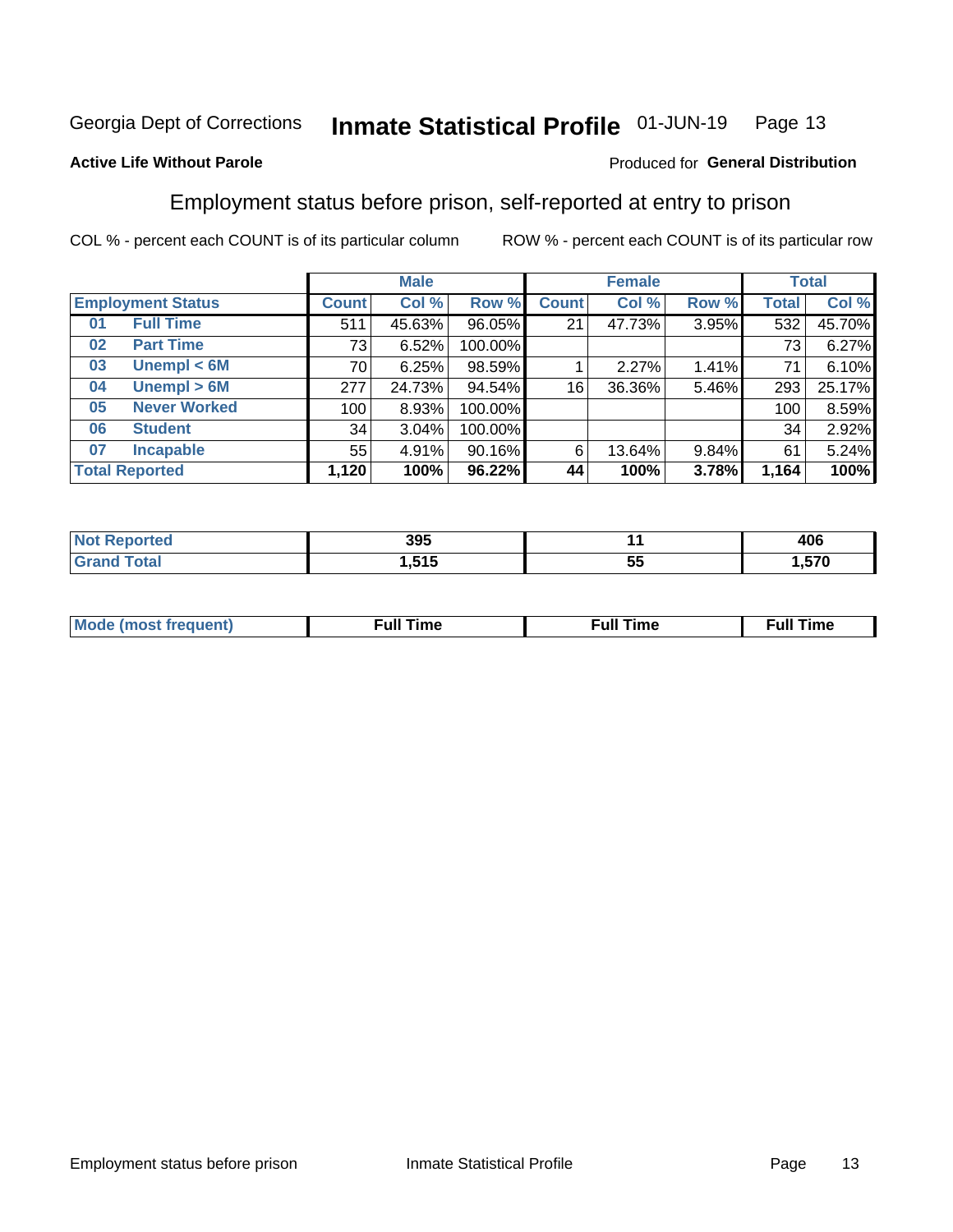### **Active Life Without Parole**

Produced for General Distribution

### Age at admission

COL % - percent each COUNT is of its particular column

|                         |              | <b>Male</b> |         |                | <b>Female</b> |        |              | <b>Total</b> |
|-------------------------|--------------|-------------|---------|----------------|---------------|--------|--------------|--------------|
| <b>Age At Admission</b> | <b>Count</b> | Col %       | Row %   | <b>Count</b>   | Col %         | Row %  | <b>Total</b> | Col %        |
| 15                      | 2            | 0.13%       | 100.00% |                |               |        | 2            | 0.13%        |
| 16                      | 1            | 0.07%       | 100.00% |                |               |        | 1            | 0.06%        |
| $\overline{17}$         | 8            | 0.53%       | 100.00% |                |               |        | 8            | 0.51%        |
| 18                      | 9            | 0.59%       | 100.00% |                |               |        | 9            | 0.57%        |
| 19                      | 19           | 1.25%       | 100.00% |                |               |        | 19           | 1.21%        |
| $\overline{20}$         | 39           | 2.57%       | 97.50%  | 1              | 1.82%         | 2.50%  | 40           | 2.55%        |
| $\overline{21}$         | 36           | 2.38%       | 97.30%  | 1              | 1.82%         | 2.70%  | 37           | 2.36%        |
| 22                      | 64           | 4.22%       | 96.97%  | $\overline{2}$ | 3.64%         | 3.03%  | 66           | 4.20%        |
| 23                      | 57           | 3.76%       | 98.28%  | 1              | 1.82%         | 1.72%  | 58           | 3.69%        |
| 24                      | 55           | 3.63%       | 96.49%  | $\overline{2}$ | 3.64%         | 3.51%  | 57           | 3.63%        |
| $\overline{25}$         | 66           | 4.36%       | 94.29%  | 4              | 7.27%         | 5.71%  | 70           | 4.46%        |
| 26                      | 70           | 4.62%       | 97.22%  | $\overline{2}$ | 3.64%         | 2.78%  | 72           | 4.59%        |
| $\overline{27}$         | 56           | 3.70%       | 93.33%  | 4              | 7.27%         | 6.67%  | 60           | 3.82%        |
| 28                      | 65           | 4.29%       | 97.01%  | $\overline{2}$ | 3.64%         | 2.99%  | 67           | 4.27%        |
| 29                      | 62           | 4.09%       | 98.41%  | 1              | 1.82%         | 1.59%  | 63           | 4.01%        |
| 30                      | 50           | 3.30%       | 100.00% |                |               |        | 50           | 3.18%        |
| 31                      | 66           | 4.36%       | 98.51%  | 1              | 1.82%         | 1.49%  | 67           | 4.27%        |
| 32                      | 63           | 4.16%       | 95.45%  | 3              | 5.45%         | 4.55%  | 66           | 4.20%        |
| 33                      | 52           | 3.43%       | 96.30%  | $\overline{2}$ | 3.64%         | 3.70%  | 54           | 3.44%        |
| 34                      | 33           | 2.18%       | 91.67%  | 3              | 5.45%         | 8.33%  | 36           | 2.29%        |
| 35                      | 40           | 2.64%       | 97.56%  | 1              | 1.82%         | 2.44%  | 41           | 2.61%        |
| 36                      | 50           | 3.30%       | 96.15%  | $\overline{2}$ | 3.64%         | 3.85%  | 52           | 3.31%        |
| $\overline{37}$         | 41           | 2.71%       | 97.62%  | 1              | 1.82%         | 2.38%  | 42           | 2.68%        |
| 38                      | 48           | 3.17%       | 100.00% |                |               |        | 48           | 3.06%        |
| 39                      | 37           | 2.44%       | 86.05%  | 6              | 10.91%        | 13.95% | 43           | 2.74%        |
| 40                      | 33           | 2.18%       | 94.29%  | $\overline{2}$ | 3.64%         | 5.71%  | 35           | 2.23%        |
| 41                      | 41           | 2.71%       | 95.35%  | $\overline{2}$ | 3.64%         | 4.65%  | 43           | 2.74%        |
| 42                      | 36           | 2.38%       | 100.00% |                |               |        | 36           | 2.29%        |
| 43                      | 30           | 1.98%       | 93.75%  | $\overline{2}$ | 3.64%         | 6.25%  | 32           | 2.04%        |
| 44                      | 24           | 1.58%       | 92.31%  | $\overline{2}$ | 3.64%         | 7.69%  | 26           | 1.66%        |
| 45                      | 30           | 1.98%       | 96.77%  | 1              | 1.82%         | 3.23%  | 31           | 1.97%        |
| 46                      | 25           | 1.65%       | 89.29%  | 3              | 5.45%         | 10.71% | 28           | 1.78%        |
| 47                      | 27           | 1.78%       | 100.00% |                |               |        | 27           | 1.72%        |
| 48                      | 26           | 1.72%       | 89.66%  | 3              | 5.45%         | 10.34% | 29           | 1.85%        |
| 49                      | 25           | 1.65%       | 100.00% |                |               |        | 25           | 1.59%        |
| 50                      | 23           | 1.52%       | 100.00% |                |               |        | 23           | 1.46%        |
| $\overline{51}$         | 11           | 0.73%       | 100.00% |                |               |        | 11           | 0.70%        |
| 52                      | 13           | 0.86%       | 100.00% |                |               |        | 13           | 0.83%        |
| 53                      | 15           | 0.99%       | 100.00% |                |               |        | 15           | 0.96%        |
| 54                      | 10           | 0.66%       | 100.00% |                |               |        | 10           | 0.64%        |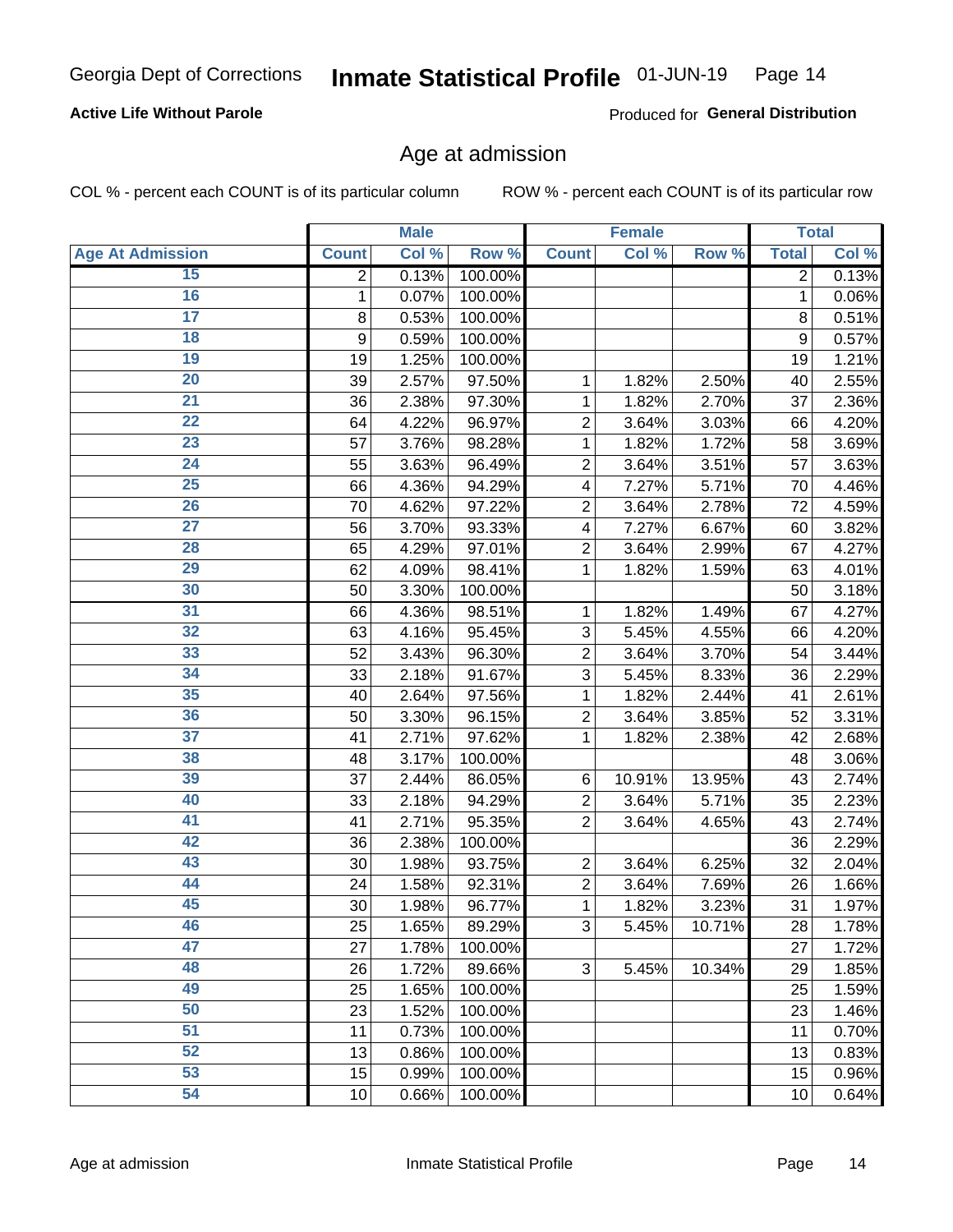#### Inmate Statistical Profile 01-JUN-19 Page 15

### **Active Life Without Parole**

Produced for General Distribution

# Age at admission

COL % - percent each COUNT is of its particular column

|                         |              | <b>Male</b> |         |              | <b>Female</b> |       |       | <b>Total</b> |
|-------------------------|--------------|-------------|---------|--------------|---------------|-------|-------|--------------|
| <b>Age At Admission</b> | <b>Count</b> | Col %       | Row %   | <b>Count</b> | Col %         | Row % | Total | Col %        |
| 55                      | 12           | 0.79%       | 92.31%  |              | 1.82%         | 7.69% | 13    | 0.83%        |
| 56                      |              | 0.46%       | 100.00% |              |               |       |       | 0.45%        |
| 57                      | 8            | 0.53%       | 100.00% |              |               |       | 8     | 0.51%        |
| 58                      | 5            | 0.33%       | 100.00% |              |               |       | 5     | 0.32%        |
| 59                      | 5            | 0.33%       | 100.00% |              |               |       | 5     | 0.32%        |
| 60                      | 3            | 0.20%       | 100.00% |              |               |       | 3     | 0.19%        |
| 61                      |              | 0.07%       | 100.00% |              |               |       |       | 0.06%        |
| 62                      | 2            | 0.13%       | 100.00% |              |               |       | 2     | 0.13%        |
| 64                      | 3            | 0.20%       | 100.00% |              |               |       | 3     | 0.19%        |
| 65                      | 2            | 0.13%       | 100.00% |              |               |       | 2     | 0.13%        |
| 66                      | 2            | 0.13%       | 100.00% |              |               |       | 2     | 0.13%        |
| 67                      | 2            | 0.13%       | 100.00% |              |               |       | 2     | 0.13%        |
| 69                      | 3            | 0.20%       | 100.00% |              |               |       | 3     | 0.19%        |
| 73                      |              | 0.07%       | 100.00% |              |               |       |       | 0.06%        |
| 78                      |              | 0.07%       | 100.00% |              |               |       |       | 0.06%        |
| <b>Total Reported</b>   | 1,515        | 100%        | 96.50%  | 55           | 100%          | 3.50% | 1,570 | 100%         |

| <b>Reported</b><br><b>NOT</b><br>$\sim$ |            |     |        |
|-----------------------------------------|------------|-----|--------|
| <b>otal</b>                             | <b>EAR</b> | --  | ---    |
|                                         | .J I V     | ັບພ | י ני ו |

| <b>Mean</b><br>(average) | 33.99   | 34.4 | 34.00   |
|--------------------------|---------|------|---------|
| <b>Median (middle)</b>   | ົ<br>JZ | 34   | ົ<br>∠ت |
| Mode<br>(most frequent)  | 26      | 39   | 26      |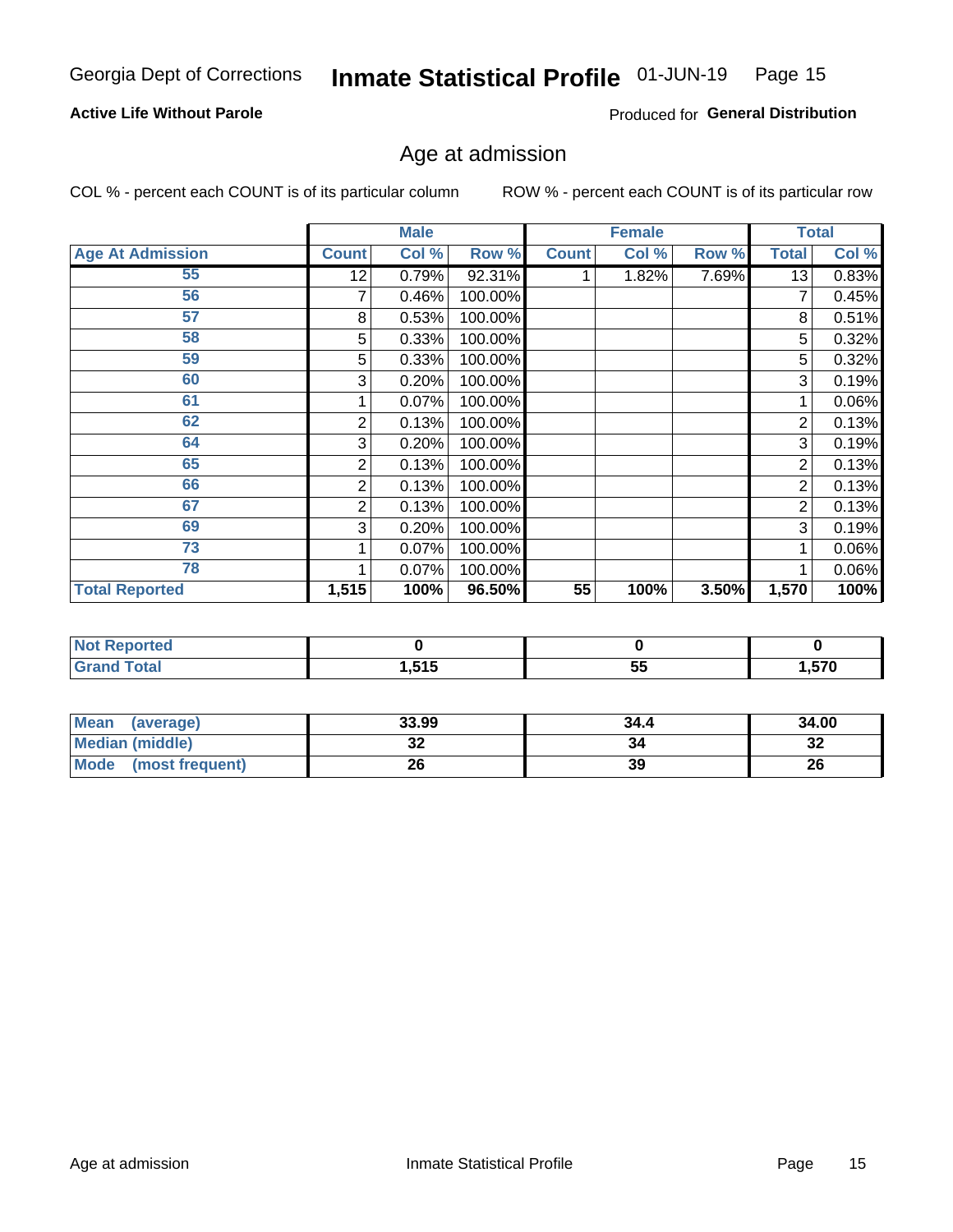### **Active Life Without Parole**

### Produced for General Distribution

### Height, measured at entry to prison

COL % - percent each COUNT is of its particular column

|                       |                         | <b>Male</b> |         |                | <b>Female</b>              |         |                | <b>Total</b> |
|-----------------------|-------------------------|-------------|---------|----------------|----------------------------|---------|----------------|--------------|
| <b>Height</b>         | <b>Count</b>            | Col %       | Row %   | <b>Count</b>   | $\overline{\text{Col }^9}$ | Row %   | <b>Total</b>   | Col %        |
| $\bf{0}$              | 8                       | 0.53%       | 100.00% |                |                            |         | 8              | 0.51%        |
| 4'10''                |                         |             |         | $\mathbf 1$    | 1.82%                      | 100.00% | 1              | 0.06%        |
| 5'00''                | $\overline{\mathbf{4}}$ | 0.26%       | 100.00% |                |                            |         | 4              | 0.25%        |
| 5'01"                 | 4                       | 0.26%       | 66.67%  | $\overline{2}$ | 3.64%                      | 33.33%  | 6              | 0.38%        |
| 5'02"                 | 5                       | 0.33%       | 83.33%  | 1              | 1.82%                      | 16.67%  | $6\phantom{1}$ | 0.38%        |
| 5'03''                | 13                      | 0.86%       | 56.52%  | 10             | 18.18%                     | 43.48%  | 23             | 1.46%        |
| 5'04"                 | 17                      | 1.12%       | 54.84%  | 14             | 25.45%                     | 45.16%  | 31             | 1.97%        |
| 5'05"                 | 41                      | 2.71%       | 85.42%  | 7              | 12.73%                     | 14.58%  | 48             | 3.06%        |
| 5'06"                 | 104                     | 6.86%       | 94.55%  | 6              | 10.91%                     | 5.45%   | 110            | 7.01%        |
| 5'07''                | 103                     | 6.80%       | 93.64%  | 7              | 12.73%                     | 6.36%   | 110            | 7.01%        |
| 5'08''                | 156                     | 10.30%      | 99.36%  | 1              | 1.82%                      | 0.64%   | 157            | 10.00%       |
| 5'09''                | 197                     | 13.00%      | 98.50%  | 3              | 5.45%                      | 1.50%   | 200            | 12.74%       |
| 5'10''                | 179                     | 11.82%      | 99.44%  | 1              | 1.82%                      | 0.56%   | 180            | 11.46%       |
| 5'11"                 | 192                     | 12.67%      | 100.00% |                |                            |         | 192            | 12.23%       |
| 6'00''                | 160                     | 10.56%      | 99.38%  | 1              | 1.82%                      | 0.62%   | 161            | 10.25%       |
| 6'01''                | 123                     | 8.12%       | 100.00% |                |                            |         | 123            | 7.83%        |
| 6'02"                 | 104                     | 6.86%       | 100.00% |                |                            |         | 104            | 6.62%        |
| 6'03''                | 50                      | 3.30%       | 98.04%  | $\mathbf{1}$   | 1.82%                      | 1.96%   | 51             | 3.25%        |
| 6'04"                 | 37                      | 2.44%       | 100.00% |                |                            |         | 37             | 2.36%        |
| 6'05"                 | 9                       | 0.59%       | 100.00% |                |                            |         | 9              | 0.57%        |
| 6'06"                 | 5                       | 0.33%       | 100.00% |                |                            |         | 5              | 0.32%        |
| 6'07''                | $\overline{2}$          | 0.13%       | 100.00% |                |                            |         | $\overline{2}$ | 0.13%        |
| 6'11''                | $\overline{2}$          | 0.13%       | 100.00% |                |                            |         | $\overline{2}$ | 0.13%        |
| <b>Total Reported</b> | 1,515                   | 100%        | 96.50%  | 55             | 100%                       | 3.50%   | 1,570          | 100%         |

| eported     |      |                |      |
|-------------|------|----------------|------|
| <b>otal</b> | .515 | --<br>~*<br>Ju | .570 |

| <b>Mean</b> | (average)       | 5'10" | 5'05" | 5'10'' |
|-------------|-----------------|-------|-------|--------|
|             |                 |       |       |        |
| <b>Mode</b> | (most frequent) | 5'09" | 5'04" | 5'09"  |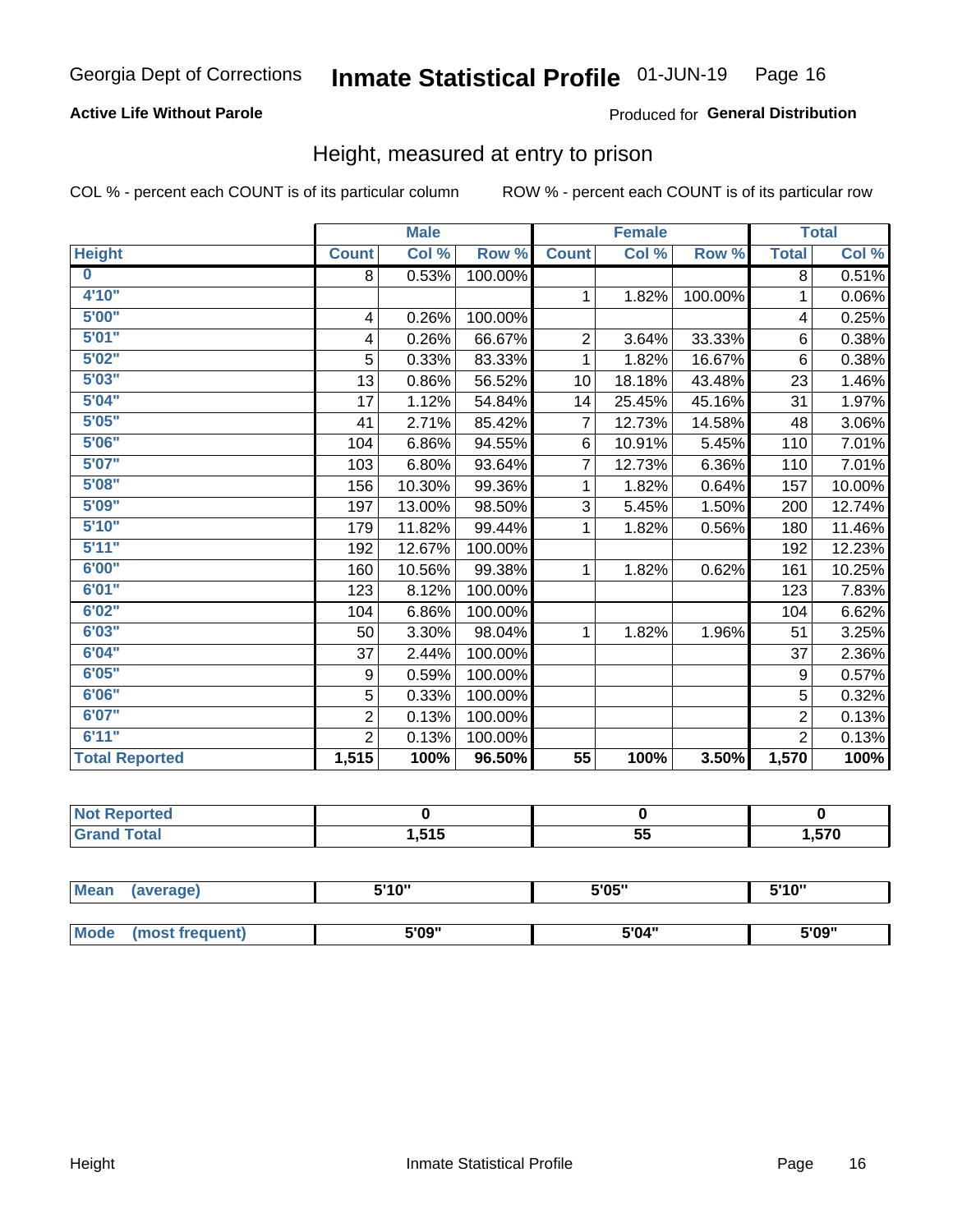**Active Life Without Parole** 

Produced for General Distribution

## Weight, measured at entry to prison

COL % - percent each COUNT is of its particular column

|                                |              | <b>Male</b> |         |                 | <b>Female</b> |         |              | <b>Total</b> |  |
|--------------------------------|--------------|-------------|---------|-----------------|---------------|---------|--------------|--------------|--|
| <b>Weight</b>                  | <b>Count</b> | Col %       | Row %   | <b>Count</b>    | Col %         | Row %   | <b>Total</b> | Col %        |  |
| 100 - 109 pounds               |              |             |         | 1               | 1.82%         | 100.00% | 1            | 0.06%        |  |
| 110 - 119 pounds               | 4            | 0.26%       | 66.67%  | $\overline{2}$  | 3.64%         | 33.33%  | 6            | 0.38%        |  |
| 120 - 129 pounds               | 6            | 0.40%       | 100.00% |                 |               |         | 6            | 0.38%        |  |
| 130 - 139 pounds               | 46           | 3.04%       | 92.00%  | 4               | 7.27%         | 8.00%   | 50           | 3.19%        |  |
| 140 - 149 pounds               | 95           | 6.28%       | 95.00%  | 5               | 9.09%         | 5.00%   | 100          | 6.38%        |  |
| 150 - 159 pounds               | 136          | 8.99%       | 95.77%  | 6               | 10.91%        | 4.23%   | 142          | $9.06\%$     |  |
| 160 - 169 pounds               | 183          | 12.10%      | 97.86%  | 4               | 7.27%         | 2.14%   | 187          | 11.93%       |  |
| 170 - 179 pounds               | 202          | 13.36%      | 98.06%  | 4               | 7.27%         | 1.94%   | 206          | 13.15%       |  |
| 180 - 189 pounds               | 202          | 13.36%      | 97.58%  | 5               | 9.09%         | 2.42%   | 207          | 13.21%       |  |
| 190 - 199 pounds               | 125          | 8.27%       | 94.70%  | 7               | 12.73%        | 5.30%   | 132          | 8.42%        |  |
| 200 - 209 pounds               | 127          | 8.40%       | 96.21%  | 5               | 9.09%         | 3.79%   | 132          | 8.42%        |  |
| 210 - 219 pounds               | 94           | 6.22%       | 94.95%  | 5               | 9.09%         | 5.05%   | 99           | 6.32%        |  |
| 220 - 229 pounds               | 94           | 6.22%       | 98.95%  | 1               | 1.82%         | 1.05%   | 95           | 6.06%        |  |
| 230 - 239 pounds               | 59           | 3.90%       | 98.33%  | 1               | 1.82%         | 1.67%   | 60           | 3.83%        |  |
| 240 - 249 pounds               | 44           | 2.91%       | 100.00% |                 |               |         | 44           | 2.81%        |  |
| 250 - 259 pounds               | 31           | 2.05%       | 100.00% |                 |               |         | 31           | 1.98%        |  |
| 260 - 269 pounds               | 16           | 1.06%       | 94.12%  | 1               | 1.82%         | 5.88%   | 17           | 1.08%        |  |
| 270 - 279 pounds               | 14           | 0.93%       | 100.00% |                 |               |         | 14           | 0.89%        |  |
| 280 - 289 pounds               | 12           | 0.79%       | 92.31%  | 1               | 1.82%         | 7.69%   | 13           | 0.83%        |  |
| 290 - 299 pounds               | 5            | 0.33%       | 71.43%  | $\overline{2}$  | 3.64%         | 28.57%  | 7            | 0.45%        |  |
| 300 - 309 pounds               | 4            | 0.26%       | 100.00% |                 |               |         | 4            | 0.26%        |  |
| 310 - 319 pounds               | 1            | 0.07%       | 100.00% |                 |               |         | $\mathbf 1$  | 0.06%        |  |
| 320 - 329 pounds               | 4            | 0.26%       | 100.00% |                 |               |         | 4            | 0.26%        |  |
| 330 - 339 pounds               | 4            | 0.26%       | 100.00% |                 |               |         | 4            | 0.26%        |  |
| 350 - 359 pounds               | 1            | 0.07%       | 100.00% |                 |               |         | 1            | 0.06%        |  |
| 360 - 369 pounds               | 1            | 0.07%       | 100.00% |                 |               |         | $\mathbf 1$  | 0.06%        |  |
| 370 - 379 pounds               | 1            | 0.07%       | 100.00% |                 |               |         | 1            | 0.06%        |  |
| 390 - 399 pounds               |              |             |         | 1               | 1.82%         | 100.00% | 1            | 0.06%        |  |
| 400 pounds and over            | $\mathbf{1}$ | 0.07%       | 100.00% |                 |               |         | $\mathbf{1}$ | 0.06%        |  |
| <b>Total Reported</b>          | 1,512        | 100%        | 96.49%  | $\overline{55}$ | 100%          | 3.51%   | 1,567        | 100%         |  |
|                                |              |             |         |                 |               |         |              |              |  |
| <b>Not Reported</b>            | 3            |             | o       |                 | 3             |         |              |              |  |
| <b>Grand Total</b>             |              | 1,515       |         | $\overline{55}$ |               |         | 1,570        |              |  |
|                                |              |             |         |                 |               |         |              |              |  |
| <b>Mean</b><br>(average)       |              | 189         |         |                 | 184           |         |              | 188          |  |
| <b>Median (middle)</b>         |              | 180         |         |                 | 180           |         |              | 180          |  |
| <b>Mode</b><br>(most frequent) |              | 180         |         | 180             |               |         | <b>180</b>   |              |  |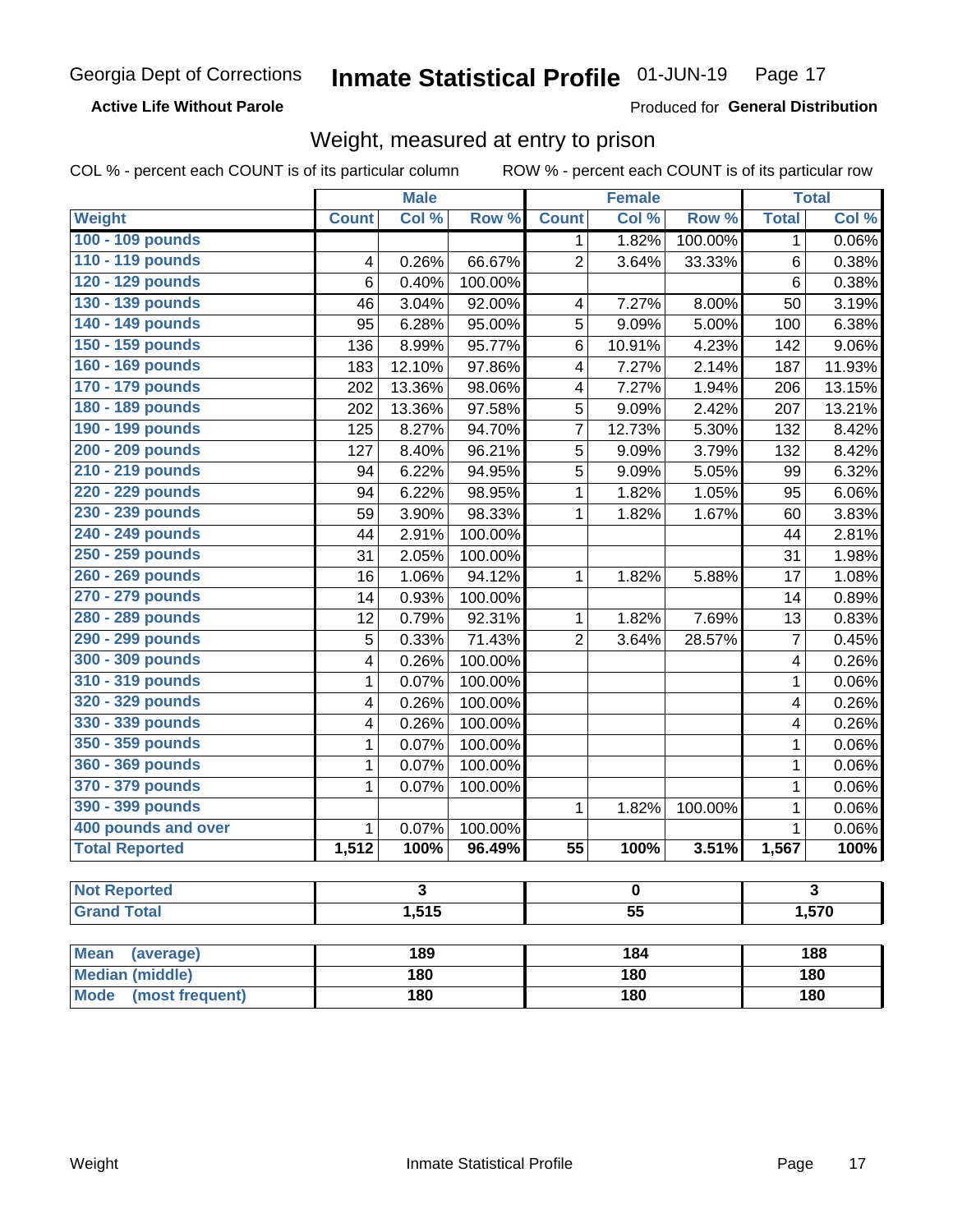#### Inmate Statistical Profile 01-JUN-19 Page 18

#### **Active Life Without Parole**

### Produced for General Distribution

# Veterans validated by Veteran's Administration

COL % - percent each COUNT is of its particular column

|                          |              | <b>Male</b> |                    | <b>Female</b> |       |       | <b>Total</b> |
|--------------------------|--------------|-------------|--------------------|---------------|-------|-------|--------------|
| <b>Military service</b>  | <b>Count</b> | Col %       | <b>Row % Count</b> | Col %         | Row % | Total | Col %        |
| <b>Others</b><br>0       | 51           | 41.13%      | 100.00%            |               |       | 51    | 40.80%       |
| <b>Air Force</b>         | 48           | 38.71%      | 97.96%             | 100.00%       | 2.04% | 49    | 39.20%       |
| <b>Army</b>              | 6            | 4.84%       | 100.00%            |               |       | 6     | 4.80%        |
| <b>Navy</b><br>3         |              | 5.65%       | 100.00%            |               |       |       | 5.60%        |
| <b>Coast Guard</b><br>5. | 12           | 9.68%       | 100.00%            |               |       | 12    | 9.60%        |
| <b>Total Reported</b>    | 124          | 100%        | 99.20%             | 100%          | .80%  | 125   | 100%         |

|                     | 391   | <b>D4</b> | ,445   |
|---------------------|-------|-----------|--------|
| $f \sim 4 \times 7$ | 64 F  | --        | 570    |
|                     | טו טו | v.        | $\sim$ |

| <b>Mode</b><br>™orce<br>วthers<br>de (most frequent)<br>วthers |
|----------------------------------------------------------------|
|----------------------------------------------------------------|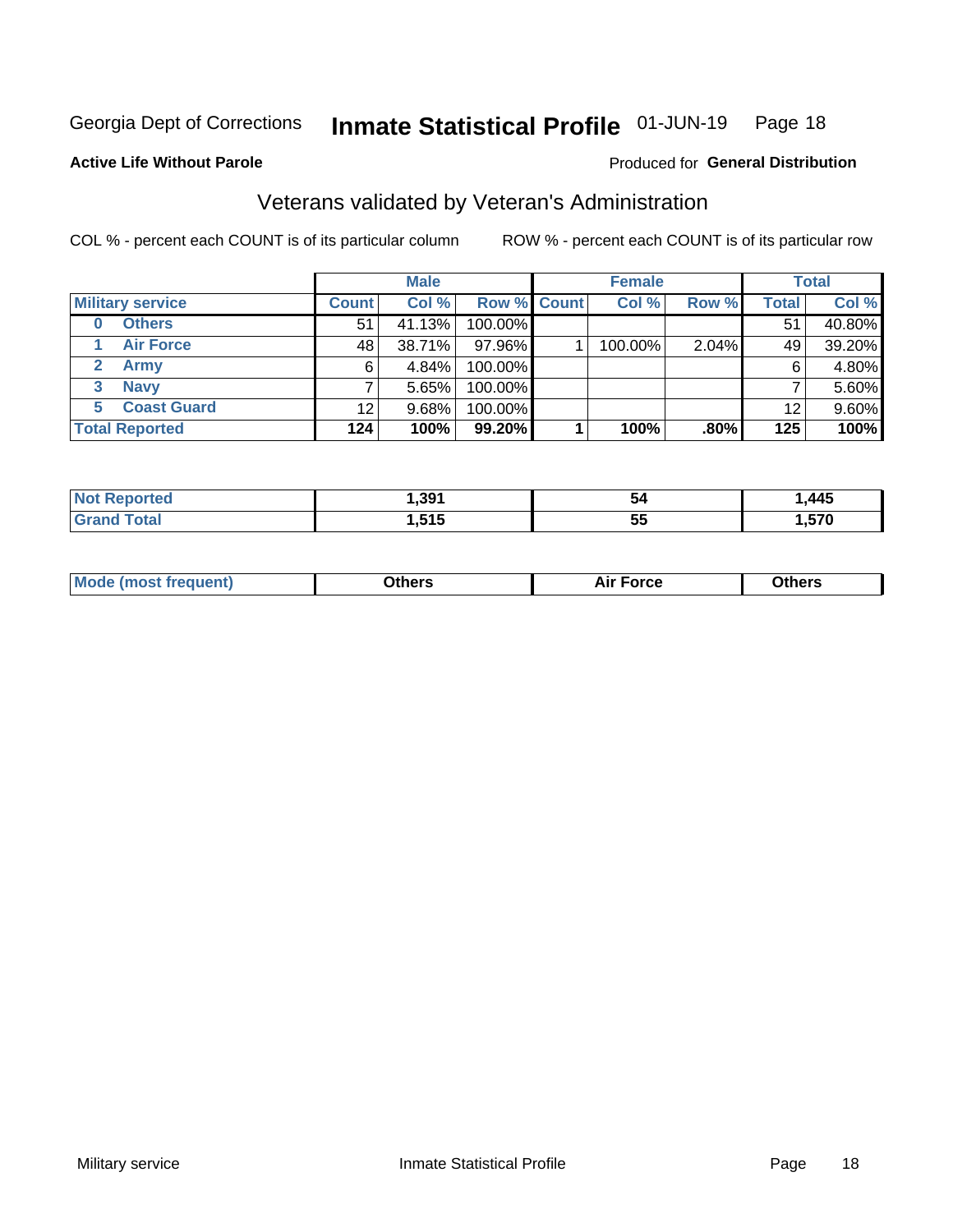#### Inmate Statistical Profile 01-JUN-19 Page 19

#### **Active Life Without Parole**

#### Produced for General Distribution

## Type of admission to prison

COL % - percent each COUNT is of its particular column

|                                      |                 | <b>Male</b> |                    |    | <b>Female</b> |       |              | <b>Total</b> |
|--------------------------------------|-----------------|-------------|--------------------|----|---------------|-------|--------------|--------------|
| <b>Type of Admission</b>             | <b>Count</b>    | Col %       | <b>Row % Count</b> |    | Col %         | Row % | <b>Total</b> | Col %        |
| <b>New Sentence</b><br>52            | 1,437           | 94.85%      | 96.31%             | 55 | 100.00%       | 3.69% | 1,492        | 95.03%       |
| <b>Probation Rev Partial</b><br>53   |                 | .46%        | 100.00%            |    |               |       |              | .45%         |
| <b>Probation Rev Remainder</b><br>54 | 17              | 1.12%       | 100.00%            |    |               |       | 17           | 1.08%        |
| <b>Parole Rev New Sentence</b><br>55 | 20              | 1.32%       | 100.00%            |    |               |       | 20           | 1.27%        |
| <b>Parole Rev No New</b><br>56       | 20              | 1.32%       | 100.00%            |    |               |       | 20           | 1.27%        |
| <b>Sentence</b>                      |                 |             |                    |    |               |       |              |              |
| <b>Life W/O Parole</b><br>70         | 13 <sub>1</sub> | .86%        | 100.00%            |    |               |       | 13           | .83%         |
| <b>Unknown</b><br>82                 |                 | $.07\%$     | 100.00%            |    |               |       |              | .06%         |
| <b>Total Reported</b>                | 1,515           | 100%        | 96.5%              | 55 | 100%          | 3.5%  | 1,570        | 100%         |

| <b>Not</b><br>: Reported |                     |         |          |
|--------------------------|---------------------|---------|----------|
| <b>Total</b>             | <b>646</b><br>1.919 | --<br>ು | . 570. ، |

| Mode (most frequent) | <b>New Sentence</b> | <b>New Sentence</b> | <b>New Sentence</b> |
|----------------------|---------------------|---------------------|---------------------|
|                      |                     |                     |                     |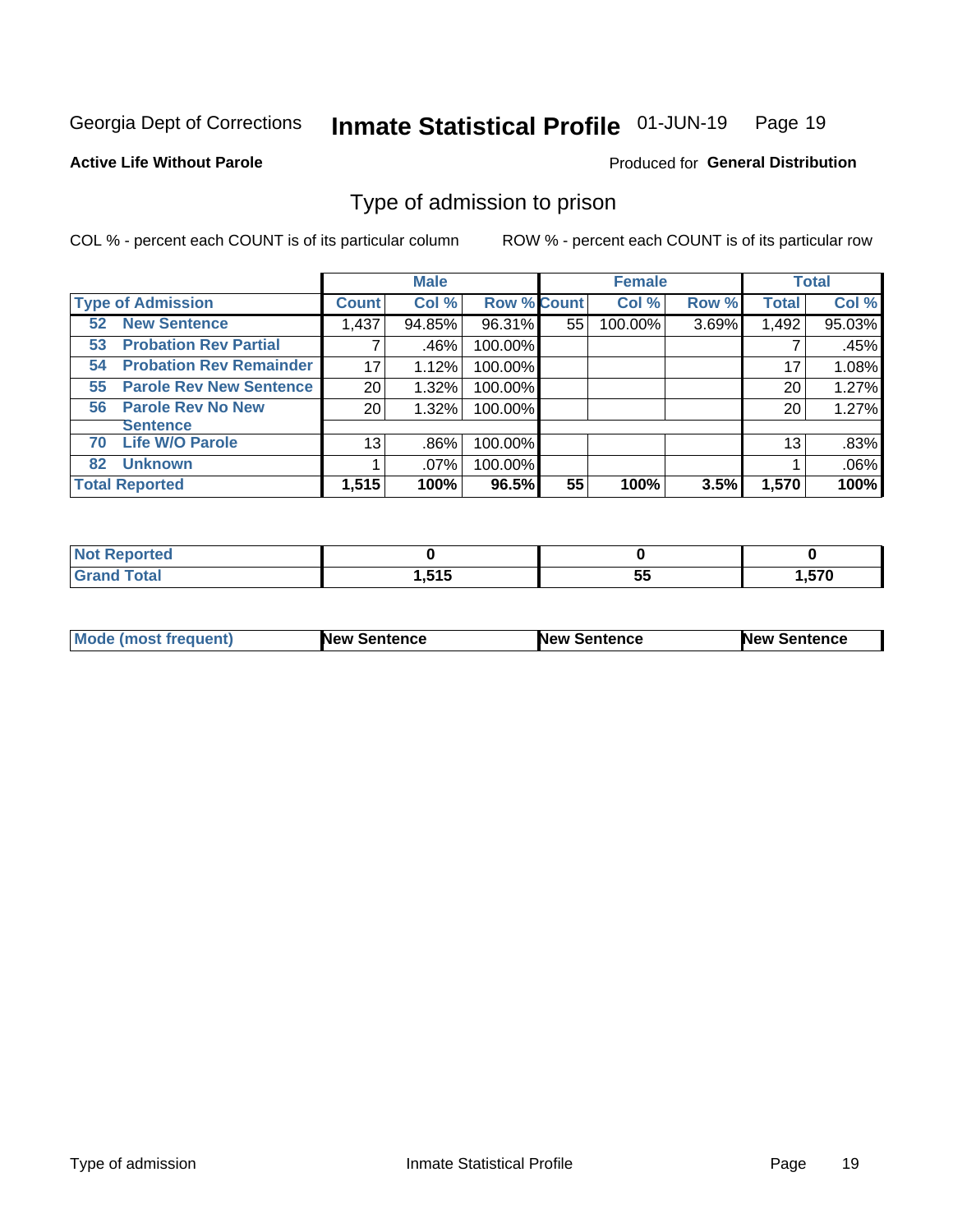# Inmate Statistical Profile 01-JUN-19 Page 20

**Active Life Without Parole** 

Produced for General Distribution

# Current / last supervision level

COL % - percent each COUNT is of its particular column

|                        |         | <b>Male</b> |                    |     | <b>Female</b> |       |       | <b>Total</b> |
|------------------------|---------|-------------|--------------------|-----|---------------|-------|-------|--------------|
| <b>Security Status</b> | Count l | Col%        | <b>Row % Count</b> |     | Col %         | Row % | Total | Col %        |
| 4 Medium               |         | $.20\%$     | 100.00%            |     | .00%          |       |       | .19%         |
| 5 Close                | 1.512   | 99.80%      | 96.49%             | 551 | 100.00%       | 3.51% | ,567  | 99.81%       |
| <b>Total Reported</b>  | 1,515   | 100%        | 96.5%              | 55  | 100%          | 3.5%  | 1,570 | 100%         |

| <b>Still being diagnosed</b> |       |    |       |
|------------------------------|-------|----|-------|
| <b>Not Reported</b>          |       |    |       |
| <b>Grand Total</b>           | 1,515 | 55 | 1.570 |

| <b>Mode (most frequent)</b> | Close | ∵lose | Close |
|-----------------------------|-------|-------|-------|
|                             |       |       |       |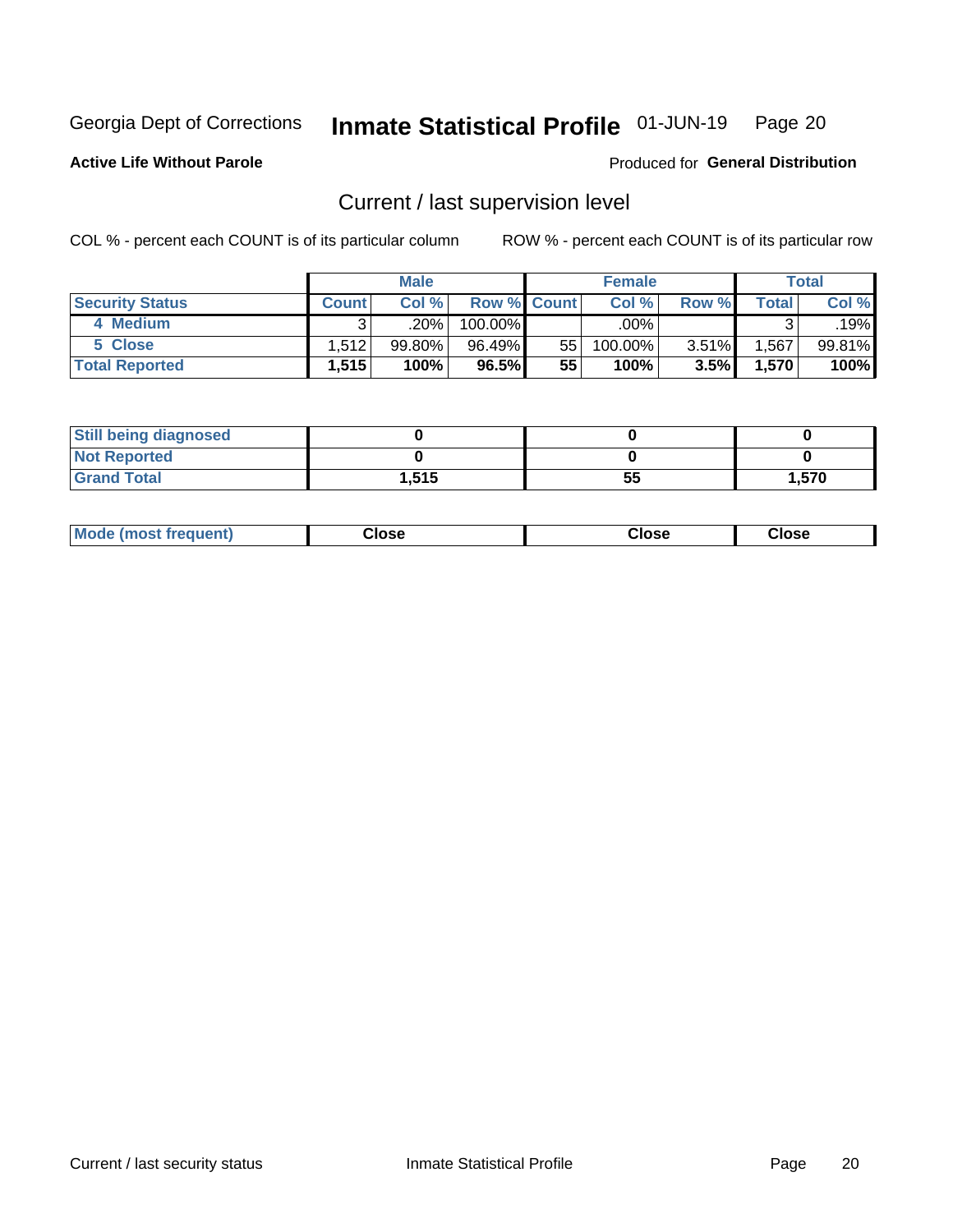#### Inmate Statistical Profile 01-JUN-19 Page 21

**Active Life Without Parole** 

Produced for General Distribution

# Current / last type of institution

COL % - percent each COUNT is of its particular column

|                            |        | <b>Male</b> |                    |    | <b>Female</b> |          |       | Total   |
|----------------------------|--------|-------------|--------------------|----|---------------|----------|-------|---------|
| <b>Type of Institution</b> | Count. | Col%        | <b>Row % Count</b> |    | Col %         | Row %    | Total | Col %   |
| <b>State Prison</b>        | 1.515  | $100.00\%$  | $96.50\%$          | 55 | $100.00\%$    | $3.50\%$ | 1,570 | 100.00% |
| <b>Total Reported</b>      | 1,515  | 100%        | 96.5%              | 55 | 100%          | 3.5%     | 1,570 | 100%    |

| тео |                   |    |              |
|-----|-------------------|----|--------------|
|     | <b>EAE</b><br>. . | ວະ | $- - -$<br>J |

|  | <b>Mode (most frequent)</b> | State Prison | <b>State Prison</b> | <b>State Prison</b> |
|--|-----------------------------|--------------|---------------------|---------------------|
|--|-----------------------------|--------------|---------------------|---------------------|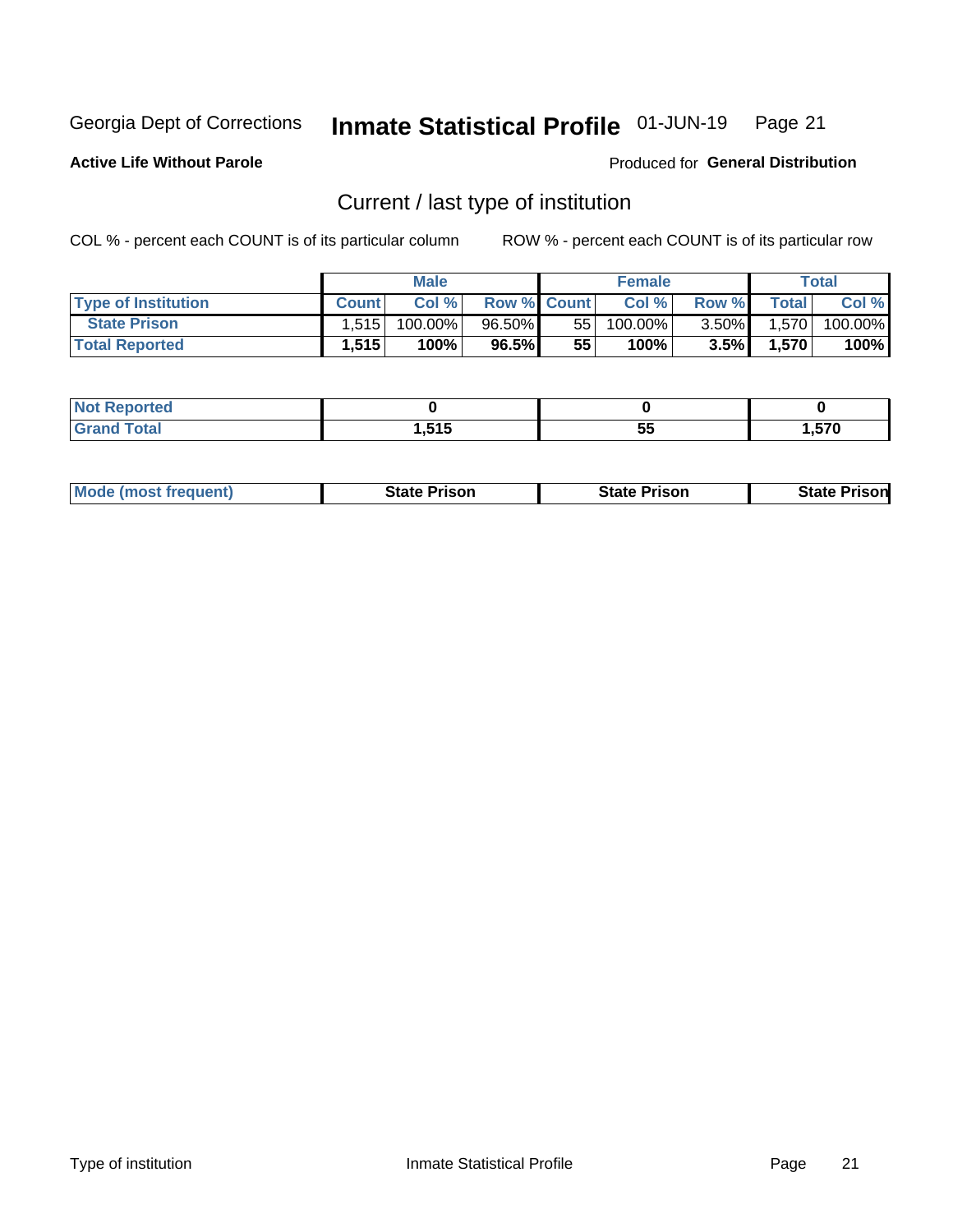#### Inmate Statistical Profile 01-JUN-19 Page 22

#### **Active Life Without Parole**

### Produced for General Distribution

# Institution type - transitional centers

COL % - percent each COUNT is of its particular column

|                                                | Male  |                    | <b>Female</b> |                   | Total |
|------------------------------------------------|-------|--------------------|---------------|-------------------|-------|
| <b>Institution Type - Trans. Centers Count</b> | Col % | <b>Row % Count</b> |               | Col % Row % Total | Col % |
| <b>Total Reported</b>                          |       |                    |               |                   |       |

| <b>Reported</b><br><b>NOT</b><br>$\sim$            |  |  |
|----------------------------------------------------|--|--|
| $f$ $f \circ f \circ f$<br>$C = 1$<br><b>TULAI</b> |  |  |

| Mode (most frequent) | <b>Null</b> | <b>Null</b> | <b>Null</b> |
|----------------------|-------------|-------------|-------------|
|                      |             |             |             |
|                      |             |             |             |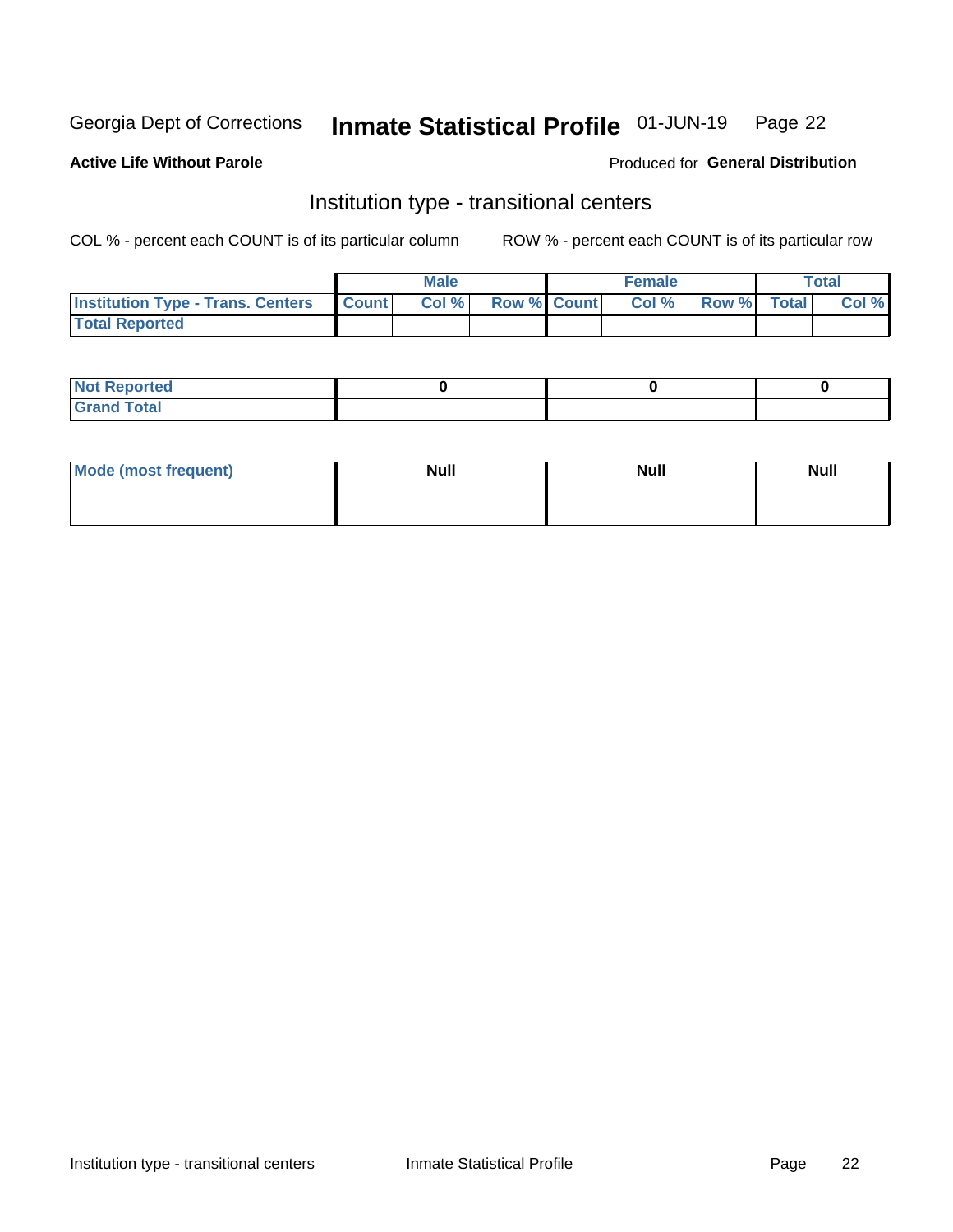# Inmate Statistical Profile 01-JUN-19 Page 23

**Active Life Without Parole** 

Produced for General Distribution

### Institution type - county prisons

COL % - percent each COUNT is of its particular column

|                                                    | <b>Male</b> |       |  | <b>Female</b> |                          |             | <b>Total</b> |       |
|----------------------------------------------------|-------------|-------|--|---------------|--------------------------|-------------|--------------|-------|
| <b>Institution Type - County Prisons   Count  </b> |             | Col % |  |               | <b>Row % Count Col %</b> | Row % Total |              | Col % |
| <b>Total Reported</b>                              |             |       |  |               |                          |             |              |       |

| <b>Not</b><br>: Reported<br> |  |  |
|------------------------------|--|--|
| <b>Total</b><br>---          |  |  |

| Mode (most frequent) | <b>Null</b> | <b>Null</b><br><b>Null</b> |
|----------------------|-------------|----------------------------|
|                      |             |                            |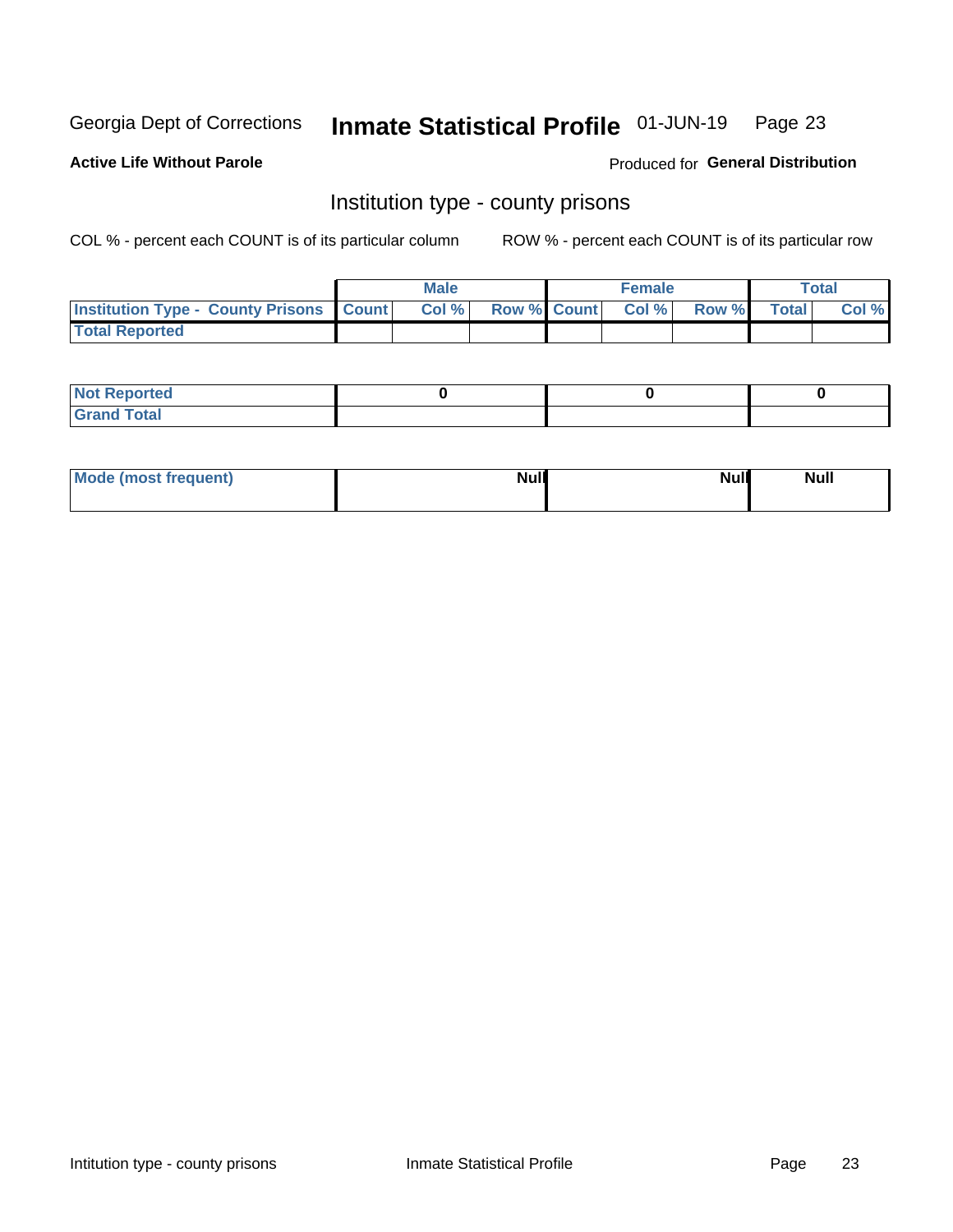#### Inmate Statistical Profile 01-JUN-19 Page 24

### **Active Life Without Parole**

#### Produced for General Distribution

# Institution type - state prisons

COL % - percent each COUNT is of its particular column

|                                         | <b>Male</b>               |        |                               | <b>Female</b>   |        |                                     | <b>Total</b> |        |
|-----------------------------------------|---------------------------|--------|-------------------------------|-----------------|--------|-------------------------------------|--------------|--------|
| <b>Institution Type - State Prisons</b> | <b>Count</b>              | Col %  | Row %                         | <b>Count</b>    | Col %  | Row %                               | <b>Total</b> | Col %  |
| <b>Arrendale State Prison</b>           |                           |        |                               | 28              | 50.91% | 100.00%                             | 28           | 1.78%  |
| <b>Augusta State Med. Prison</b>        | 75                        | 4.95%  | 100.00%                       |                 |        |                                     | 75           | 4.78%  |
| <b>Autry State Prison</b>               | 1                         | .07%   | 100.00%                       |                 |        |                                     | 1            | .06%   |
| <b>Baldwin State Prison</b>             | 47                        | 3.10%  | 100.00%                       |                 |        |                                     | 47           | 2.99%  |
| <b>Central State Prison</b>             | 6                         | .40%   | 100.00%                       |                 |        |                                     | 6            | .38%   |
| <b>Coastal State Prison</b>             | 4                         | .26%   | 100.00%                       |                 |        |                                     | 4            | .25%   |
| <b>Dooly State Prison</b>               | 1                         | .07%   | 100.00%                       |                 |        |                                     |              | .06%   |
| <b>Ga Diag Class Prison</b>             | 63                        | 4.16%  | 100.00%                       |                 |        |                                     | 63           | 4.01%  |
| <b>Ga State Prison</b>                  | 37                        | 2.44%  | 100.00%                       |                 |        |                                     | 37           | 2.36%  |
| <b>Hancock State Prison</b>             | 171                       | 11.29% | 100.00%                       |                 |        |                                     | 171          | 10.89% |
| <b>Hays State Prison</b>                | 128                       | 8.45%  | 100.00%                       |                 |        |                                     | 128          | 8.15%  |
| <b>Macon State Prison</b>               | 302                       | 19.93% | 100.00%                       |                 |        |                                     | 302          | 19.24% |
| <b>Phillips State Prison</b>            | 30                        | 1.98%  | 100.00%                       |                 |        |                                     | 30           | 1.91%  |
| <b>Pulaski State Prison</b>             |                           |        |                               | 27              | 49.09% | 100.00%                             | 27           | 1.72%  |
| <b>Smith State Prison</b>               | 202                       | 13.33% | 100.00%                       |                 |        |                                     | 202          | 12.87% |
| <b>Telfair State Prison</b>             | 228                       | 15.05% | 100.00%                       |                 |        |                                     | 228          | 14.52% |
| <b>Valdosta State Prison</b>            | 105                       | 6.93%  | 100.00%                       |                 |        |                                     | 105          | 6.69%  |
| <b>Ware State Prison</b>                | 114                       | 7.52%  | 100.00%                       |                 |        |                                     | 114          | 7.26%  |
| <b>Wilcox State Prison</b>              | 1                         | .07%   | 100.00%                       |                 |        |                                     | 1            | .06%   |
| <b>Total Reported</b>                   | 1,515                     | 100%   | 96.5%                         | 55              | 100%   | 3.5%                                | 1,570        | 100%   |
| <b>Not Reported</b>                     | 0                         |        | 0                             |                 |        | $\bf{0}$                            |              |        |
| <b>Grand Total</b>                      |                           | 1,515  |                               | $\overline{55}$ |        |                                     | 1,570        |        |
| <b>Mode (most frequent)</b>             | <b>Macon State Prison</b> |        | <b>Arrendale State Prison</b> |                 |        | <b>Macon State</b><br><b>Prison</b> |              |        |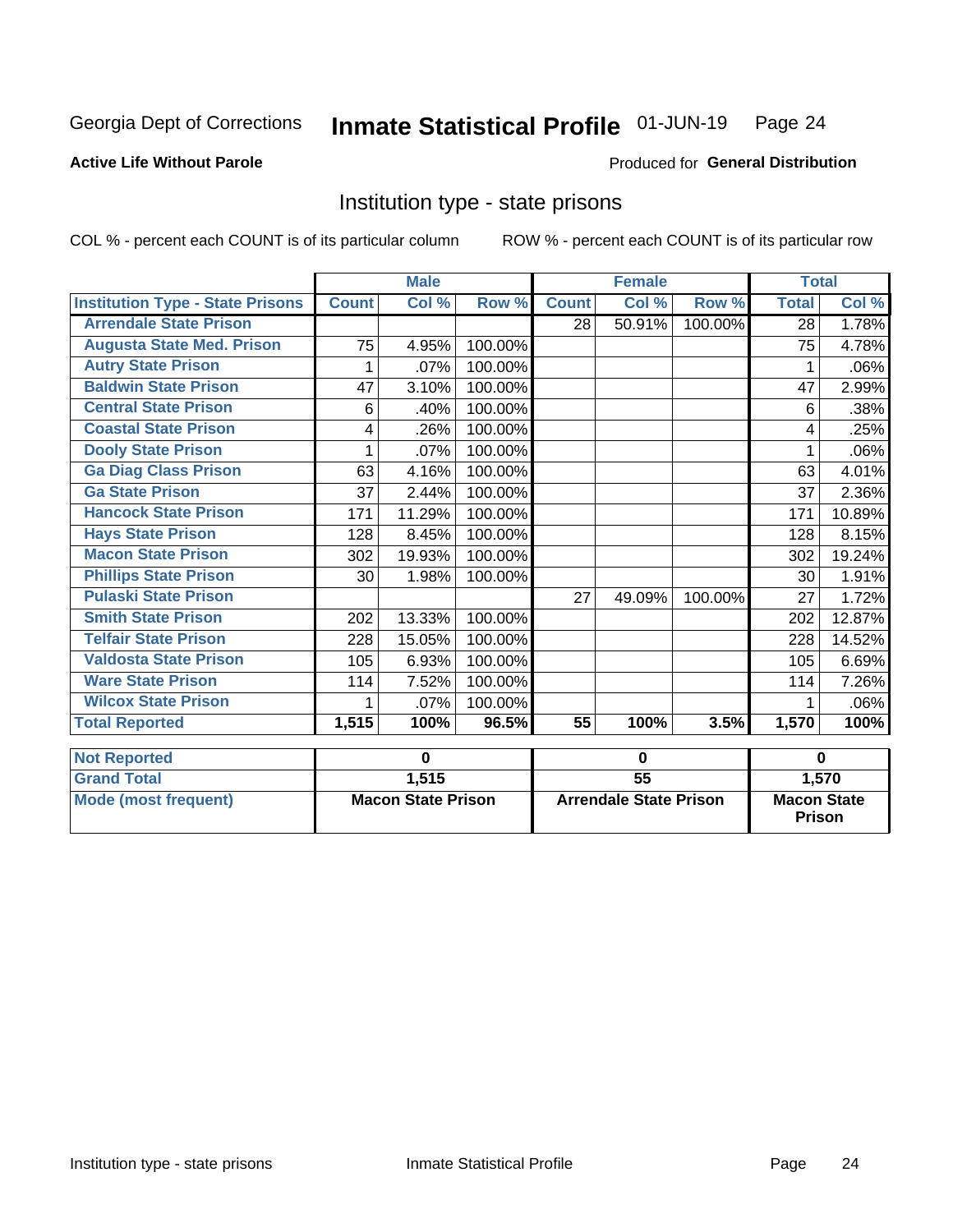# Inmate Statistical Profile 01-JUN-19 Page 25

### **Active Life Without Parole**

#### Produced for General Distribution

# Institution type - private prisons

COL % - percent each COUNT is of its particular column

|                                                 | <b>Male</b> |       |                    | <b>Female</b> |       |             | Total |       |
|-------------------------------------------------|-------------|-------|--------------------|---------------|-------|-------------|-------|-------|
| <b>Institution Type - Private Prisons Count</b> |             | Col % | <b>Row % Count</b> |               | Col % | Row % Total |       | Col % |
| <b>Total Reported</b>                           |             |       |                    |               |       |             |       |       |

| Not Reported           |  |  |
|------------------------|--|--|
| <b>Cotal</b><br>______ |  |  |

| <b>Mo</b><br>frequent) | <b>Null</b> | <b>Null</b> | . . I *<br><b>IVUII</b> |
|------------------------|-------------|-------------|-------------------------|
|                        |             |             |                         |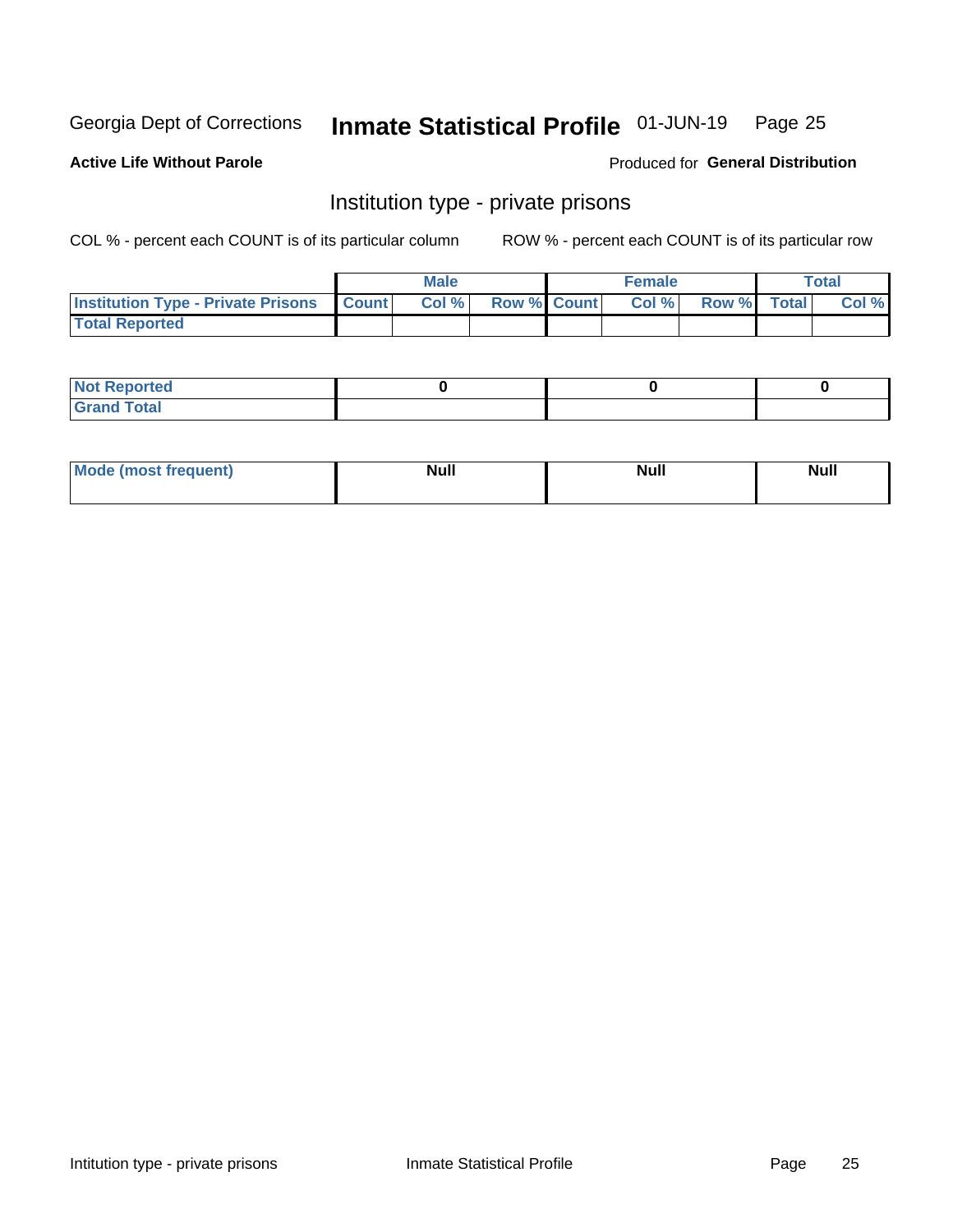#### Inmate Statistical Profile 01-JUN-19 Page 26

### **Active Life Without Parole**

### Produced for General Distribution

# Institution type - inmate boot camp

COL % - percent each COUNT is of its particular column

|                                      | <b>Male</b>      |       |              | <b>Female</b> |       |             | <b>Total</b> |       |
|--------------------------------------|------------------|-------|--------------|---------------|-------|-------------|--------------|-------|
| <b>Institution Type - Boot Camps</b> | <b>I</b> Count I | Col % | <b>Row %</b> | <b>Count</b>  | Col % | Row % Total |              | Col % |
| <b>Total Rported</b>                 |                  |       |              |               |       |             |              |       |

| <b>Not Reported</b>            |  |  |
|--------------------------------|--|--|
| <b>Total</b><br>C <sub>r</sub> |  |  |

| Mod<br>uamo | Nul.<br>$- - - - - -$ | <b>Null</b> | . .<br>uu.<br>------ |
|-------------|-----------------------|-------------|----------------------|
|             |                       |             |                      |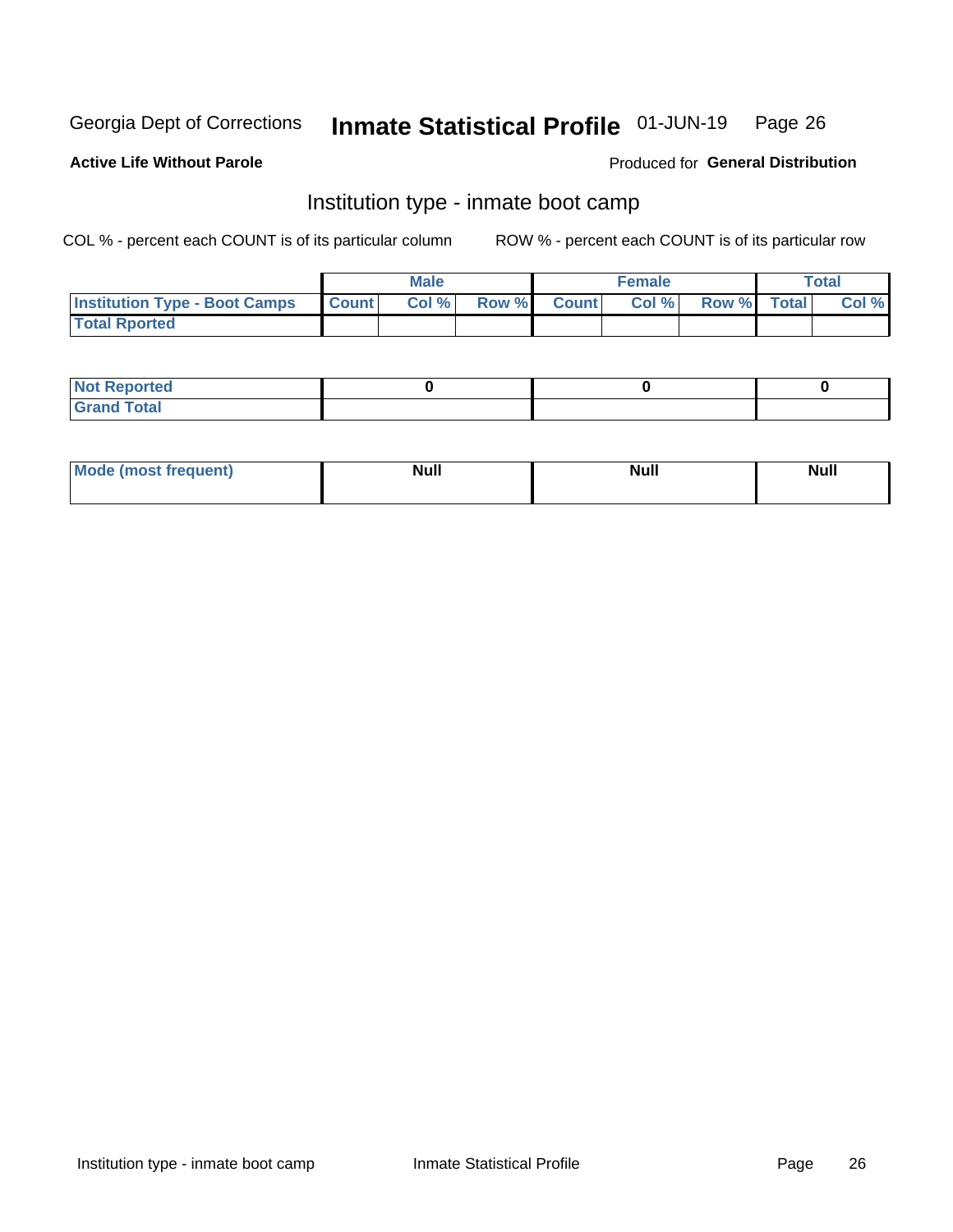#### Inmate Statistical Profile 01-JUN-19 Page 27

**Active Life Without Parole** 

Produced for General Distribution

## Number of disciplinary reports

COL % - percent each COUNT is of its particular column

|                                       | <b>Male</b>  |        |             |    | <b>Female</b> | <b>Total</b> |       |        |
|---------------------------------------|--------------|--------|-------------|----|---------------|--------------|-------|--------|
| <b>Number of Disciplinary Reports</b> | <b>Count</b> | Col %  | Row % Count |    | Col %         | Row %        | Total | Col %  |
|                                       | 468          | 30.89% | 95.51%      | 22 | 40.00%        | 4.49%        | 490   | 31.21% |
|                                       | 198          | 13.07% | 96.59%      |    | 12.73%        | 3.41%        | 205   | 13.06% |
|                                       | 141          | 9.31%  | 94.00%      | 9  | 16.36%        | 6.00%        | 150   | 9.55%  |
| 3                                     | 102          | 6.73%  | 95.33%      | 5  | 9.09%         | 4.67%        | 107   | 6.82%  |
|                                       | 71           | 4.69%  | 95.95%      | 3  | 5.45%         | 4.05%        | 74    | 4.71%  |
| 5                                     | 64           | 4.22%  | 100.00%     |    |               |              | 64    | 4.08%  |
| <b>More Than 5</b>                    | 471          | 31.09% | 98.13%      | 9  | 16.36%        | 1.88%        | 480   | 30.57% |
| <b>Total Reported</b>                 | 1,515        | 100%   | 96.50%      | 55 | 100%          | 3.50%        | 1,570 | 100%   |

| тео<br>NG    |              |    |       |
|--------------|--------------|----|-------|
| <b>Total</b> | 515<br>טו ט. | JJ | 570،، |

| Mean (average)         | 6.61 | 3.91 | 6.51 |
|------------------------|------|------|------|
| <b>Median (middle)</b> |      |      |      |
| Mode (most frequent)   |      |      |      |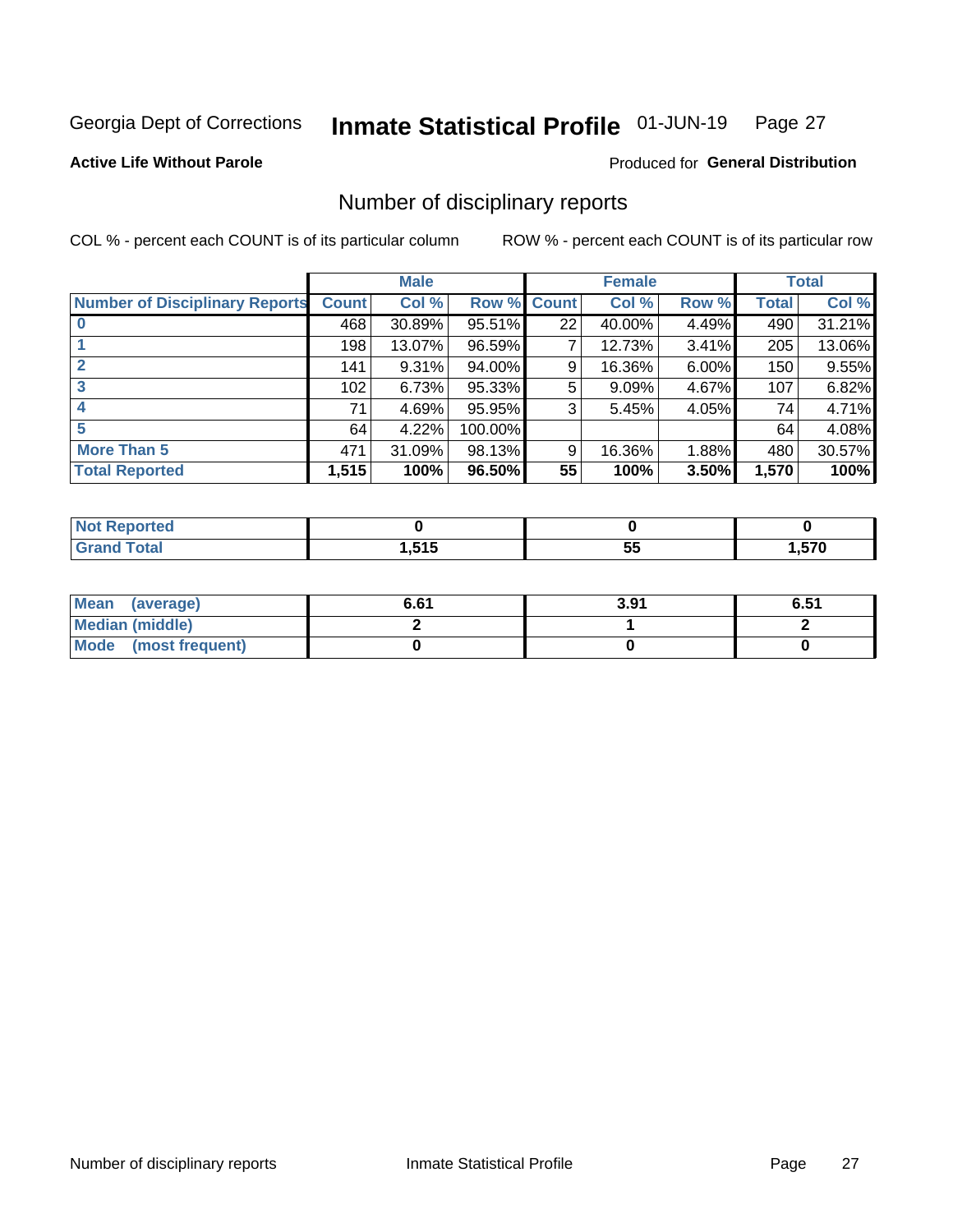#### Inmate Statistical Profile 01-JUN-19 Page 28

**Active Life Without Parole** 

Produced for General Distribution

# Number of transfers

COL % - percent each COUNT is of its particular column

|                            |       | <b>Male</b> |                    |    | <b>Female</b> |        |              | <b>Total</b> |
|----------------------------|-------|-------------|--------------------|----|---------------|--------|--------------|--------------|
| <b>Number of Transfers</b> | Count | Col %       | <b>Row % Count</b> |    | Col %         | Row %  | <b>Total</b> | Col %        |
|                            | 33    | 2.18%       | 80.49%             | 8  | 14.55%        | 19.51% | 41           | 2.61%        |
|                            | 410   | 27.06%      | 94.69%             | 23 | 41.82%        | 5.31%  | 433          | 27.58%       |
| $\mathbf{2}$               | 224   | 14.79%      | 94.92%             | 12 | 21.82%        | 5.08%  | 236          | 15.03%       |
| 3                          | 156   | 10.30%      | 96.30%             | 6  | 10.91%        | 3.70%  | 162          | 10.32%       |
|                            | 122   | 8.05%       | 99.19%             |    | 1.82%         | 0.81%  | 123          | 7.83%        |
| 5                          | 70    | 4.62%       | 98.59%             |    | 1.82%         | 1.41%  | 71           | 4.52%        |
| <b>More Than 5</b>         | 500   | 33.00%      | 99.21%             | 4  | 7.27%         | 0.79%  | 504          | 32.10%       |
| <b>Total Reported</b>      | 1,515 | 100%        | 96.50%             | 55 | 100.0%        | 3.50%  | 1,570        | 100%         |

| <u>ortea</u><br>NO |                   |         |       |
|--------------------|-------------------|---------|-------|
| <b>otal</b>        | <b>646</b><br>. . | --<br>w | .570، |

| Mean (average)       | 5.88 | 1.89 | 5.74 |
|----------------------|------|------|------|
| Median (middle)      |      |      |      |
| Mode (most frequent) |      |      |      |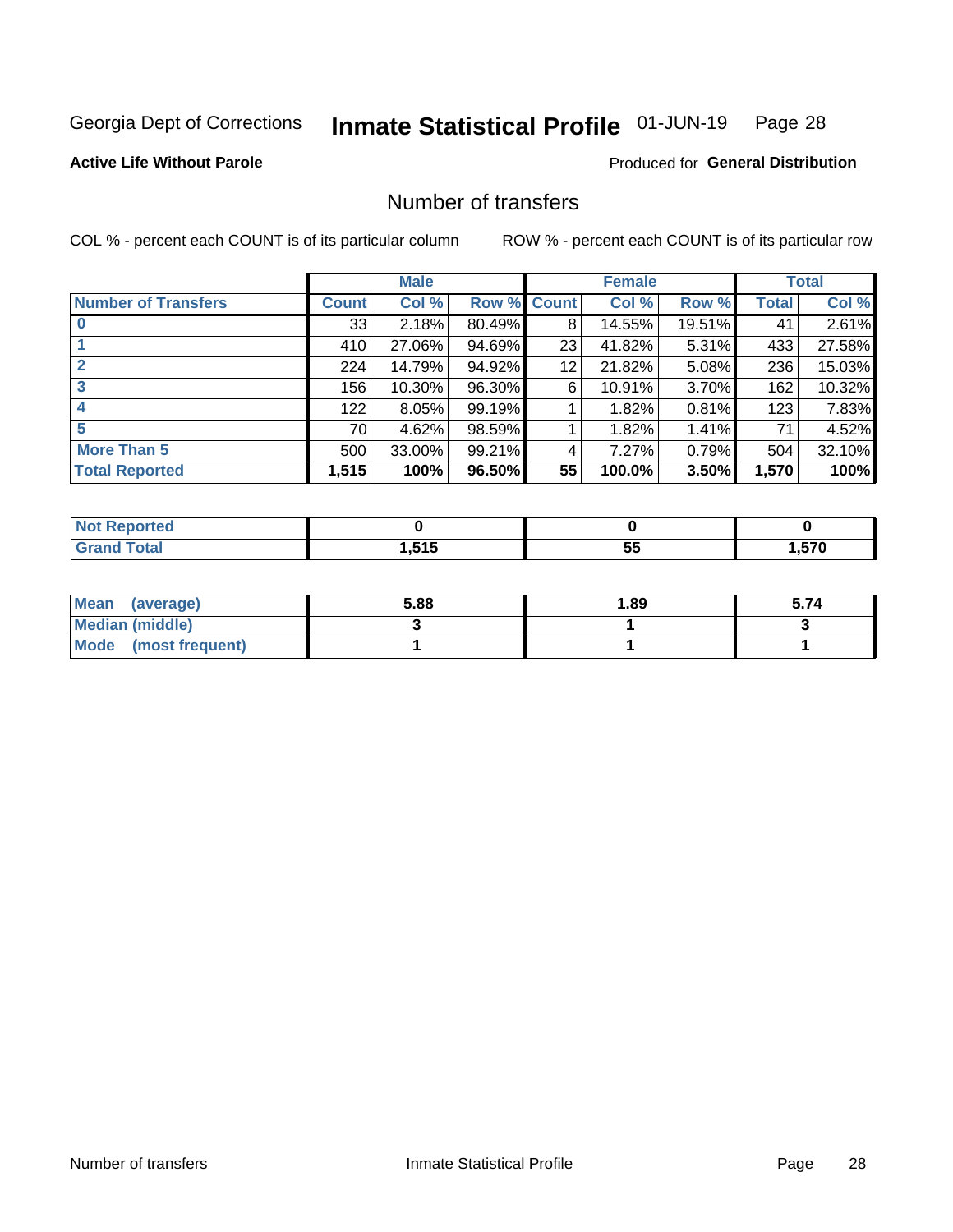#### Inmate Statistical Profile 01-JUN-19 Page 29

**Active Life Without Parole** 

Produced for General Distribution

# Number of escapes

COL % - percent each COUNT is of its particular column

|                          | <b>Male</b>  |        |                    | <b>Female</b> |         |          | Total |        |
|--------------------------|--------------|--------|--------------------|---------------|---------|----------|-------|--------|
| <b>Number of Escapes</b> | <b>Count</b> | Col %  | <b>Row % Count</b> |               | Col %   | Row %    | Total | Col %  |
|                          | 1,511        | 99.74% | $96.49\%$          | 55            | 100.00% | $3.51\%$ | .566  | 99.75% |
|                          |              | 0.13%  | 100.00%            |               |         |          |       | 0.13%  |
|                          |              | 0.13%  | $100.00\%$         |               |         |          |       | 0.13%  |
| <b>Total Reported</b>    | 1.515        | 100%   | 96.50%             | 55            | 100%    | $3.50\%$ | 1,570 | 100.0% |

| rtea<br>NO:                          |              |               |              |
|--------------------------------------|--------------|---------------|--------------|
| $T \sim$ fol<br>Grand<br><b>Oldi</b> | 515<br>טו ט. | --<br>F.<br>◡ | 570<br>י כ.י |

| Mean (average)         |  |  |
|------------------------|--|--|
| <b>Median (middle)</b> |  |  |
| Mode (most frequent)   |  |  |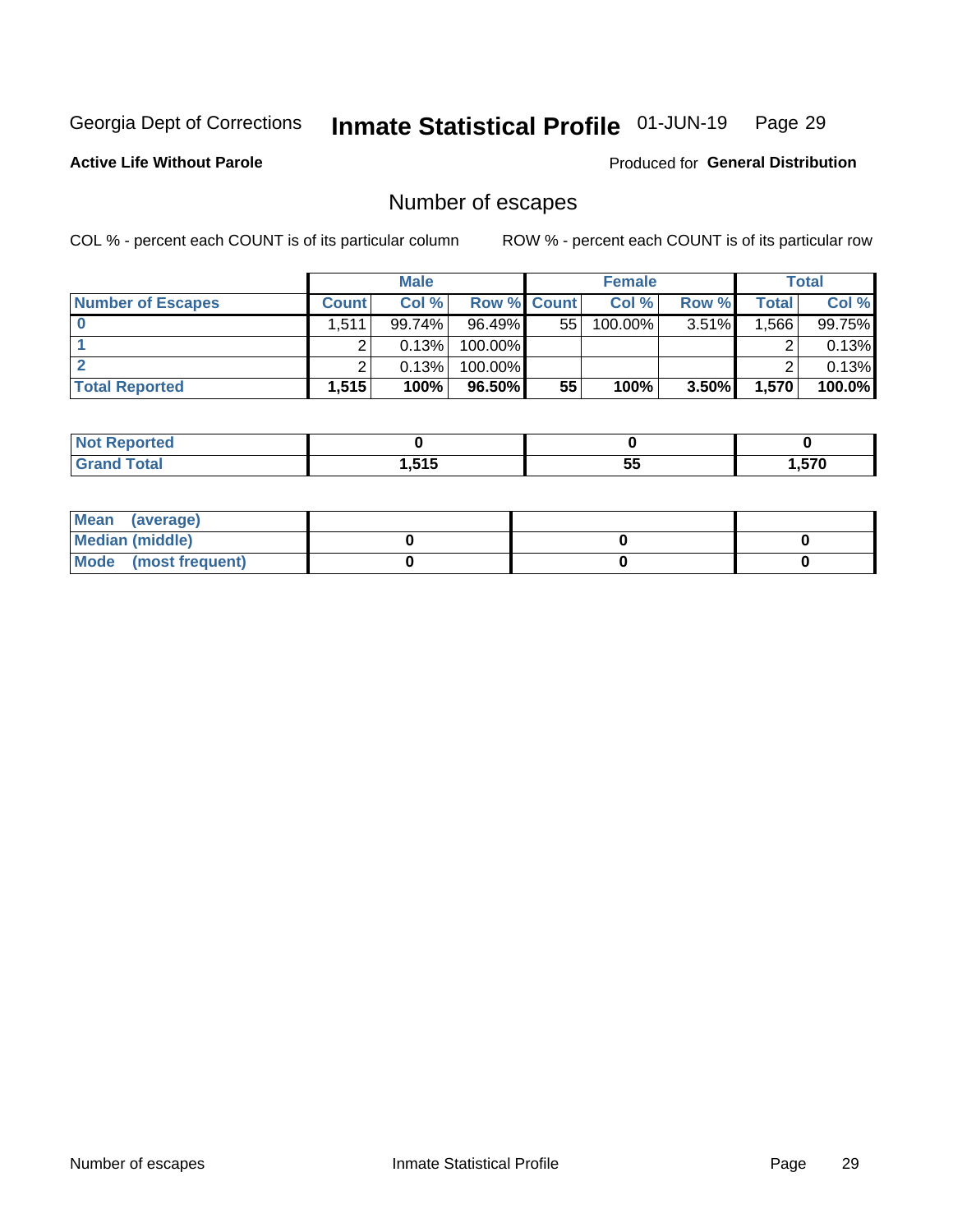### **Active Life Without Parole**

### **Produced for General Distribution**

### Time served in current (or last) institution

COL % - percent each COUNT is of its particular column

|                            |              | <b>Male</b> |         |                | <b>Female</b> |        |              | <b>Total</b> |
|----------------------------|--------------|-------------|---------|----------------|---------------|--------|--------------|--------------|
| <b>Time In Institution</b> | <b>Count</b> | Col %       | Row %   | <b>Count</b>   | Col %         | Row %  | <b>Total</b> | Col %        |
| 0 to 3 months              | 191          | 12.61%      | 98.45%  | 3              | 5.45%         | 1.55%  | 194          | 12.36%       |
| <b>3.01 to 6 months</b>    | 116          | 7.66%       | 93.55%  | 8              | 14.55%        | 6.45%  | 124          | 7.90%        |
| 6.01 to 9 months           | 121          | 7.99%       | 97.58%  | 3              | 5.45%         | 2.42%  | 124          | 7.90%        |
| 9.01 to 12 months          | 121          | 7.99%       | 97.58%  | 3              | 5.45%         | 2.42%  | 124          | 7.90%        |
| <b>12.01 to 18 months</b>  | 167          | 11.02%      | 98.24%  | 3              | 5.45%         | 1.76%  | 170          | 10.83%       |
| <b>18.01 to 24 months</b>  | 128          | 8.45%       | 98.46%  | $\overline{2}$ | 3.64%         | 1.54%  | 130          | 8.28%        |
| $2.01$ to 3 years          | 201          | 13.27%      | 97.10%  | 6              | 10.91%        | 2.90%  | 207          | 13.18%       |
| 3.01 to 4 years            | 127          | 8.38%       | 92.70%  | 10             | 18.18%        | 7.30%  | 137          | 8.73%        |
| 4.01 to 5 years            | 83           | 5.48%       | 94.32%  | 5              | 9.09%         | 5.68%  | 88           | 5.61%        |
| 5.01 to 6 years            | 63           | 4.16%       | 94.03%  | 4              | 7.27%         | 5.97%  | 67           | 4.27%        |
| 6.01 to 7 years            | 56           | 3.70%       | 96.55%  | $\overline{2}$ | 3.64%         | 3.45%  | 58           | 3.69%        |
| $7.01$ to 8 years          | 33           | 2.18%       | 100.00% |                |               |        | 33           | 2.10%        |
| 8.01 to 9 years            | 28           | 1.85%       | 82.35%  | 6              | 10.91%        | 17.65% | 34           | 2.17%        |
| 9.01 to 10 years           | 16           | 1.06%       | 100.00% |                |               |        | 16           | 1.02%        |
| Over 10 years              | 64           | 4.22%       | 100.00% |                |               |        | 64           | 4.08%        |
| <b>Total Reported</b>      | 1,515        | 100%        | 96.50%  | 55             | 100%          | 3.50%  | 1,570        | 100.0%       |

| <b>Not Reported</b> |                 |           |      |
|---------------------|-----------------|-----------|------|
| Tota <sup>l</sup>   | 515<br>I .J I J | . .<br>JJ | ,570 |

| <b>Mean</b><br>(average) | 33 months | 37 months | 33 months |
|--------------------------|-----------|-----------|-----------|
| Median (middle)          | 20 months | 36 months | 20 months |
| Mode (most frequent)     | months    | 4 months  | 1 months  |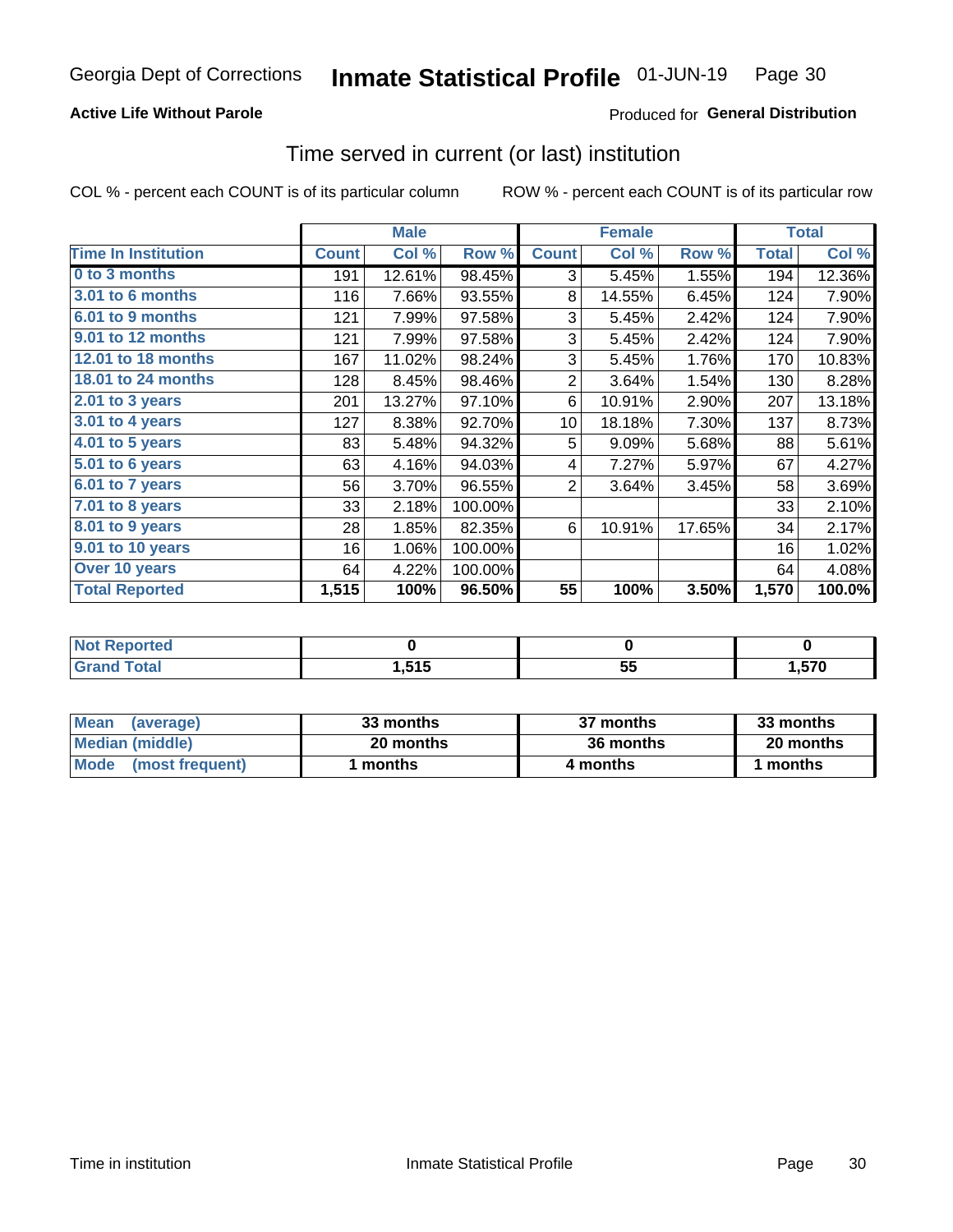#### Inmate Statistical Profile 01-JUN-19 Page 31

#### **Active Life Without Parole**

#### Produced for General Distribution

## Highest grade level attained

COL % - percent each COUNT is of its particular column

|                              |                | <b>Male</b> |         |                 | <b>Female</b> |        |                | <b>Total</b> |
|------------------------------|----------------|-------------|---------|-----------------|---------------|--------|----------------|--------------|
| <b>Grade Level</b>           | <b>Count</b>   | Col %       | Row %   | <b>Count</b>    | Col %         | Row %  | <b>Total</b>   | Col %        |
| No school at all             | 2              | 0.17%       | 100.00% |                 |               |        | $\overline{2}$ | 0.17%        |
| <b>Grade 1</b>               | 1              | 0.09%       | 100.00% |                 |               |        | 1              | 0.09%        |
| <b>Grade 2</b>               | 1              | 0.09%       | 100.00% |                 |               |        | 1              | 0.09%        |
| <b>Grade 3</b>               | $\overline{2}$ | 0.17%       | 100.00% |                 |               |        | $\overline{2}$ | 0.17%        |
| <b>Grade 4</b>               | 3              | 0.26%       | 100.00% |                 |               |        | 3              | 0.26%        |
| Grade 5                      | 1              | 0.09%       | 100.00% |                 |               |        | 1              | 0.09%        |
| Grade 6                      | 9              | 0.79%       | 100.00% |                 |               |        | 9              | 0.77%        |
| Grade 7                      | 36             | 3.15%       | 100.00% |                 |               |        | 36             | 3.08%        |
| Grade 8                      | 76             | 6.65%       | 98.70%  | 1               | 3.85%         | 1.30%  | 77             | 6.59%        |
| Grade 9                      | 139            | 12.16%      | 97.89%  | 3               | 11.54%        | 2.11%  | 142            | 12.15%       |
| Grade 10                     | 220            | 19.25%      | 97.35%  | 6               | 23.08%        | 2.65%  | 226            | 19.33%       |
| Grade 11                     | 204            | 17.85%      | 98.55%  | 3               | 11.54%        | 1.45%  | 207            | 17.71%       |
| <b>Grade 12 or GED</b>       | 296            | 25.90%      | 97.37%  | 8               | 30.77%        | 2.63%  | 304            | 26.01%       |
| Some tech school             | 15             | 1.31%       | 93.75%  | 1               | 3.85%         | 6.25%  | 16             | 1.37%        |
| <b>Completed tech school</b> | 15             | 1.31%       | 100.00% |                 |               |        | 15             | 1.28%        |
| College, 1 year              | 37             | 3.24%       | 97.37%  | 1               | 3.85%         | 2.63%  | 38             | 3.25%        |
| College, 2 year              | 40             | 3.50%       | 97.56%  | 1               | 3.85%         | 2.44%  | 41             | 3.51%        |
| College, 3 year              | 18             | 1.57%       | 100.00% |                 |               |        | 18             | 1.54%        |
| <b>Bachelor's degree</b>     | 21             | 1.84%       | 100.00% |                 |               |        | 21             | 1.80%        |
| <b>Master's degree</b>       | 4              | 0.35%       | 80.00%  | 1               | 3.85%         | 20.00% | 5              | 0.43%        |
| Ph.D. degree                 | 1              | 0.09%       | 50.00%  | 1               | 3.85%         | 50.00% | $\overline{2}$ | 0.17%        |
| Law degree                   | $\overline{2}$ | 0.17%       | 100.00% |                 |               |        | $\overline{2}$ | 0.17%        |
| <b>Total Reported</b>        | 1,143          | 100%        | 97.78%  | $\overline{26}$ | 100.0%        | 2.22%  | 1,169          | 100.0%       |

| rtec | ^70           | 29  | $\ddot{\phantom{1}}$ |
|------|---------------|-----|----------------------|
| NG   |               |     | 44                   |
| υιαι | 515<br>טו ט.ו | ູບພ | ,570                 |

| <b>Mean</b><br>(average) | 10.82           | 11.62           | 10.84           |
|--------------------------|-----------------|-----------------|-----------------|
| <b>Median (middle)</b>   | Grade 11        | Other           | Grade 11        |
| Mode<br>(most frequent)  | Grade 12 or GED | Grade 12 or GED | Grade 12 or GED |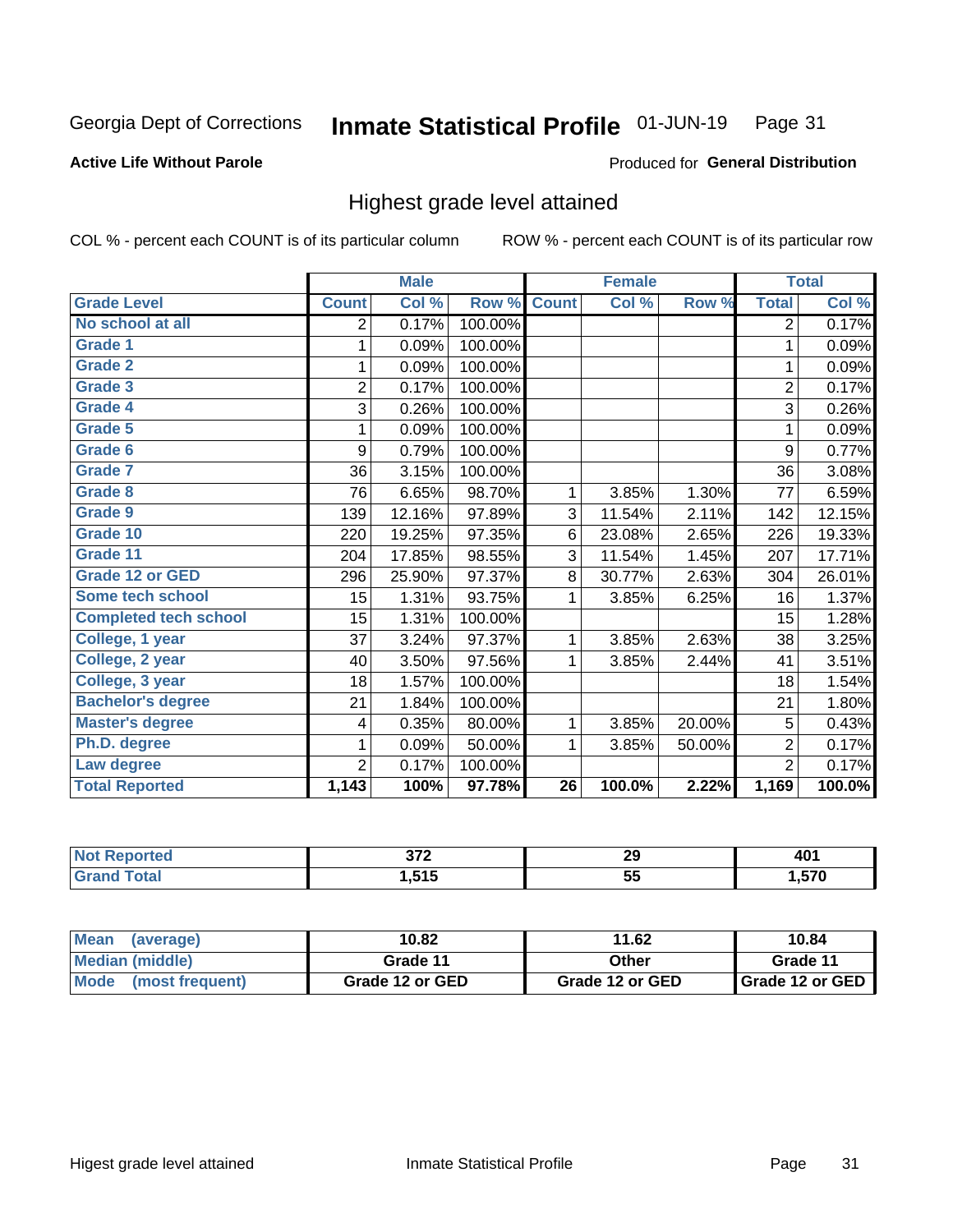#### Inmate Statistical Profile 01-JUN-19 Page 32

### **Active Life Without Parole**

#### Produced for General Distribution

# Culture fair IQ scores

COL % - percent each COUNT is of its particular column

|                       |              | <b>Male</b> |                    |                | <b>Female</b> |          |              | <b>Total</b> |
|-----------------------|--------------|-------------|--------------------|----------------|---------------|----------|--------------|--------------|
| <b>IQ Scores</b>      | <b>Count</b> | Col %       | <b>Row % Count</b> |                | Col %         | Row %    | <b>Total</b> | Col %        |
| $60 - 69$             | 43           | $3.31\%$    | 97.73%             |                | 2.27%         | 2.27%    | 44           | 3.28%        |
| $70 - 79$             | 99           | 7.63%       | 97.06%             | 3              | 6.82%         | 2.94%    | 102          | 7.60%        |
| $80 - 89$             | 174          | 13.41%      | 96.67%             | 6              | 13.64%        | 3.33%    | 180          | 13.41%       |
| $90 - 99$             | 337          | 25.96%      | 95.20%             | 17             | 38.64%        | 4.80%    | 354          | 26.38%       |
| $100 - 109$           | 356          | 27.43%      | 97.53%             | 9              | 20.45%        | $2.47\%$ | 365          | 27.20%       |
| $110 - 119$           | 241          | 18.57%      | 97.97%             | 5              | 11.36%        | 2.03%    | 246          | 18.33%       |
| $120 - 129$           | 46           | 3.54%       | 95.83%             | $\overline{2}$ | 4.55%         | 4.17%    | 48           | 3.58%        |
| $130 - 139$           | 2            | 0.15%       | 66.67%             | 1              | 2.27%         | 33.33%   | 3            | 0.22%        |
| <b>Total Reported</b> | 1,298        | 100%        | 96.72%             | 44             | 100%          | 3.28%    | 1,342        | 100%         |

| <b>Not Reported</b>         | 200   |    | 207    |
|-----------------------------|-------|----|--------|
| <b>Not Valid (under 60)</b> |       |    | $\sim$ |
| <b>Grand Total</b>          | 1,515 | 55 | 1,570  |

| <b>Mean</b><br>(average) | 98 | 98  | 98 |
|--------------------------|----|-----|----|
| Median (middle)          | 99 | 96  | 99 |
| Mode (most frequent)     | 99 | 102 | 99 |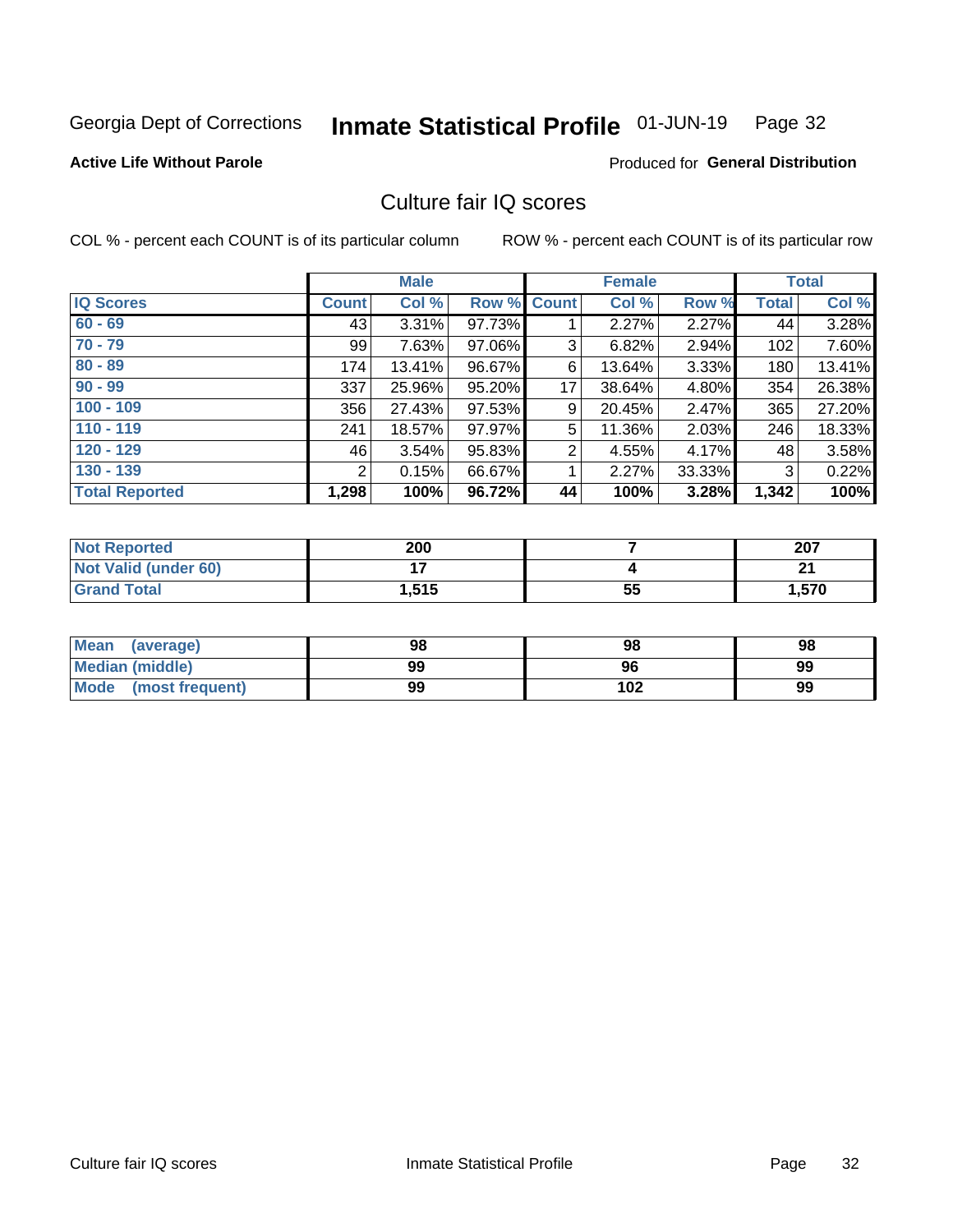#### Inmate Statistical Profile 01-JUN-19 Page 33

Produced for General Distribution

#### **Active Life Without Parole**

# Wide Range Achievement Test (WRAT) reading score

COL % - percent each COUNT is of its particular column

|                           |              | <b>Male</b> |         | <b>Female</b>  |        |       | <b>Total</b> |        |
|---------------------------|--------------|-------------|---------|----------------|--------|-------|--------------|--------|
| <b>WRAT Reading Score</b> | <b>Count</b> | Col %       | Row %   | <b>Count</b>   | Col %  | Row % | <b>Total</b> | Col %  |
| 0.1 to 0.9                | 26           | 1.87%       | 100.00% |                |        |       | 26           | 1.80%  |
| 1.0 to 1.9                | 20           | 1.43%       | 100.00% |                |        |       | 20           | 1.39%  |
| 2.0 to 2.9                | 47           | 3.37%       | 95.92%  | $\overline{2}$ | 4.17%  | 4.08% | 49           | 3.40%  |
| 3.0 to 3.9                | 83           | 5.95%       | 96.51%  | 3              | 6.25%  | 3.49% | 86           | 5.96%  |
| 4.0 to 4.9                | 109          | 7.82%       | 96.46%  | 4              | 8.33%  | 3.54% | 113          | 7.84%  |
| 5.0 to 5.9                | 133          | 9.54%       | 98.52%  | $\overline{2}$ | 4.17%  | 1.48% | 135          | 9.36%  |
| 6.0 to 6.9                | 116          | 8.32%       | 98.31%  | $\overline{2}$ | 4.17%  | 1.69% | 118          | 8.18%  |
| 7.0 to 7.9                | 42           | 3.01%       | 100.00% |                |        |       | 42           | 2.91%  |
| 8.0 to 8.9                | 116          | 8.32%       | 97.48%  | 3              | 6.25%  | 2.52% | 119          | 8.25%  |
| 9.0 to 9.9                | 72           | 5.16%       | 97.30%  | $\overline{2}$ | 4.17%  | 2.70% | 74           | 5.13%  |
| 10.0 to 10.9              | 83           | 5.95%       | 98.81%  | 1              | 2.08%  | 1.19% | 84           | 5.83%  |
| 11.0 to 11.9              | 134          | 9.61%       | 95.71%  | 6              | 12.50% | 4.29% | 140          | 9.71%  |
| 12.0 to 12.9              | 360          | 25.82%      | 94.74%  | 20             | 41.67% | 5.26% | 380          | 26.35% |
| 13                        | 53           | 3.80%       | 94.64%  | 3              | 6.25%  | 5.36% | 56           | 3.88%  |
| <b>Total Reported</b>     | 1,394        | 100%        | 96.67%  | 48             | 100.0% | 3.33% | 1,442        | 100%   |
|                           |              |             |         |                |        |       |              |        |
| Not Reported              |              | 121         |         |                | 7      |       |              | 128    |

| <b>INOL REPORTED</b> | 14 L                |    | 14O   |
|----------------------|---------------------|----|-------|
| <b>otal</b>          | <b>545</b><br>1.JIJ | 55 | 570،، |
|                      |                     |    |       |

| <b>Mean</b><br>(average) | 8.67       | 9.90 | O.1. |
|--------------------------|------------|------|------|
| <b>Median (middle)</b>   | פ ח<br>Y.Z | 11.9 | 9.2  |
| Mode<br>(most frequent)  | 12.9       | 12.9 | 12.9 |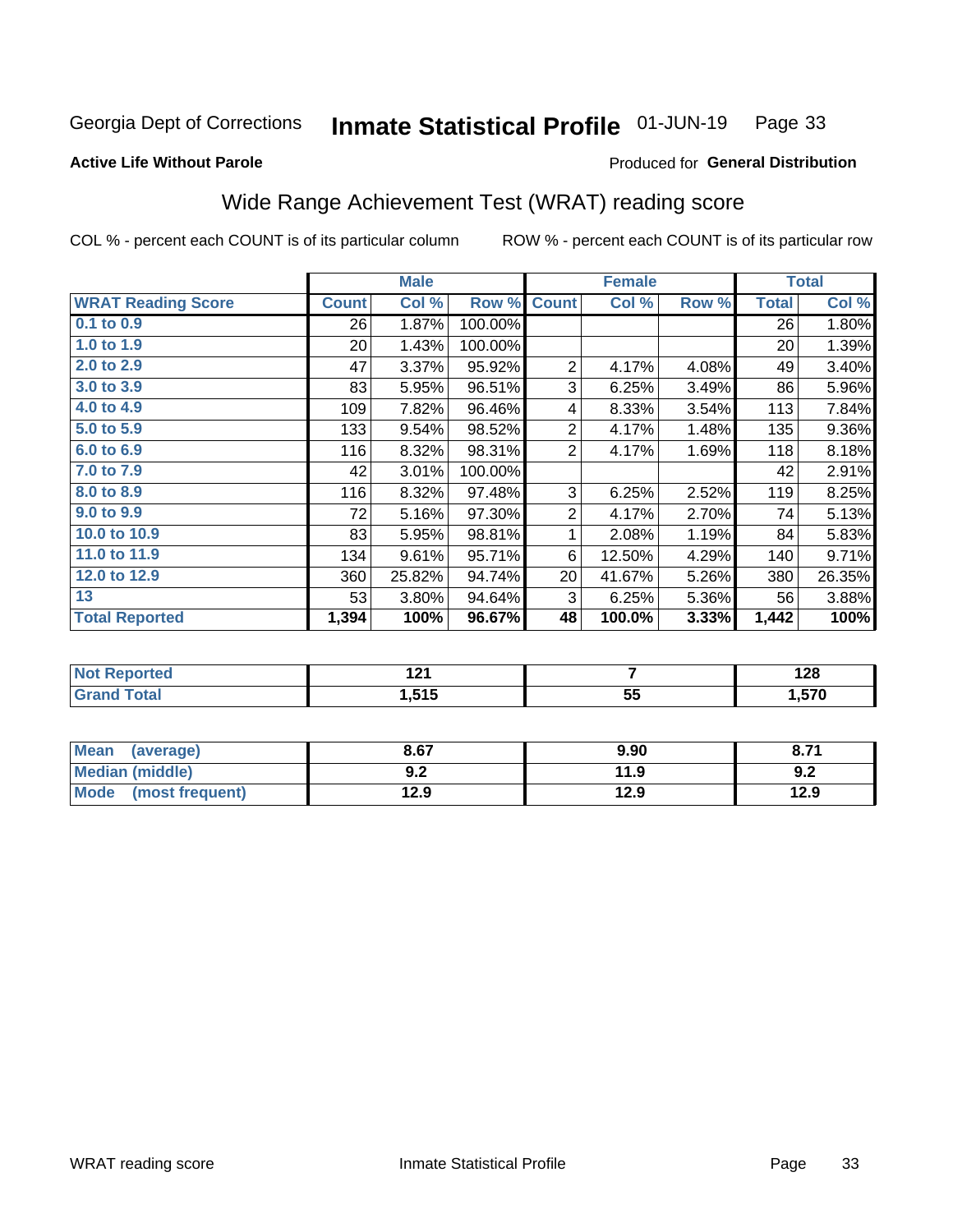#### Inmate Statistical Profile 01-JUN-19 Page 34

**Active Life Without Parole** 

#### Produced for General Distribution

# Wide Range Achievement Test (WRAT) math score

COL % - percent each COUNT is of its particular column

|                              |                 | <b>Male</b> |         |                 | <b>Female</b> |        |              | <b>Total</b> |
|------------------------------|-----------------|-------------|---------|-----------------|---------------|--------|--------------|--------------|
| <b>WRAT Mathematic Score</b> | <b>Count</b>    | Col %       | Row %   | <b>Count</b>    | Col %         | Row %  | <b>Total</b> | Col %        |
| 0.1 to 0.9                   | 3               | 0.22%       | 100.00% |                 |               |        | 3            | 0.21%        |
| 1.0 to 1.9                   | 10 <sup>1</sup> | 0.72%       | 100.00% |                 |               |        | 10           | 0.69%        |
| 2.0 to 2.9                   | 33              | 2.37%       | 97.06%  | 1               | 2.08%         | 2.94%  | 34           | 2.36%        |
| 3.0 to 3.9                   | 73              | 5.24%       | 97.33%  | 2               | 4.17%         | 2.67%  | 75           | 5.20%        |
| 4.0 to 4.9                   | 154             | 11.05%      | 97.47%  | 4               | 8.33%         | 2.53%  | 158          | 10.96%       |
| 5.0 to 5.9                   | 199             | 14.28%      | 98.03%  | 4               | 8.33%         | 1.97%  | 203          | 14.08%       |
| 6.0 to 6.9                   | 299             | 21.45%      | 97.08%  | 9               | 18.75%        | 2.92%  | 308          | 21.36%       |
| 7.0 to 7.9                   | 128             | 9.18%       | 96.24%  | 5               | 10.42%        | 3.76%  | 133          | 9.22%        |
| 8.0 to 8.9                   | 147             | 10.55%      | 98.00%  | 3               | 6.25%         | 2.00%  | 150          | 10.40%       |
| 9.0 to 9.9                   | 103             | 7.39%       | 95.37%  | 5               | 10.42%        | 4.63%  | 108          | 7.49%        |
| 10.0 to 10.9                 | 28              | 2.01%       | 100.00% |                 |               |        | 28           | 1.94%        |
| 11.0 to 11.9                 | 49              | 3.52%       | 96.08%  | $\overline{2}$  | 4.17%         | 3.92%  | 51           | 3.54%        |
| 12.0 to 12.9                 | 162             | 11.62%      | 93.10%  | 12 <sub>2</sub> | 25.00%        | 6.90%  | 174          | 12.07%       |
| 13                           | 6               | 0.43%       | 85.71%  | 1               | 2.08%         | 14.29% | 7            | 0.49%        |
| <b>Total Reported</b>        | 1,394           | 100%        | 96.67%  | 48              | 100%          | 3.33%  | 1,442        | 100.0%       |

| <b>Not Reported</b>    | גר ו<br>14 I |           | 190<br>1 Z O |
|------------------------|--------------|-----------|--------------|
| <b>Total</b><br>'Grand | 1,515        | --<br>. ს | 570, ا       |

| <b>Mean</b><br>(average)       | 7.36 | 8.46 | 7.40 |
|--------------------------------|------|------|------|
| Median (middle)                | 6.9  | 7. U | 6.9  |
| <b>Mode</b><br>(most frequent) | 12.9 | 12.9 | 12.9 |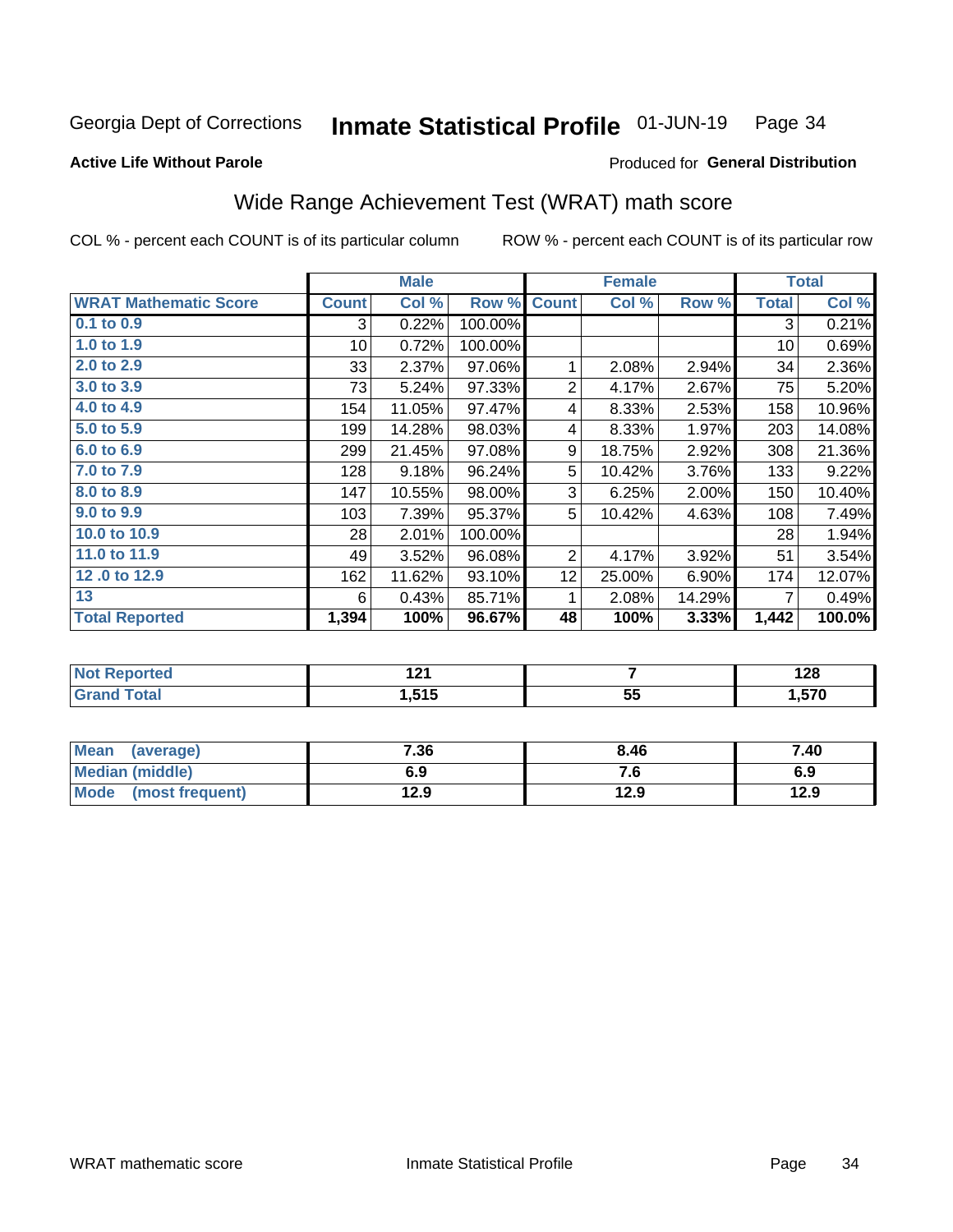#### Inmate Statistical Profile 01-JUN-19 Page 35

### **Active Life Without Parole**

#### Produced for General Distribution

# Wide Range Achievement Test (WRAT) spelling score

COL % - percent each COUNT is of its particular column

|                            |              | <b>Male</b> |         |                | <b>Female</b>  |       |              | <b>Total</b> |
|----------------------------|--------------|-------------|---------|----------------|----------------|-------|--------------|--------------|
| <b>WRAT Spelling Score</b> | <b>Count</b> | Col %       | Row %   | <b>Count</b>   | Col %          | Row % | <b>Total</b> | Col %        |
| 0.1 to 0.9                 | 24           | 1.72%       | 100.00% |                |                |       | 24           | 1.67%        |
| 1.0 to 1.9                 | 37           | 2.66%       | 100.00% |                |                |       | 37           | 2.57%        |
| 2.0 to 2.9                 | 58           | 4.17%       | 96.67%  | $\overline{2}$ | 4.17%          | 3.33% | 60           | 4.17%        |
| 3.0 to 3.9                 | 78           | 5.60%       | 97.50%  | $\overline{2}$ | 4.17%          | 2.50% | 80           | 5.56%        |
| 4.0 to 4.9                 | 82           | 5.89%       | 97.62%  | $\overline{2}$ | 4.17%          | 2.38% | 84           | 5.83%        |
| 5.0 to 5.9                 | 152          | 10.92%      | 99.35%  | 1              | 2.08%          | 0.65% | 153          | 10.63%       |
| 6.0 to 6.9                 | 124          | 8.91%       | 99.20%  | 1              | 2.08%          | 0.80% | 125          | 8.68%        |
| 7.0 to 7.9                 | 119          | 8.55%       | 97.54%  | 3              | 6.25%          | 2.46% | 122          | 8.47%        |
| 8.0 to 8.9                 | 121          | 8.69%       | 97.58%  | 3              | 6.25%          | 2.42% | 124          | 8.61%        |
| 9.0 to 9.9                 | 79           | 5.68%       | 100.00% |                |                |       | 79           | 5.49%        |
| 10.0 to 10.9               | 72           | 5.17%       | 100.00% |                |                |       | 72           | 5.00%        |
| 11.0 to 11.9               | 98           | 7.04%       | 93.33%  | $\overline{7}$ | 14.58%         | 6.67% | 105          | 7.29%        |
| 12.0 to 12.9               | 318          | 22.84%      | 92.44%  | 26             | 54.17%         | 7.56% | 344          | 23.89%       |
| 13                         | 30           | 2.16%       | 96.77%  | 1              | 2.08%          | 3.23% | 31           | 2.15%        |
| <b>Total Reported</b>      | 1,392        | 100%        | 96.67%  | 48             | 100%           | 3.33% | 1,440        | 100.0%       |
|                            |              |             |         |                |                |       |              |              |
| <b>Not Reported</b>        |              | 123         |         |                | $\overline{7}$ |       |              | 130          |
| <b>Grand Total</b>         |              | 1,515       |         |                | 55             |       |              | 1,570        |

| <b>Mean</b><br>(average)       | 8.24 | 10.53 | 8.32 |
|--------------------------------|------|-------|------|
| <b>Median (middle)</b>         | o.J  | 12.5  | ი.ა  |
| <b>Mode</b><br>(most frequent) | 12.9 | 12.9  | 12.9 |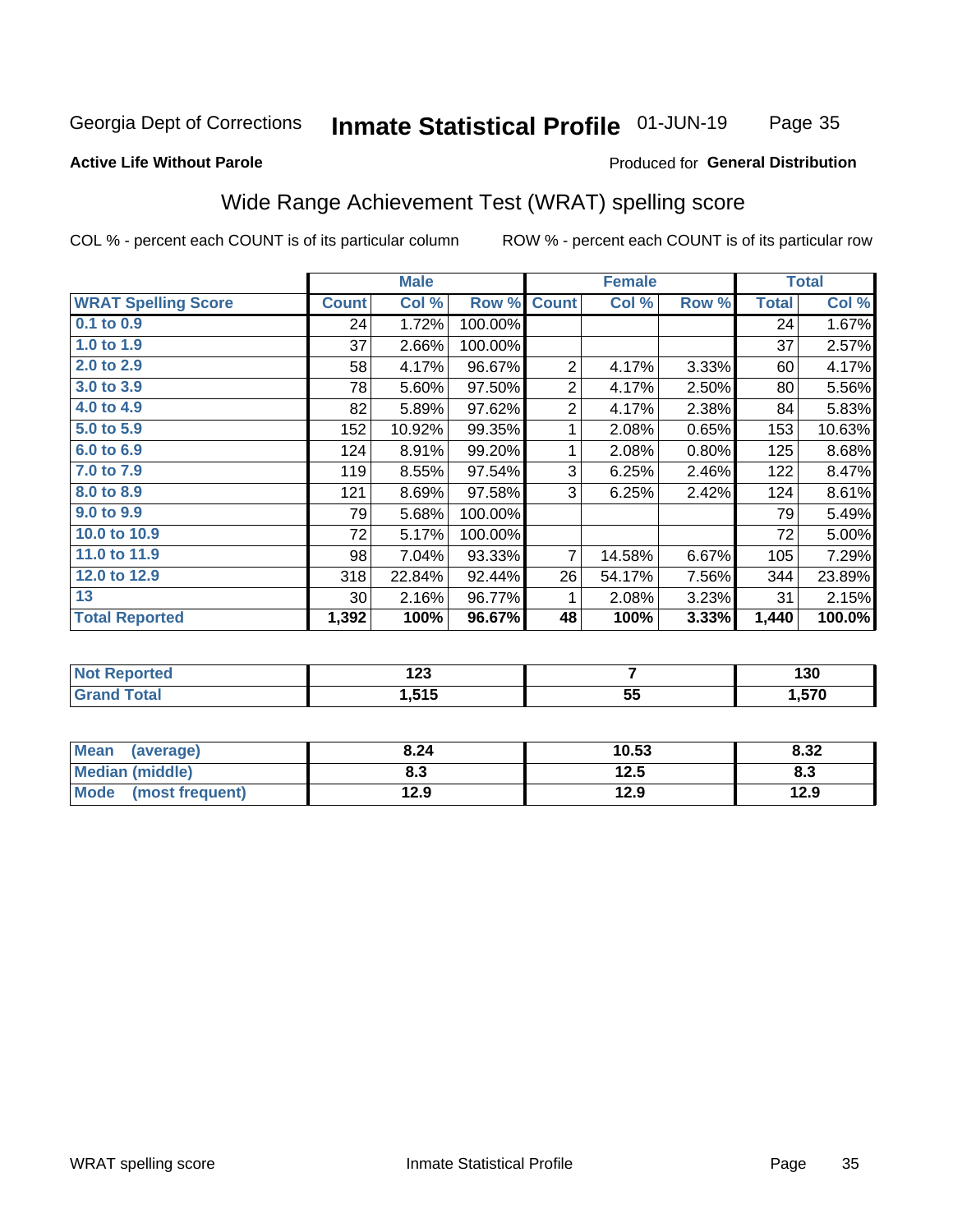#### Inmate Statistical Profile 01-JUN-19 Page 36

#### **Active Life Without Parole**

### **Produced for General Distribution**

# Current / last mental health treatment level

COL % - percent each COUNT is of its particular column

|                                    |              | <b>Male</b> |         |              | <b>Female</b> |        |                 | <b>Total</b> |
|------------------------------------|--------------|-------------|---------|--------------|---------------|--------|-----------------|--------------|
| <b>Mental Health Treatment Lev</b> | <b>Count</b> | Col %       | Row %   | <b>Count</b> | Col %         | Row %  | <b>Total</b>    | Col %        |
| 1 No problem at current time       | 261          | 38.90%      | 95.96%  | 11           | 22.92%        | 4.04%  | 272             | 37.83%       |
| 2 Receiving outpatient             | 326          | 48.58%      | 89.81%  | 37           | 77.08%        | 10.19% | 363             | 50.49%       |
| <b>Treatment</b>                   |              |             |         |              |               |        |                 |              |
| 3 Inpatient, moderate              | 68           | 10.13%      | 100.00% |              |               |        | 68              | 9.46%        |
| <b>Treatment</b>                   |              |             |         |              |               |        |                 |              |
| 4 Inpatient, intensive             | 16           | 2.38%       | 100.00% |              |               |        | 16 <sub>1</sub> | 2.23%        |
| Treatment                          |              |             |         |              |               |        |                 |              |
| <b>Total Evaluated</b>             | 671          | 100%        | 93.32%  | 48           | 100%          | 6.68%  | 719             | 100.0%       |

| Never had MH evaluation | 844   |    | OE.<br>υJ |
|-------------------------|-------|----|-----------|
| Total                   | 1,515 | vu | ,570      |

| <b>Median (middle)</b>         | <b>Receiving outpatient</b><br>treatment | <b>Receiving outpatient</b><br>treatment | <b>Receiving</b><br>outpatient<br>treatment |  |
|--------------------------------|------------------------------------------|------------------------------------------|---------------------------------------------|--|
| <b>Mode</b><br>(most frequent) | <b>Receiving outpatient</b><br>treatment | <b>Receiving outpatient</b><br>treatment | <b>Receiving</b><br>outpatient<br>treatment |  |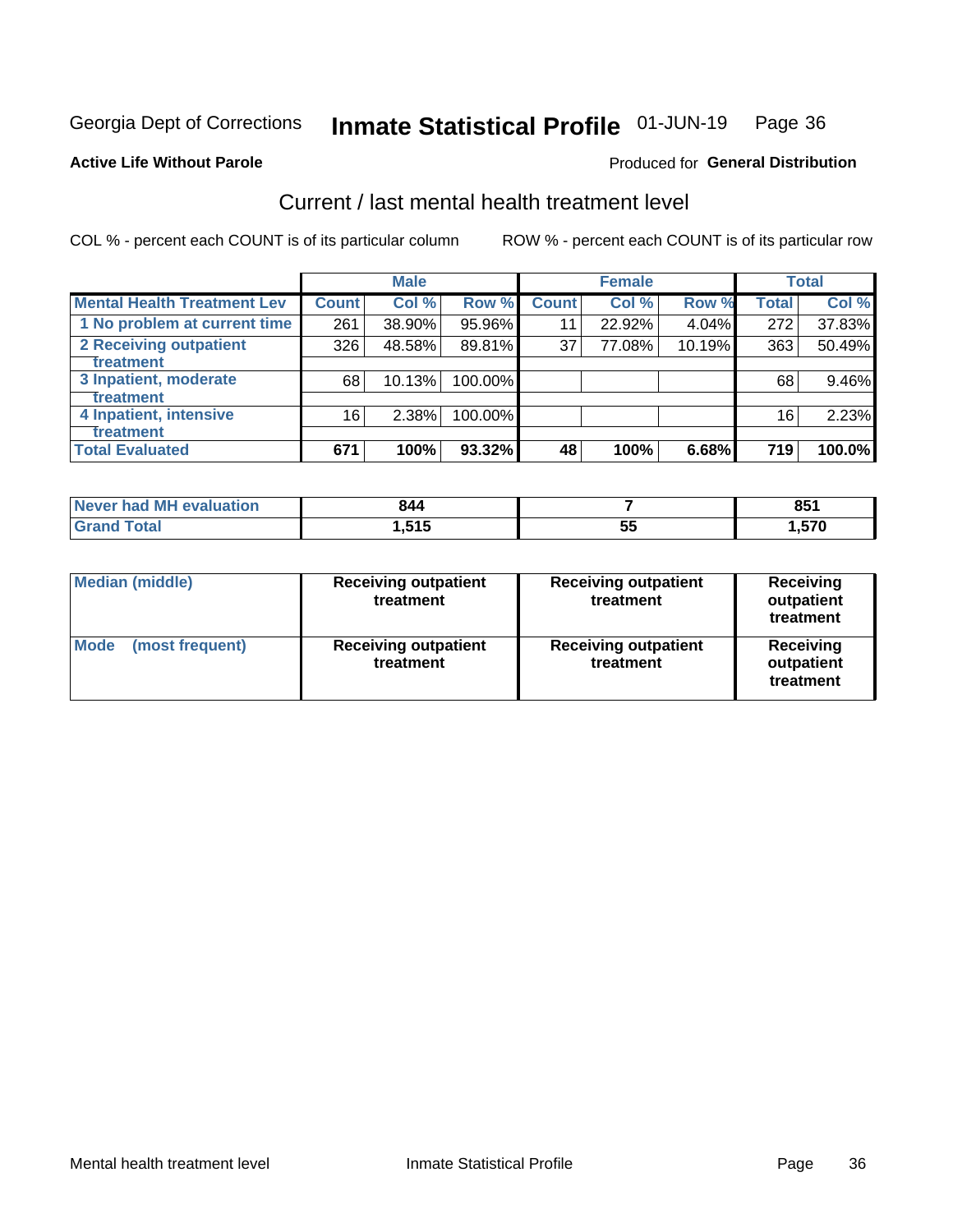#### Inmate Statistical Profile 01-JUN-19 Page 37

### **Active Life Without Parole**

### Produced for General Distribution

# PULHESDWIT medical scale - 'P' overall condition ('P'hysical)

COL % - percent each COUNT is of its particular column

|                                  |                | <b>Male</b> |         |             | <b>Female</b> |       |              | <b>Total</b> |
|----------------------------------|----------------|-------------|---------|-------------|---------------|-------|--------------|--------------|
| 'P' Overall Condition            | <b>Count</b>   | Col %       |         | Row % Count | Col %         | Row % | <b>Total</b> | Col %        |
| 1 No medical illness             | 1,064          | 76.99%      | 97.08%  | 32          | 58.18%        | 2.92% | 1,096        | 76.27%       |
| 2 Well-controlled chronic        | 289            | 20.91%      | 92.93%  | 22          | 40.00%        | 7.07% | 311          | 21.64%       |
| <b>illness</b>                   |                |             |         |             |               |       |              |              |
| 3 Poorly-controlled chronic      | 26             | 1.88%       | 96.30%  |             | 1.82%         | 3.70% | 27           | 1.88%        |
| <b>illness</b>                   |                |             |         |             |               |       |              |              |
| 4 Significant problems requiring | 2 <sub>1</sub> | 0.14%       | 100.00% |             |               |       | 2            | 0.14%        |
| special housing                  |                |             |         |             |               |       |              |              |
| 5 Terminal illness, $<$ 6 months |                | $0.07\%$    | 100.00% |             |               |       |              | 0.07%        |
| to live                          |                |             |         |             |               |       |              |              |
| <b>Total Reported</b>            | 1,382          | 100%        | 96.17%  | 55          | 100%          | 3.83% | 1,437        | 100%         |

| rtea   | ,,,        |    | 400 |
|--------|------------|----|-----|
|        | נט ו       |    | טטו |
| $-4-$  | <b>545</b> | JJ | 570 |
| ______ | נו כ, ו    |    | .   |

| Mode (most frequent) | 1 No medical illness | 1 No medical illness | 1 No medical<br>illness |
|----------------------|----------------------|----------------------|-------------------------|
|                      |                      |                      |                         |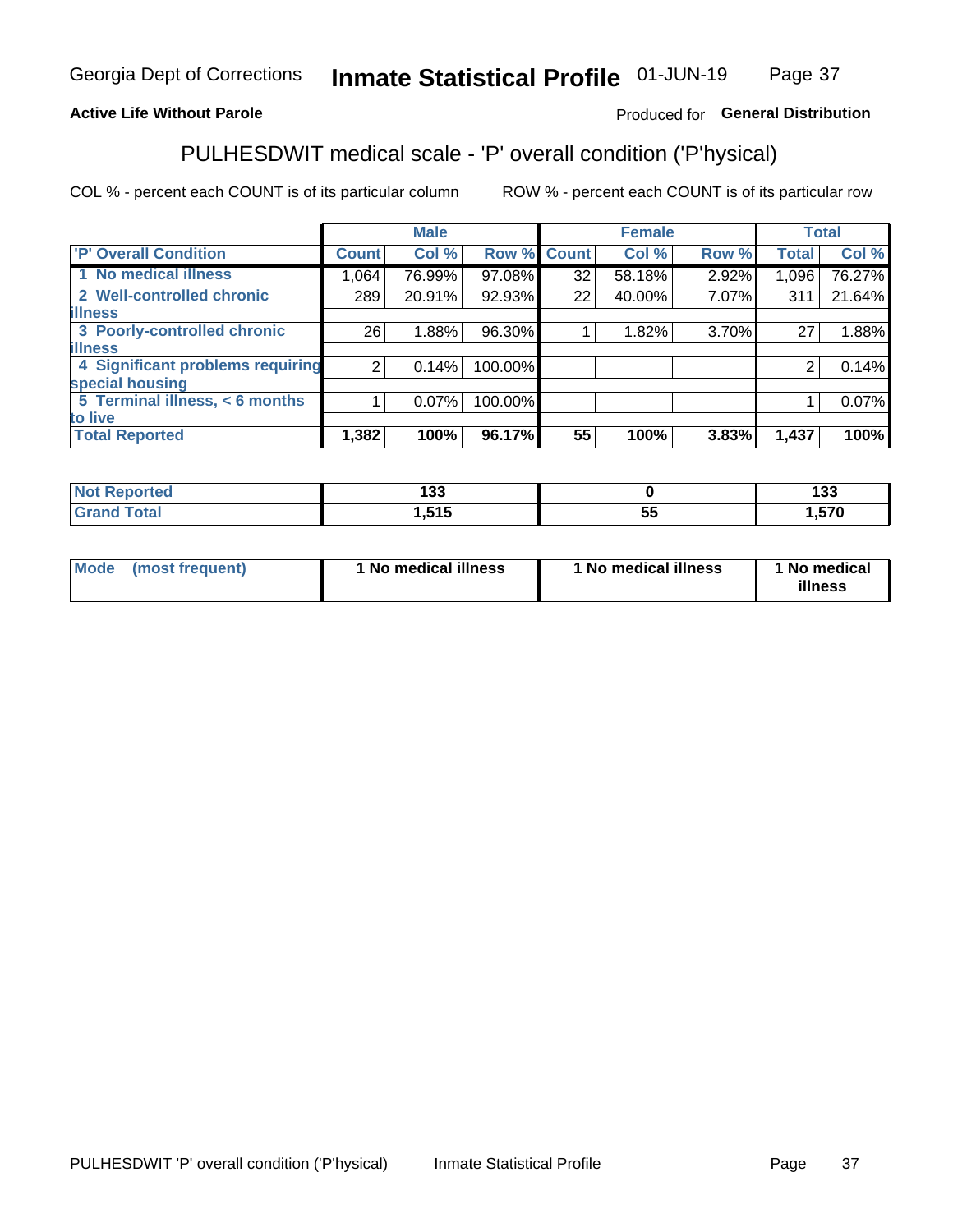### **Active Life Without Parole**

### Produced for General Distribution

# PULHESDWIT medical scale - 'U' upper body

COL % - percent each COUNT is of its particular column

|                              |                    | <b>Male</b> |         |              | <b>Female</b> |       |              | <b>Total</b> |
|------------------------------|--------------------|-------------|---------|--------------|---------------|-------|--------------|--------------|
| <b>'U' Upper Body</b>        | Count <sup>!</sup> | Col %       | Row %   | <b>Count</b> | Col %         | Row % | <b>Total</b> | Col %        |
| 1 Upper bones, joints,       | 1,309              | 94.86%      | 96.25%  | 51           | 92.73%        | 3.75% | 1,360        | 94.77%       |
| muscles all OK               |                    |             |         |              |               |       |              |              |
| 2 One or both arms minimally | 62                 | 4.49%       | 93.94%  | 4            | 7.27%         | 6.06% | 66           | 4.60%        |
| limited                      |                    |             |         |              |               |       |              |              |
| 3 One or both arms           | 6                  | 0.43%       | 100.00% |              |               |       | 6            | 0.42%        |
| moderately limited           |                    |             |         |              |               |       |              |              |
| 4 One arm disabled,          | 3                  | 0.22%       | 100.00% |              |               |       | 3            | 0.21%        |
| paralyzed, or amputated      |                    |             |         |              |               |       |              |              |
| <b>Total Reported</b>        | 1,380              | 100%        | 96.17%  | 55           | 100%          | 3.83% | 1,435        | 100%         |

| <b>Not Reported</b> | 125<br>יי |          | <b>49F</b><br>טטו |
|---------------------|-----------|----------|-------------------|
| <b>Grand Total</b>  | 515<br>.  | --<br>vu | .570              |

| <b>Mode</b> | (most frequent) | l Upper bones, joints,<br>muscles all OK | 1 Upper bones, joints,<br>muscles all OK | 1 Upper bones,<br>ljoints, muscles all |
|-------------|-----------------|------------------------------------------|------------------------------------------|----------------------------------------|
|-------------|-----------------|------------------------------------------|------------------------------------------|----------------------------------------|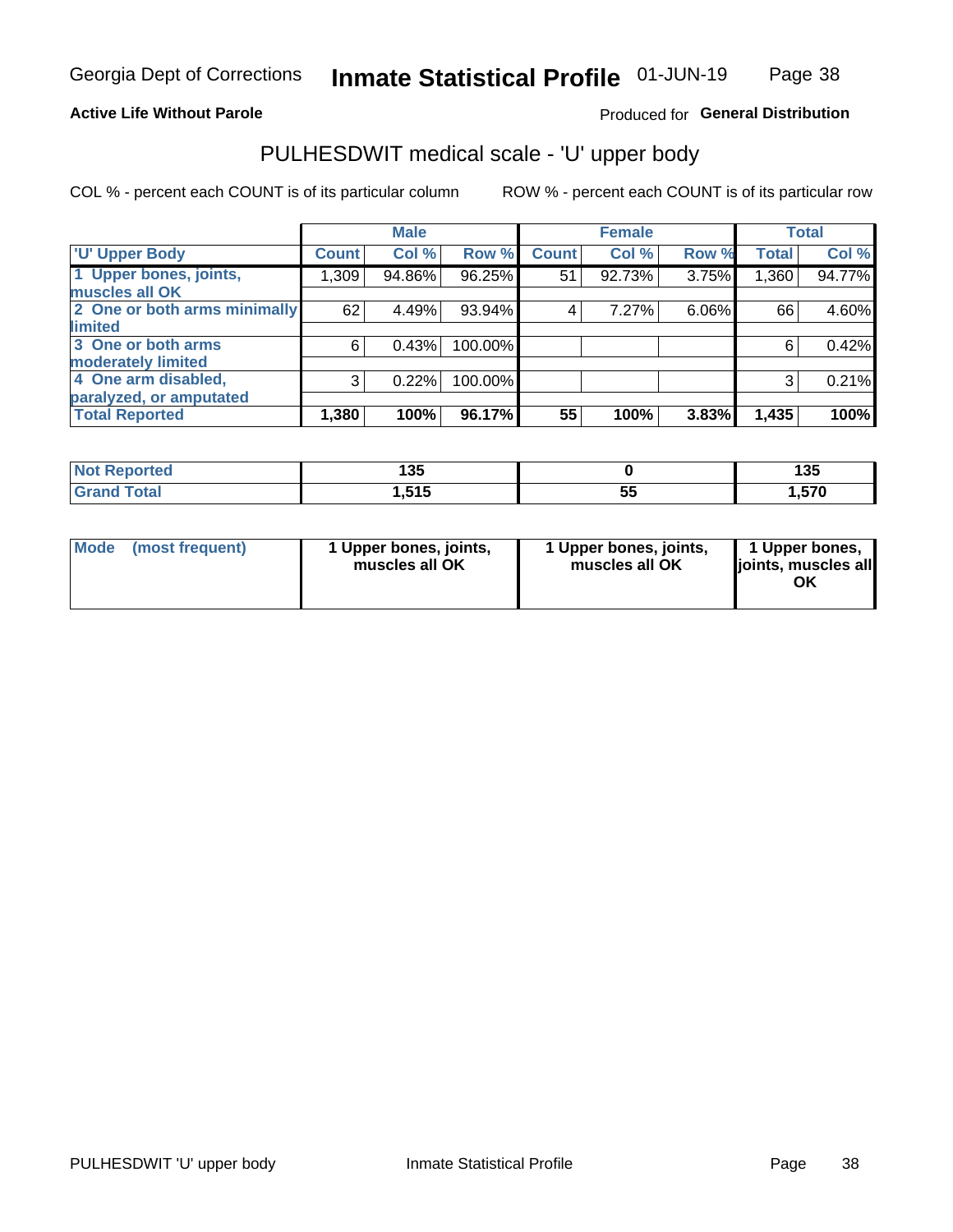### **Active Life Without Parole**

### Produced for General Distribution

# PULHESDWIT medical scale - 'L' lower body

COL % - percent each COUNT is of its particular column

|                                |                 | <b>Male</b> |         |              | <b>Female</b> |       |                 | <b>Total</b> |
|--------------------------------|-----------------|-------------|---------|--------------|---------------|-------|-----------------|--------------|
| 'L' Lower Body                 | <b>Count</b>    | Col %       | Row %   | <b>Count</b> | Col %         | Row % | <b>Total</b>    | Col %        |
| 1 Lower bones, joints,         | 1,206           | 87.39%      | 96.25%  | 47           | 85.45%        | 3.75% | 1,253           | 87.32%       |
| muscles all OK                 |                 |             |         |              |               |       |                 |              |
| 2 One or both legs minimally   | 154             | 11.16%      | 95.06%  | 8            | 14.55%        | 4.94% | 162             | 11.29%       |
| limited                        |                 |             |         |              |               |       |                 |              |
| 3 One or both legs             | 15 <sub>2</sub> | 1.09%       | 100.00% |              |               |       | 15 <sub>1</sub> | 1.05%        |
| moderately limited             |                 |             |         |              |               |       |                 |              |
| 4 One leg disabled, paralyzed, | 5               | 0.36%       | 100.00% |              |               |       | 5               | 0.35%        |
| or amputated                   |                 |             |         |              |               |       |                 |              |
| <b>Total Reported</b>          | 1,380           | 100%        | 96.17%  | 55           | 100%          | 3.83% | 1,435           | 100.0%       |

| <b>Not Reported</b> | ィクに<br>טטו      |    | 4 O.F<br>135         |
|---------------------|-----------------|----|----------------------|
| <b>Grand Total</b>  | 515<br>G I G, I | ວະ | 570<br>ט <i>ו</i> כ. |

| Mode | (most frequent) | 1 Lower bones, joints,<br>muscles all OK | 1 Lower bones, joints,<br>muscles all OK | 1 Lower bones,<br>ljoints, muscles all<br>ОK |
|------|-----------------|------------------------------------------|------------------------------------------|----------------------------------------------|
|------|-----------------|------------------------------------------|------------------------------------------|----------------------------------------------|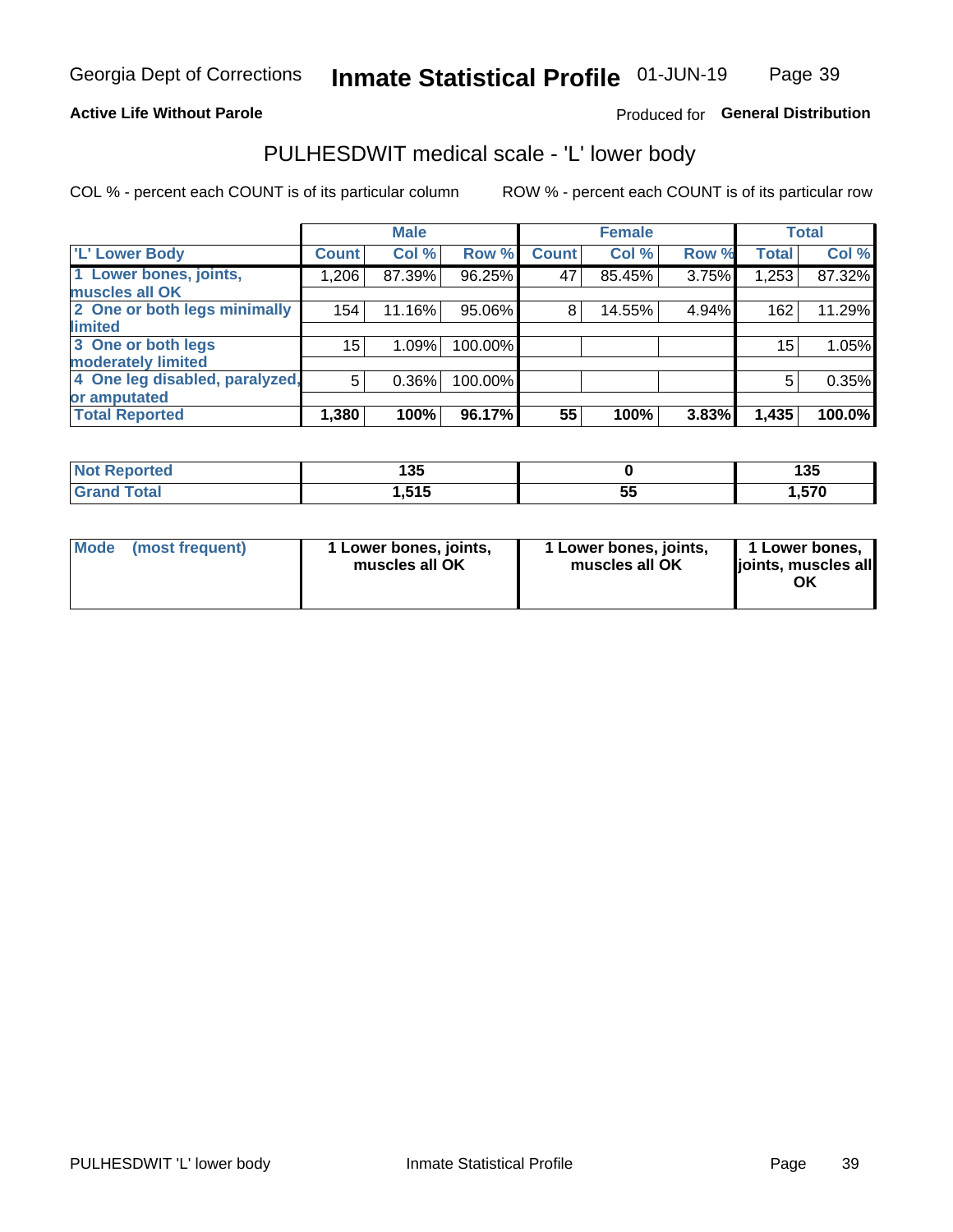#### **Active Life Without Parole**

Produced for General Distribution

### PULHESDWIT medical scale - 'H' hearing

COL % - percent each COUNT is of its particular column

|                                |              | <b>Male</b> |                    |    | <b>Female</b> |       | <b>Total</b> |        |
|--------------------------------|--------------|-------------|--------------------|----|---------------|-------|--------------|--------|
| <b>H' Hearing</b>              | <b>Count</b> | Col %       | <b>Row % Count</b> |    | Col %         | Row % | <b>Total</b> | Col %  |
| 1 Normal hearing both ears     | 1,363        | 98.84%      | 96.19%             | 54 | 100.00%       | 3.81% | 1,417        | 98.88% |
| 2 Some loss in one ear with    | 11           | 0.80%       | 100.00%            |    |               |       | 11           | 0.77%  |
| other OK, or mild loss in both |              |             |                    |    |               |       |              |        |
| 3 Total loss in one ear with   | 4            | 0.29%       | 100.00%            |    |               |       | 4            | 0.28%  |
| mild loss in other             |              |             |                    |    |               |       |              |        |
| 4 Severe loss in both ears     |              | $0.07\%$    | 100.00%            |    |               |       |              | 0.07%  |
| <b>Total Reported</b>          | 1,379        | 100%        | 96.23%             | 54 | 100%          | 3.77% | 1,433        | 100%   |

| ported          |                     |    | ィっフ   |
|-----------------|---------------------|----|-------|
| NO1             | l 30                |    | 1 J I |
| $n+n$<br>______ | <b>EAE</b><br>ں ر ب | Ju | 570،، |

| Mode (most frequent) | 1 Normal hearing both ears 1 Normal hearing both ears 1 Normal hearing | both ears |
|----------------------|------------------------------------------------------------------------|-----------|
|                      |                                                                        |           |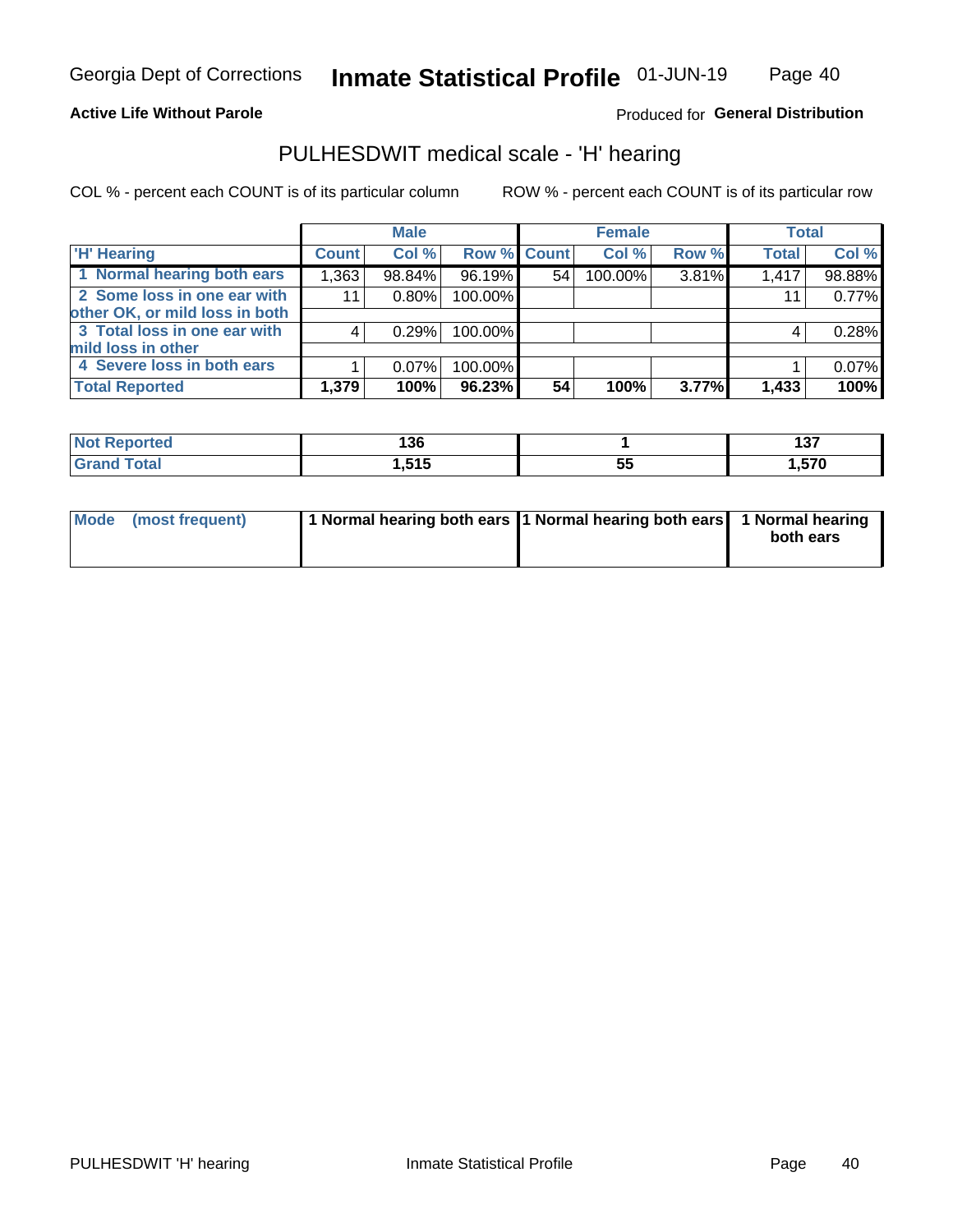#### **Active Life Without Parole**

### Produced for General Distribution

# PULHESDWIT medical scale - 'E' vision

COL % - percent each COUNT is of its particular column

|                                 |              | <b>Male</b> |         |             | <b>Female</b> |       |              | <b>Total</b> |
|---------------------------------|--------------|-------------|---------|-------------|---------------|-------|--------------|--------------|
| <b>E' Vision</b>                | <b>Count</b> | Col %       |         | Row % Count | Col %         | Row % | <b>Total</b> | Col %        |
| 1 Correctable to 20/40 in both  | 1,023        | 76.51%      | 97.34%  | 28          | 53.85%        | 2.66% | 1,051        | 75.67%       |
| eyes                            |              |             |         |             |               |       |              |              |
| 2 Correctable to 20/70 in one   | 279          | 20.87%      | 92.08%  | 24          | 46.15%        | 7.92% | 303          | 21.81%       |
| eye, may be blind in other      |              |             |         |             |               |       |              |              |
| 3 Correctable to 20/200 in one  | 30           | 2.24%       | 100.00% |             |               |       | 30           | 2.16%        |
| eye, may be blind in other      |              |             |         |             |               |       |              |              |
| 4 One eye not correctable to    | 4            | $0.30\%$    | 100.00% |             |               |       | 4            | 0.29%        |
| 20/200, other may be blind      |              |             |         |             |               |       |              |              |
| 5 Blind in both eyes, requiring |              | 0.07%       | 100.00% |             |               |       |              | 0.07%        |
| special housing                 |              |             |         |             |               |       |              |              |
| <b>Total Reported</b>           | 1,337        | 100%        | 96.26%  | 52          | 100%          | 3.74% | 1,389        | 100%         |

| <b>orted</b> | 470<br>. I O<br>$\sim$ |              | ۰ Ω ا<br>10 |
|--------------|------------------------|--------------|-------------|
| <b>Total</b> | 515<br>U, U U          | --<br><br>v. | .570        |

| Mode (most frequent) | 1 Correctable to 20/40 in both<br>eves | 1 Correctable to 20/40 in   1 Correctable to  <br>both eves | 20/40 in both eyes |
|----------------------|----------------------------------------|-------------------------------------------------------------|--------------------|
|                      |                                        |                                                             |                    |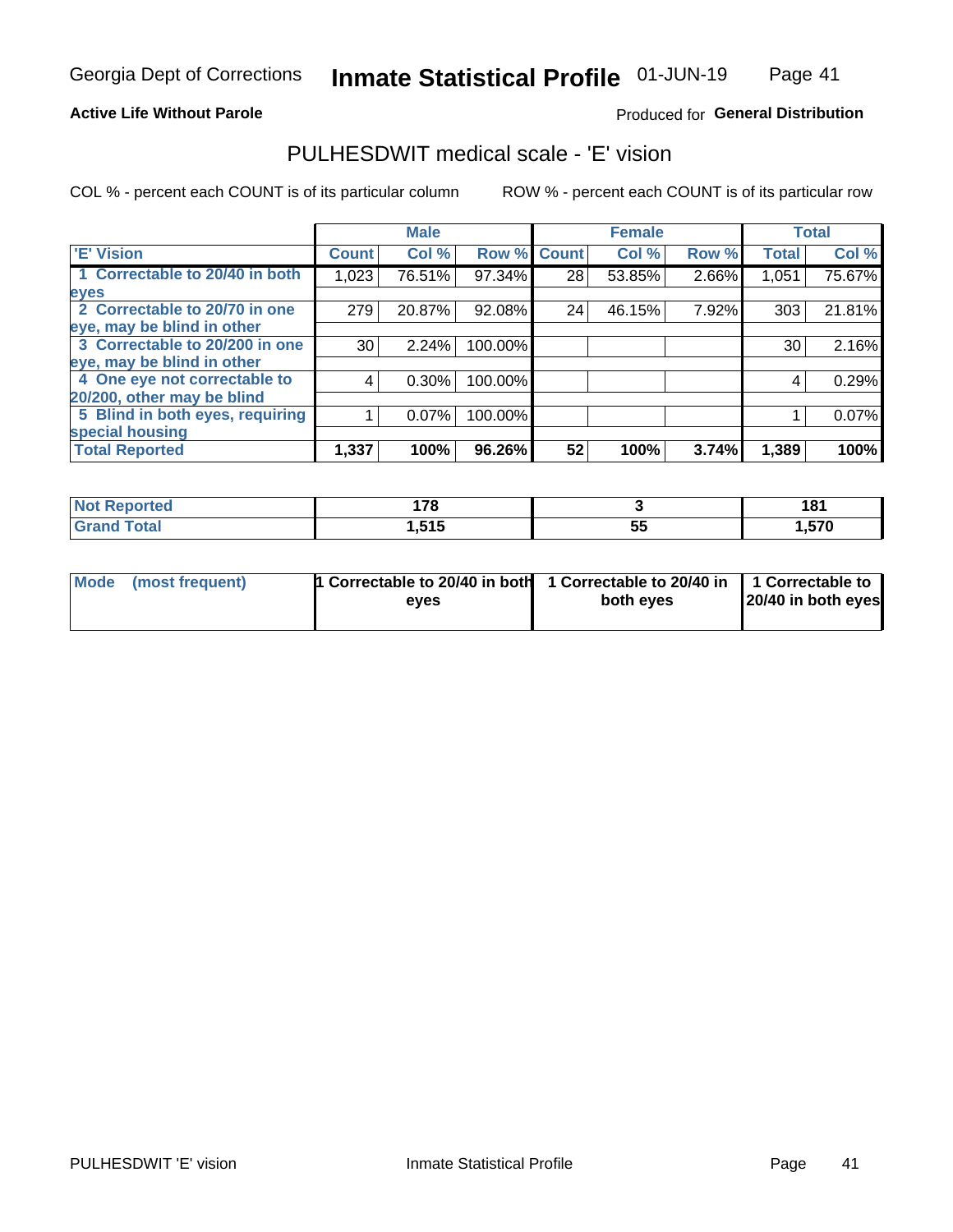### **Active Life Without Parole**

### Produced for General Distribution

# PULHESDWIT medical scale - 'S' pSychiatric

COL % - percent each COUNT is of its particular column

|                                 |              | <b>Male</b> |         |             | <b>Female</b> |        |              | <b>Total</b> |
|---------------------------------|--------------|-------------|---------|-------------|---------------|--------|--------------|--------------|
| 'S' pSychiatric                 | <b>Count</b> | Col %       |         | Row % Count | Col %         | Row %  | <b>Total</b> | Col %        |
| 1 No impairment or disorders    | 1,181        | 83.11%      | 98.83%  | 14          | 31.11%        | 1.17%  | 1,195        | 81.51%       |
| 2 Stable, or in remission, or   | 183          | 12.88%      | 85.92%  | 30          | 66.67%        | 14.08% | 213          | 14.53%       |
| mild impairment or retardation  |              |             |         |             |               |        |              |              |
| 3 Requires moderate inpatient   | 47           | 3.31%       | 97.92%  |             | 2.22%         | 2.08%  | 48           | 3.27%        |
| treatment                       |              |             |         |             |               |        |              |              |
| 4 Requires intensive inpatient  | 9            | 0.63%       | 100.00% |             |               |        | 9            | 0.61%        |
| <b>treatment</b>                |              |             |         |             |               |        |              |              |
| 5 Requires Crisis Stabilization |              | 0.07%       | 100.00% |             |               |        |              | 0.07%        |
| Unit (CSU) inpatient care       |              |             |         |             |               |        |              |              |
| <b>Total Reported</b>           | 1,421        | 100%        | 96.93%  | 45          | 100%          | 3.07%  | 1,466        | 100%         |

| norted<br>NO<br>кемо. |              | 10      | 104   |
|-----------------------|--------------|---------|-------|
| <b>Total</b>          | 515<br>טו טו | --<br>◡ | 1,570 |

| Mode (most frequent) | <b>1 No impairment or disorders</b> 2 Stable, or in remission, 11 No impairment or |                       |           |
|----------------------|------------------------------------------------------------------------------------|-----------------------|-----------|
|                      |                                                                                    | or mild impairment or | disorders |
|                      |                                                                                    | retardation           |           |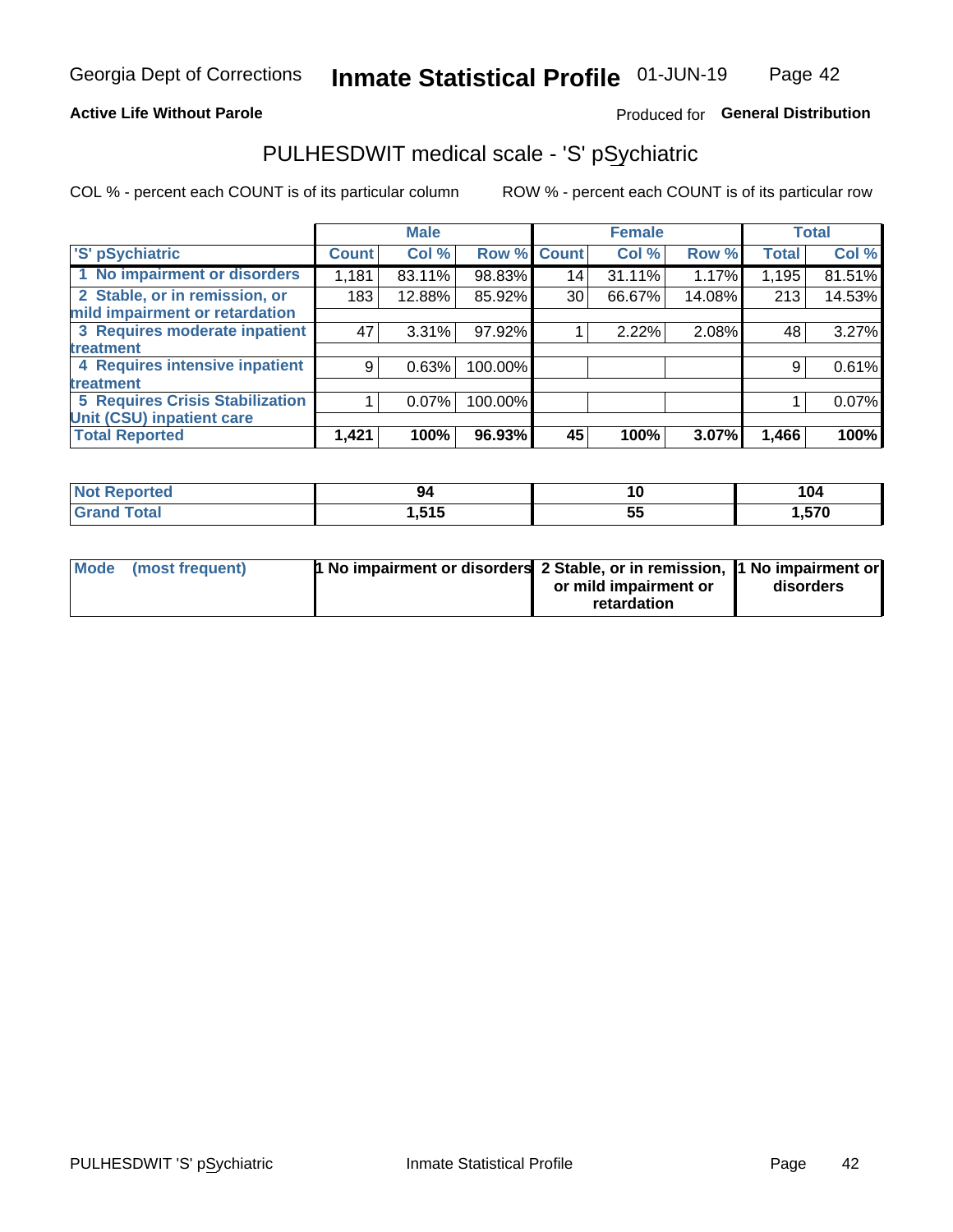### **Active Life Without Parole**

### Produced for General Distribution

# PULHESDWIT medical scale - 'D' dental

COL % - percent each COUNT is of its particular column

|                                 |              | <b>Male</b> |         |              | <b>Female</b> |       |              | <b>Total</b> |
|---------------------------------|--------------|-------------|---------|--------------|---------------|-------|--------------|--------------|
| <b>D'</b> Dental                | <b>Count</b> | Col %       | Row %   | <b>Count</b> | Col %         | Row % | <b>Total</b> | Col %        |
| 1 Minimal routine dental health | 974          | 74.52%      | 95.49%  | 46           | 92.00%        | 4.51% | 1,020        | 75.17%       |
| <b>needs</b>                    |              |             |         |              |               |       |              |              |
| 2 Moderate cavities and/or gum  | 282          | 21.58%      | 99.30%  |              | 4.00%         | 0.70% | 284          | 20.93%       |
| disease                         |              |             |         |              |               |       |              |              |
| 3 Extensive gum disease         | 50           | 3.83%       | 96.15%  | ⌒            | 4.00%         | 3.85% | 52           | 3.83%        |
| and/or widespread decay         |              |             |         |              |               |       |              |              |
| 4 Urgent need for dental        |              | 0.08%       | 100.00% |              |               |       |              | 0.07%        |
| <b>services</b>                 |              |             |         |              |               |       |              |              |
| <b>Total Reported</b>           | 1,307        | 100%        | 96.32%  | 50           | 100%          | 3.68% | 1,357        | 100%         |

| <b>orted</b><br>NOT RADO<br>$\cdots$ | 208          |          | 245<br>4 I J |
|--------------------------------------|--------------|----------|--------------|
| Total                                | 515<br>. טוי | --<br>ວະ | E70          |

| Mode<br>(most frequent) | <b>Minimal routine dental</b><br>health needs | 1 Minimal routine dental<br>health needs | 1 Minimal routine<br>dental health<br>needs |
|-------------------------|-----------------------------------------------|------------------------------------------|---------------------------------------------|
|-------------------------|-----------------------------------------------|------------------------------------------|---------------------------------------------|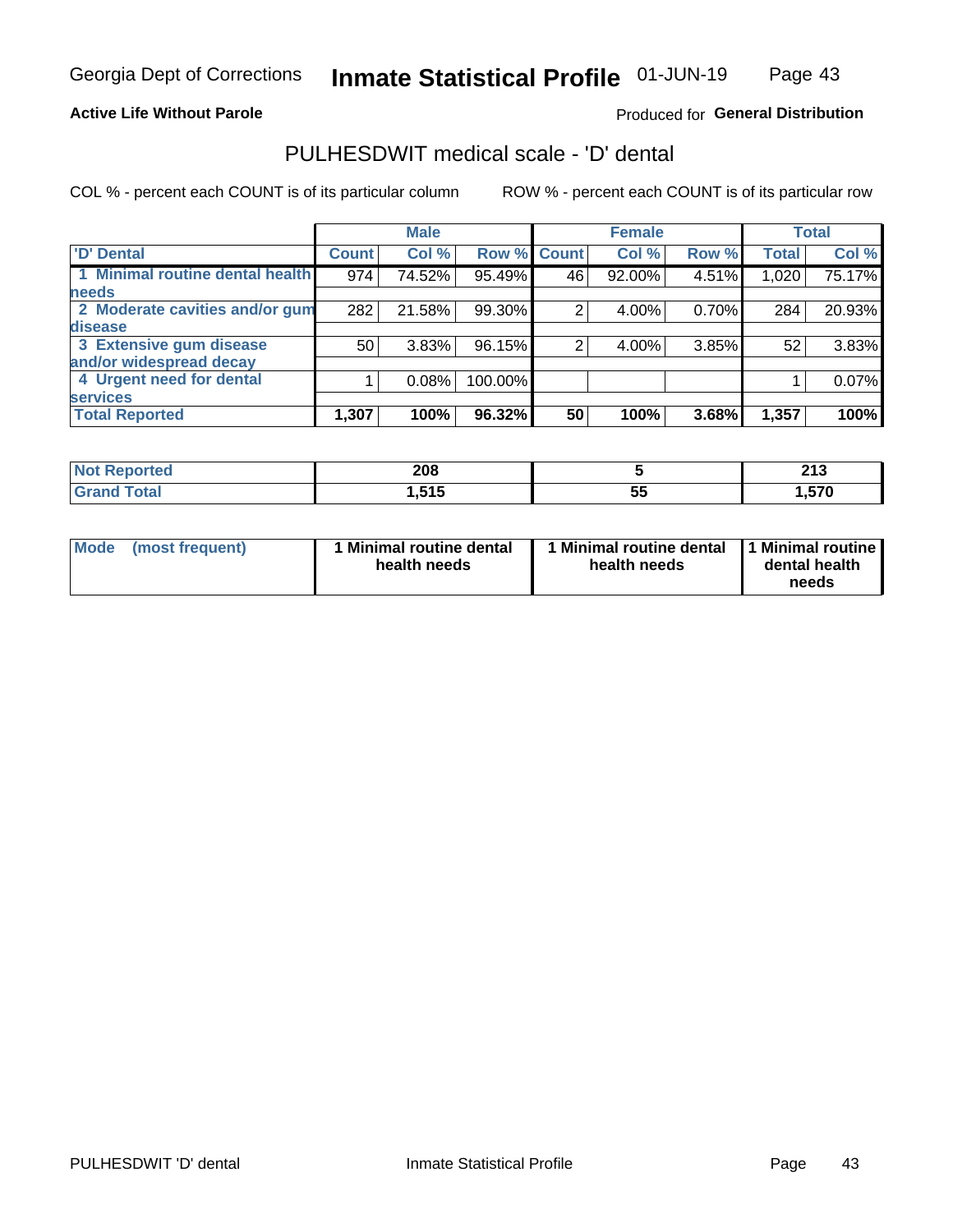### **Active Life Without Parole**

### Produced for General Distribution

### PULHESDWIT medical scale - 'W' work ability

COL % - percent each COUNT is of its particular column

|                                 |              | <b>Male</b> |         |             | <b>Female</b> |       |              | <b>Total</b> |
|---------------------------------|--------------|-------------|---------|-------------|---------------|-------|--------------|--------------|
| <b>W' work ability</b>          | <b>Count</b> | Col %       |         | Row % Count | Col %         | Row % | <b>Total</b> | Col %        |
| 1 Unrestricted work or activity | 1,164        | 84.35%      | 96.76%  | 39          | 70.91%        | 3.24% | 1,203        | 83.83%       |
| 2 Minor restrictions on type of | 169          | 12.25%      | 91.35%  | 16          | 29.09%        | 8.65% | 185          | 12.89%       |
| <b>work</b>                     |              |             |         |             |               |       |              |              |
| 3 Moderate restrictions on type | 30           | 2.17%       | 100.00% |             |               |       | 30           | 2.09%        |
| lof work                        |              |             |         |             |               |       |              |              |
| 4 Major restrictions on type of | 11           | $0.80\%$    | 100.00% |             |               |       | 11           | 0.77%        |
| <b>work</b>                     |              |             |         |             |               |       |              |              |
| 5 Cannot work under any         | 6            | 0.43%       | 100.00% |             |               |       | 6            | 0.42%        |
| <b>circumstances</b>            |              |             |         |             |               |       |              |              |
| <b>Total Reported</b>           | 1,380        | 100%        | 96.17%  | 55          | 100%          | 3.83% | 1,435        | 100%         |

| 'Not Reported | ィクド<br>טטו |    | 12F<br>1 J J |
|---------------|------------|----|--------------|
| <b>Total</b>  | 515        | -- | .570         |
| <b>C</b> ron  | 1.J I J    | v. |              |

| Mode            | 1 Unrestricted work or | 1 Unrestricted work or | 1 Unrestricted   |
|-----------------|------------------------|------------------------|------------------|
| (most frequent) | activity               | activity               | work or activity |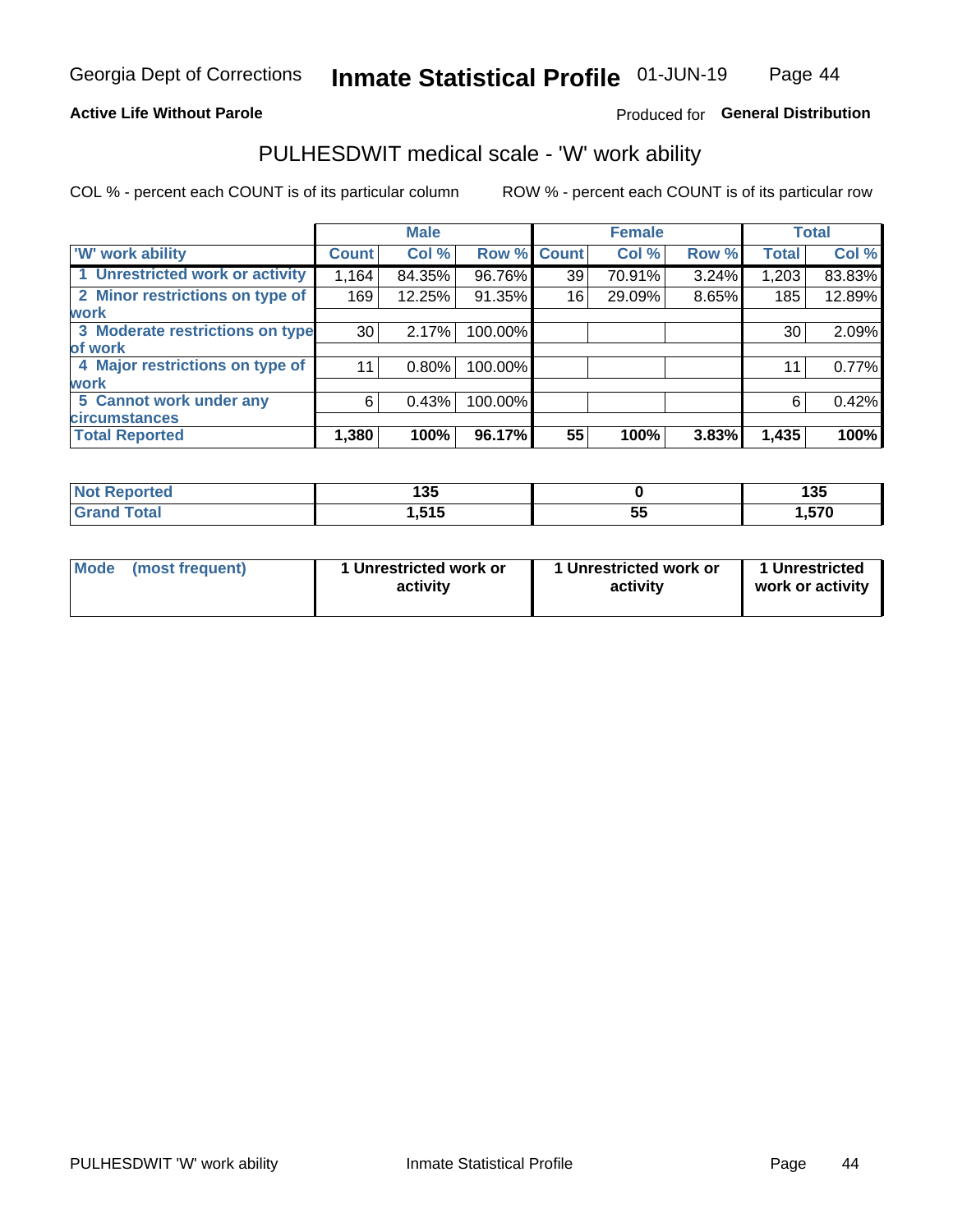### **Active Life Without Parole**

### Produced for General Distribution

# PULHESDWIT medical scale - 'I' impairment

COL % - percent each COUNT is of its particular column ROW % - percent each COUNT is of its particular row

|                                   |              | <b>Male</b> |             |    | <b>Female</b> |       |              | <b>Total</b> |
|-----------------------------------|--------------|-------------|-------------|----|---------------|-------|--------------|--------------|
| <b>T' Impairment</b>              | <b>Count</b> | Col %       | Row % Count |    | Col %         | Row % | <b>Total</b> | Col %        |
| 1 No impairments or               | 359, ا       | 98.62%      | 96.11%      | 55 | 100.00%       | 3.89% | 1,414        | 98.67%       |
| <b>disabilities</b>               |              |             |             |    |               |       |              |              |
| 2 Wheelchair-bound but            | 9            | 0.65%       | 100.00%     |    |               |       | 9            | 0.63%        |
| otherwise OK                      |              |             |             |    |               |       |              |              |
| <b>3 Needs low-level Assisted</b> | 3            | 0.22%       | 100.00%     |    |               |       | 3            | 0.21%        |
| Living (level I)                  |              |             |             |    |               |       |              |              |
| 4 Needs moderate Assisted         |              | 0.07%       | 100.00%     |    |               |       |              | 0.07%        |
| Living (level II)                 |              |             |             |    |               |       |              |              |
| <b>5 Needs maximal Assisted</b>   | 6            | 0.44%       | 100.00%     |    |               |       | 6            | 0.42%        |
| <b>Living (level III)</b>         |              |             |             |    |               |       |              |              |
| <b>Total Reported</b>             | 1,378        | 100%        | 96.16%      | 55 | 100%          | 3.84% | 1,433        | 100%         |

| วrted | , , ,<br>,,, |          | --<br>1 J I |
|-------|--------------|----------|-------------|
|       | .515         | --<br>JJ | ,570        |

| <b>Mode</b> | (most frequent) | <b>No impairments or</b><br>disabilities | 1 No impairments or<br>disabilities | 1 No impairments<br>or disabilities |
|-------------|-----------------|------------------------------------------|-------------------------------------|-------------------------------------|
|-------------|-----------------|------------------------------------------|-------------------------------------|-------------------------------------|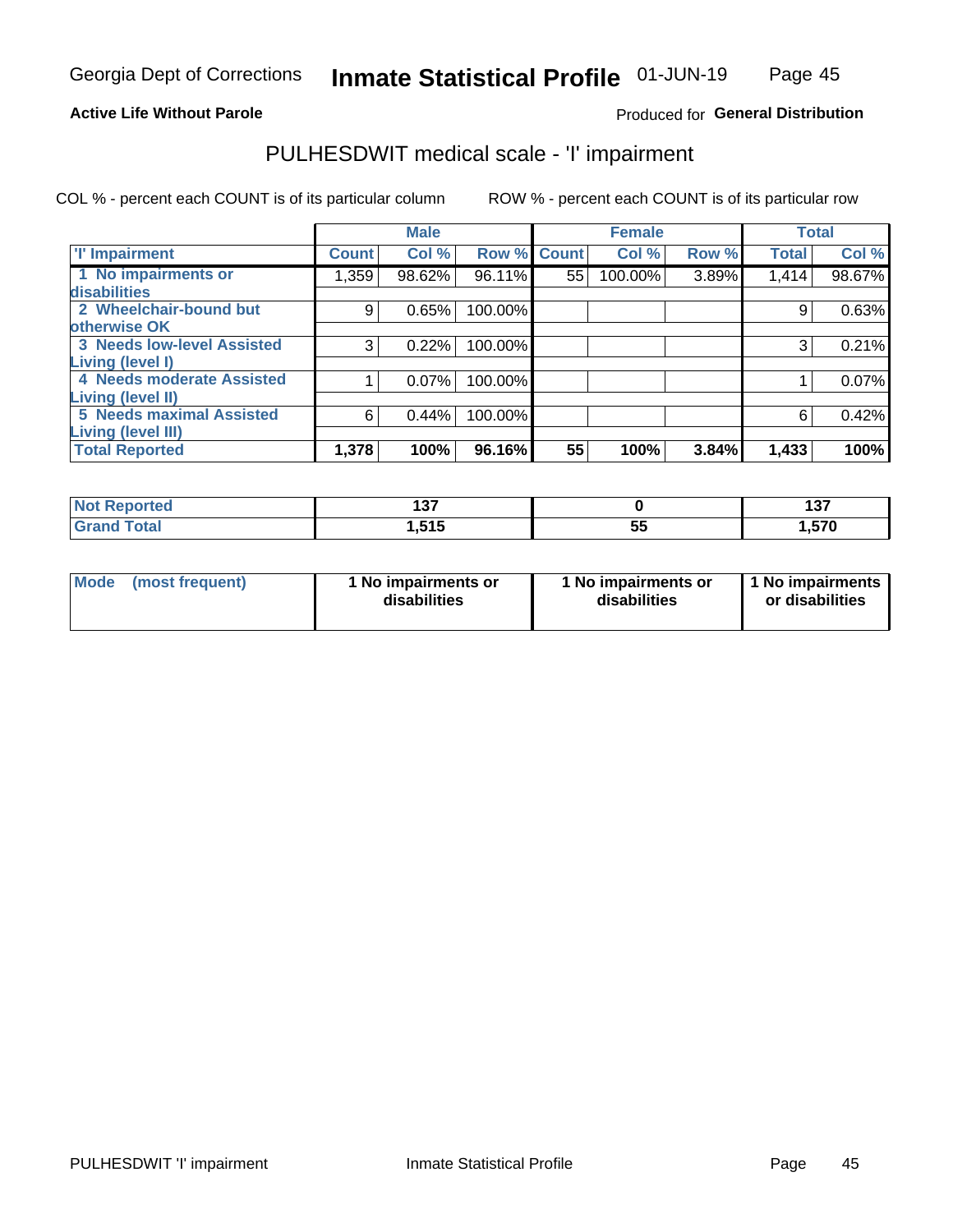### **Active Life Without Parole**

### Produced fo General Distribution

# PULHESDWIT medical scale - 'T' transportability

COL % - percent each COUNT is of its particular column

|                             |              | <b>Male</b> |             |    | <b>Female</b> |       |              | <b>Total</b> |
|-----------------------------|--------------|-------------|-------------|----|---------------|-------|--------------|--------------|
| <b>TT Transportability</b>  | <b>Count</b> | Col %       | Row % Count |    | Col %         | Row % | <b>Total</b> | Col %        |
| 1 Can be transported in any | 1,372        | 99.13%      | 96.21%      | 54 | 100.00%       | 3.79% | 1,426        | 99.17%       |
| ordinary approved vehicle   |              |             |             |    |               |       |              |              |
| 2 Wheelchair-bound, not     |              | 0.29%       | 100.00%     |    |               |       |              | 0.28%        |
| needing special vehicle     |              |             |             |    |               |       |              |              |
| 5 Requires ambulance        |              | 0.58%       | 100.00%     |    |               |       |              | 0.56%        |
| transport                   |              |             |             |    |               |       |              |              |
| <b>Total Reported</b>       | 1,384        | 100%        | 96.24%      | 54 | 100%          | 3.76% | 1,438        | 100.0%       |

| orted        | ו שו |          | ィっっ<br>19Z |
|--------------|------|----------|------------|
| <b>cotal</b> | .515 | --<br>JJ | 1,570      |

| Mode (most frequent) | 1 Can be transported in any 1 Can be transported in any | ordinary approved vehicle   ordinary approved vehicle   transported in any | 1 Can be<br>ordinary approved<br>vehicle |
|----------------------|---------------------------------------------------------|----------------------------------------------------------------------------|------------------------------------------|
|                      |                                                         |                                                                            |                                          |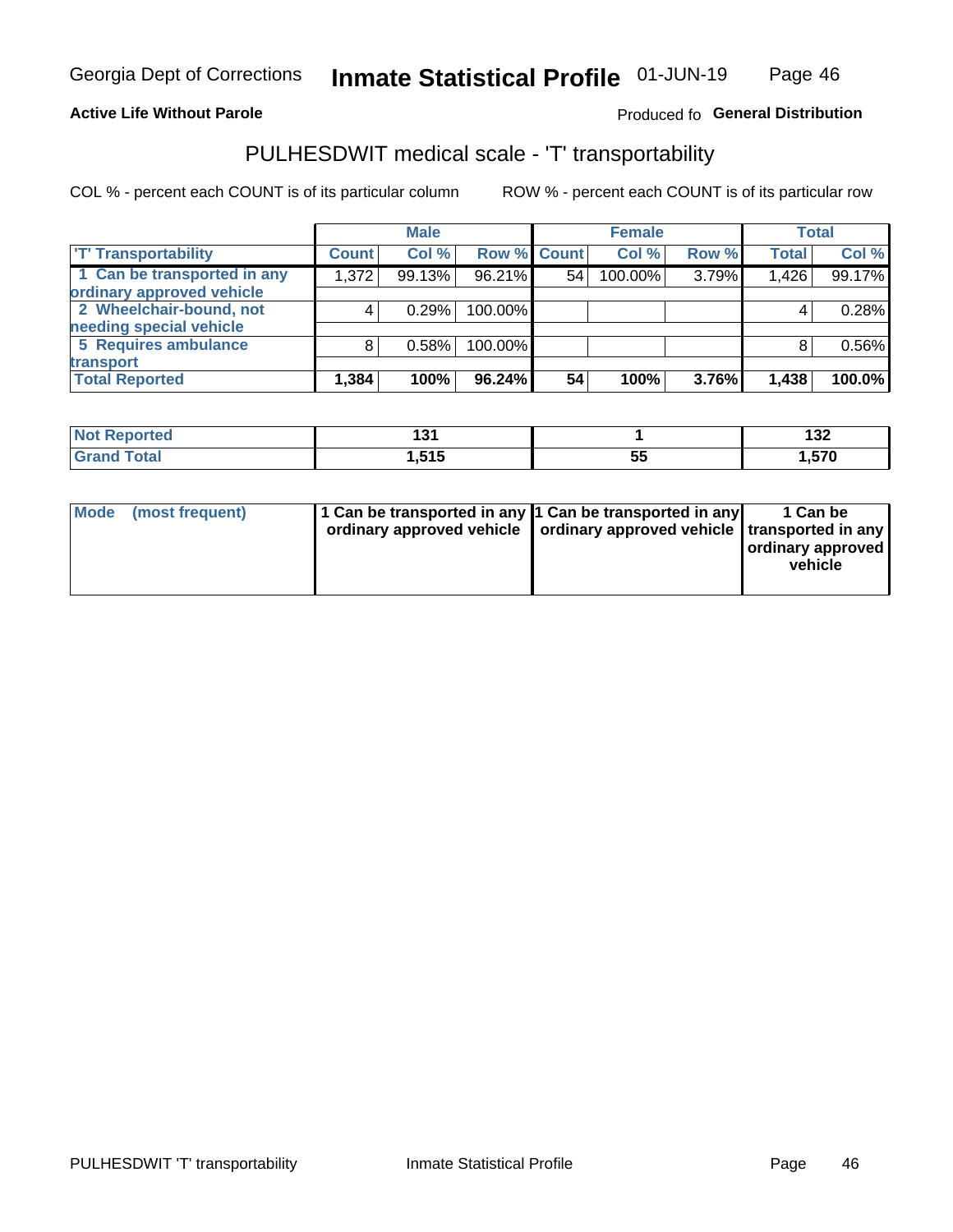#### Inmate Statistical Profile 01-JUN-19 Page 47

**Active Life Without Parole** 

### Produced for General Distribution

# Number of prior Georgia incarcerations

COL % - percent each COUNT is of its particular column

|                                       |              | <b>Male</b> |           |              | <b>Female</b> |          |       | <b>Total</b> |
|---------------------------------------|--------------|-------------|-----------|--------------|---------------|----------|-------|--------------|
| <b>Num of Prior GA Incarcerations</b> | <b>Count</b> | Col %       | Row %     | <b>Count</b> | Col %         | Row %    | Total | Col %        |
|                                       | 768          | 50.69%      | $94.58\%$ | 44           | 80.00%        | 5.42%    | 812   | 51.72%       |
|                                       | 300          | 19.80%      | 98.04%    | 6            | 10.91%        | $1.96\%$ | 306   | 19.49%       |
|                                       | 191          | 12.61%      | 98.96%    | 2            | 3.64%         | 1.04%    | 193   | 12.29%       |
| 3                                     | 123          | 8.12%       | 98.40%    | 2            | 3.64%         | 1.60%    | 125   | 7.96%        |
|                                       | 61           | 4.03%       | 100.00%   |              |               |          | 61    | 3.89%        |
| 5                                     | 40           | 2.64%       | 100.00%   |              |               |          | 40    | 2.55%        |
| <b>More Than 5</b>                    | 32           | 2.11%       | 96.97%    |              | 1.82%         | 3.03%    | 33    | 2.10%        |
| <b>Total Reported</b>                 | 1,515        | 100%        | 96.50%    | 55           | 100.0%        | 3.50%    | 1,570 | 100%         |

| orted<br><b>NOT</b> |                     |   |       |
|---------------------|---------------------|---|-------|
| <b>Total</b><br>∩.∽ | 1 E <i>a</i> E<br>. | ູ | .570، |

| Mean (average)       | 1 1 2 | .42 | 1.10 |
|----------------------|-------|-----|------|
| Median (middle)      |       |     |      |
| Mode (most frequent) |       |     |      |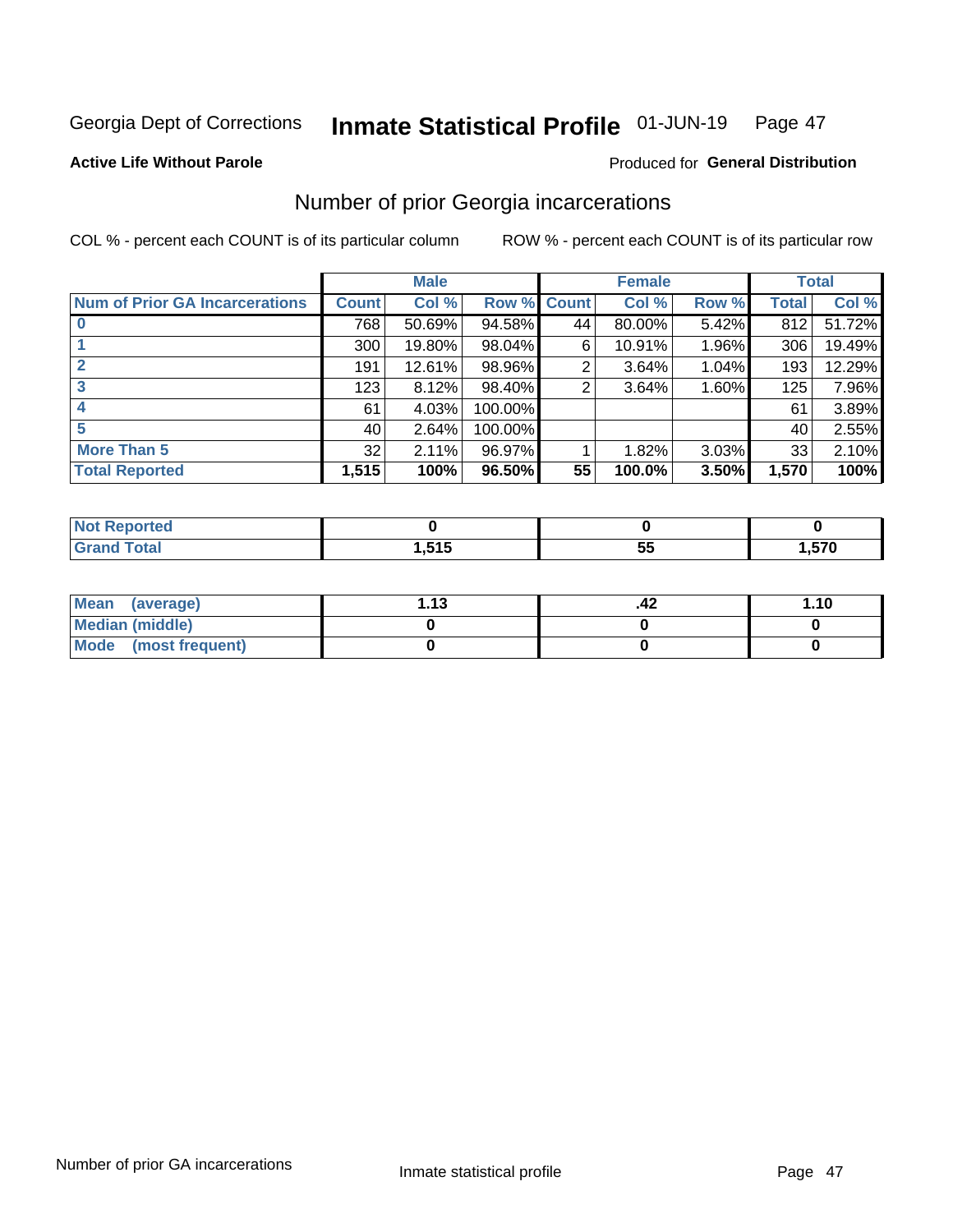#### Inmate Statistical Profile 01-JUN-19 Page 48

**Active Life Without Parole** 

Produced for General Distribution

### Prison sentence in years

COL % - percent each COUNT is of its particular column

ROW % - percent each COUNT is of its particular row

|                                 | <b>Male</b> |            |                    | <b>Female</b> |            |          | Total             |         |
|---------------------------------|-------------|------------|--------------------|---------------|------------|----------|-------------------|---------|
| <b>Prison Sentence In Years</b> | Count l     | Col %      | <b>Row % Count</b> |               | Col %      | Row %    | $\tau$ otal       | Col %   |
| <b>Life Without Parole</b>      | 1,515       | $100.00\%$ | 96.50%             | 55            | $100.00\%$ | $3.50\%$ | 1,570             | 100.00% |
| <b>Total Reported</b>           | 1,515       | 100%       | 96.50%             | 55            | $100\%$    | $3.50\%$ | .570 <sup>1</sup> | 100%    |

| <b>orted</b><br>. |       |          |       |
|-------------------|-------|----------|-------|
|                   | 1,515 | --<br>v. | 1,570 |

#### **Determinate (numeric) sentences only**

| <b>Mean</b><br><i>(average)</i> |  |
|---------------------------------|--|
|---------------------------------|--|

All sentences (including determinate), with life, life without parole, and death sentences figured at 45 years

| $M$ ea<br>(average) | $\sim$ | ,,<br>т. |
|---------------------|--------|----------|
|                     |        |          |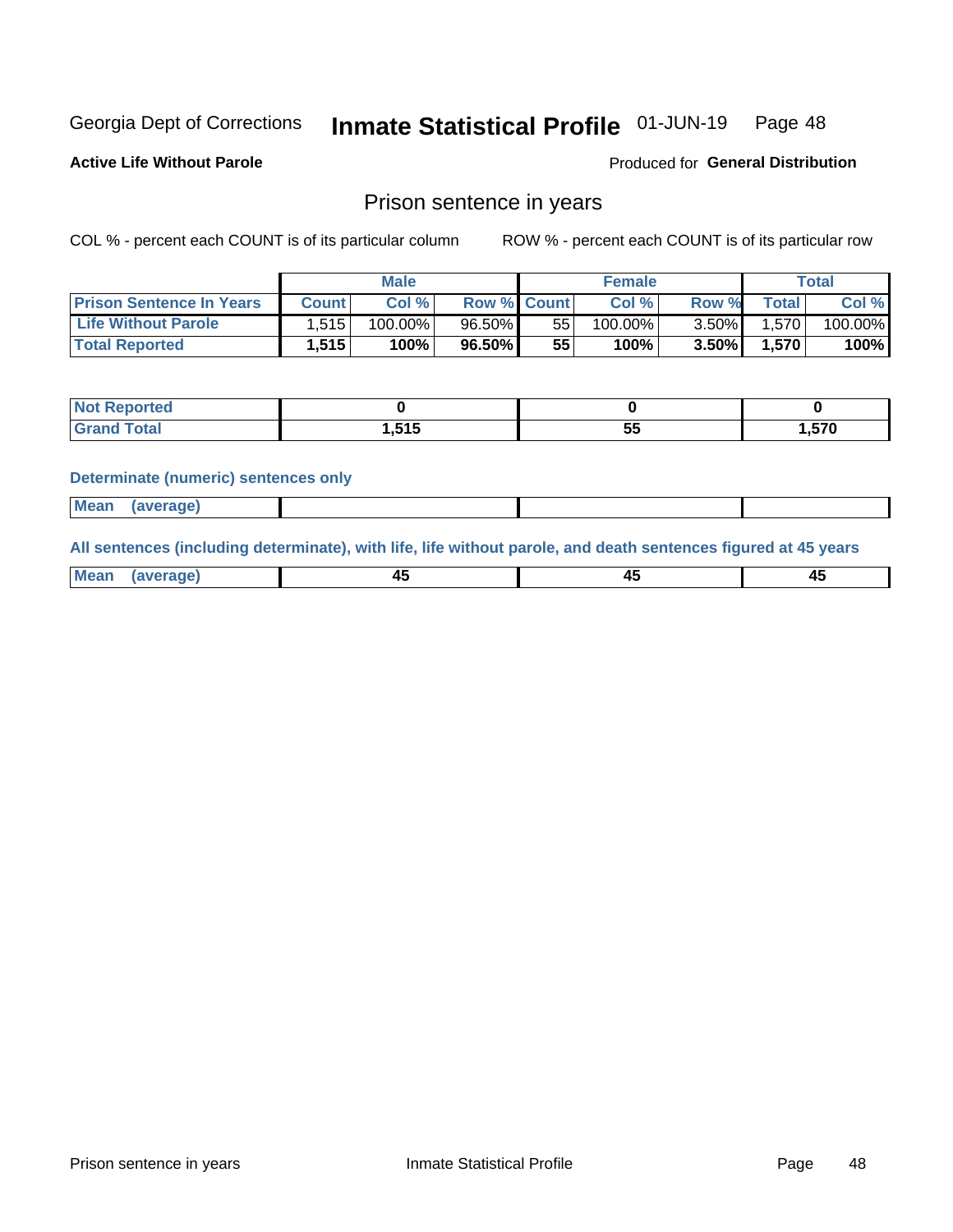#### Georgia Dept of Corrections Inmate Statistical Profile 01-JUN-19 Page 49

#### **Active Life Without Parole**

### Produced for General Distribution

# Primary offense, broken out into felonies vs misdemeanors

COL % - percent each COUNT is of its particular column

|                                  | <b>Male</b>  |         |                    | <b>Female</b> |            |          | Total        |         |
|----------------------------------|--------------|---------|--------------------|---------------|------------|----------|--------------|---------|
| <b>Felonies and Misdemeanors</b> | <b>Count</b> | Col%    | <b>Row % Count</b> |               | Col%       | Row %    | <b>Total</b> | Col %   |
| <b>Felonies</b>                  | .508         | 100.00% | 96.60%             | 531           | $100.00\%$ | $3.40\%$ | 1.561        | 100.00% |
| <b>Total Reported</b>            | .508         | 100%    | 96.6%              | 53            | 100%       | 3.4%     | 1,561        | 100%    |

| <b>Not Reported</b>          |       |       |        |
|------------------------------|-------|-------|--------|
| <b>Total</b><br><b>Grand</b> | 1,515 | 1,510 | 570, ا |

| <b>Mode</b><br>frequent)<br>nies<br>≧ (most tr.<br>. | onies<br>. | lonies<br>енл<br>____ |
|------------------------------------------------------|------------|-----------------------|
|------------------------------------------------------|------------|-----------------------|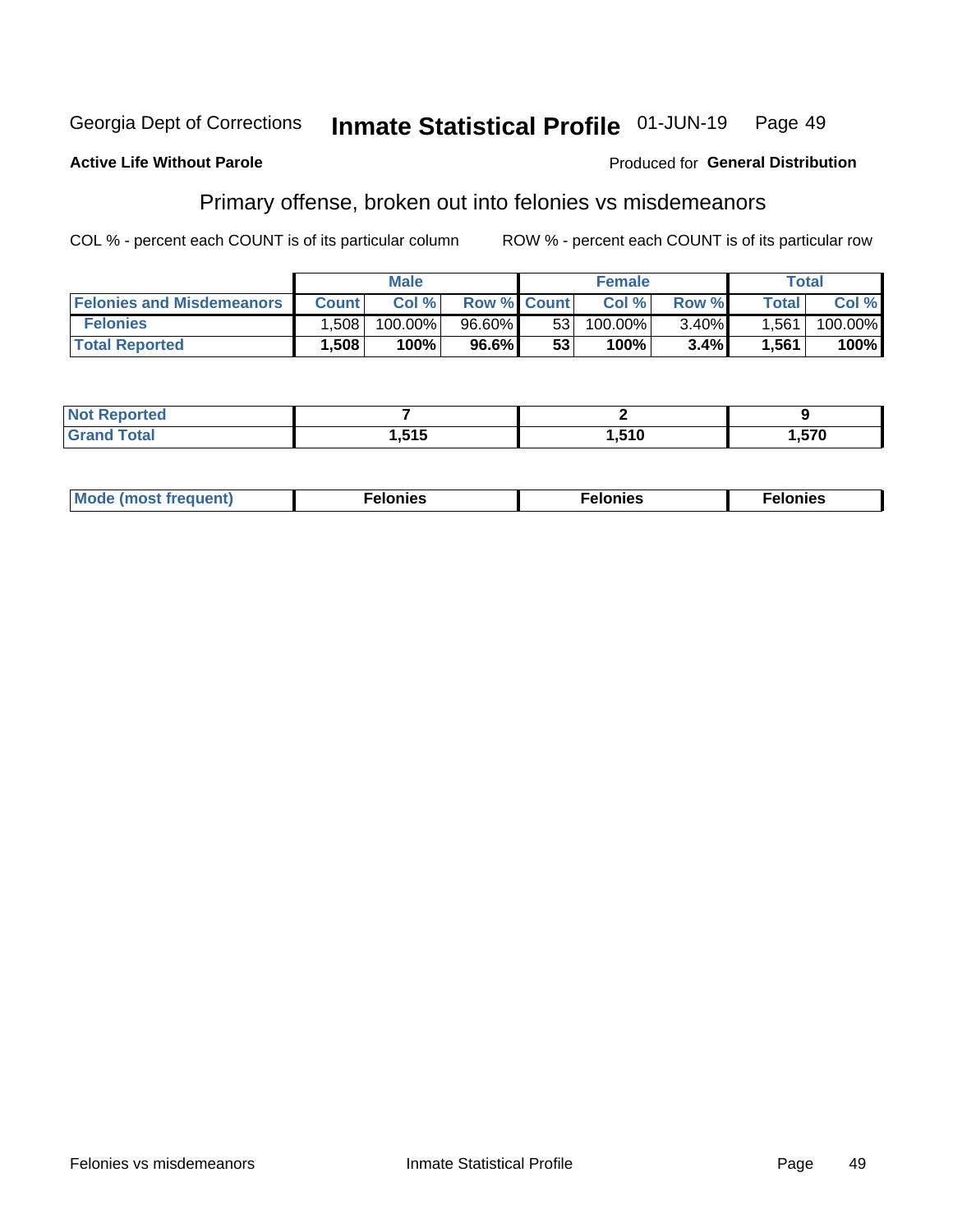#### Inmate Statistical Profile 01-JUN-19 Page 50

### **Active Life Without Parole**

#### Produced for General Distribution

# Primary offense, broken out into six broad crime categories

COL % - percent each COUNT is of its particular column

|                         | <b>Male</b>  |        |           | <b>Female</b> |           |       | <b>Total</b> |         |
|-------------------------|--------------|--------|-----------|---------------|-----------|-------|--------------|---------|
| <b>Crime Categories</b> | <b>Count</b> | Col %  |           | Row % Count   | Col %     | Row % | <b>Total</b> | Col %   |
| <b>Violent</b>          | .308         | 86.34% | $96.04\%$ | 54            | $98.18\%$ | 3.96% | 1,362        | 86.75%  |
| <b>Sex Crime</b>        | 199          | 13.14% | $99.50\%$ |               | 1.82%     | .50%  | 200          | 12.74%  |
| <b>Drug</b><br>4        |              | .46%   | 100.00%   |               | .00%      |       |              | .45%    |
| <b>Other</b><br>6       |              | .07%   | 100.00%   |               | .00%      |       |              | $.06\%$ |
| <b>Total Reported</b>   | 1,515        | 100%   | 96.5%     | 55            | 100%      | 3.5%  | 1,570        | 100%    |

| ortea<br><b>NOT</b><br>$\sim$ |                             |     |       |
|-------------------------------|-----------------------------|-----|-------|
|                               | E <sub>4</sub> E<br>1,J I J | . . | 1,570 |

| <b>Mode (most frequent)</b> | <br>'iolent | Violent | --<br><b>Violent</b> |
|-----------------------------|-------------|---------|----------------------|
|                             |             |         |                      |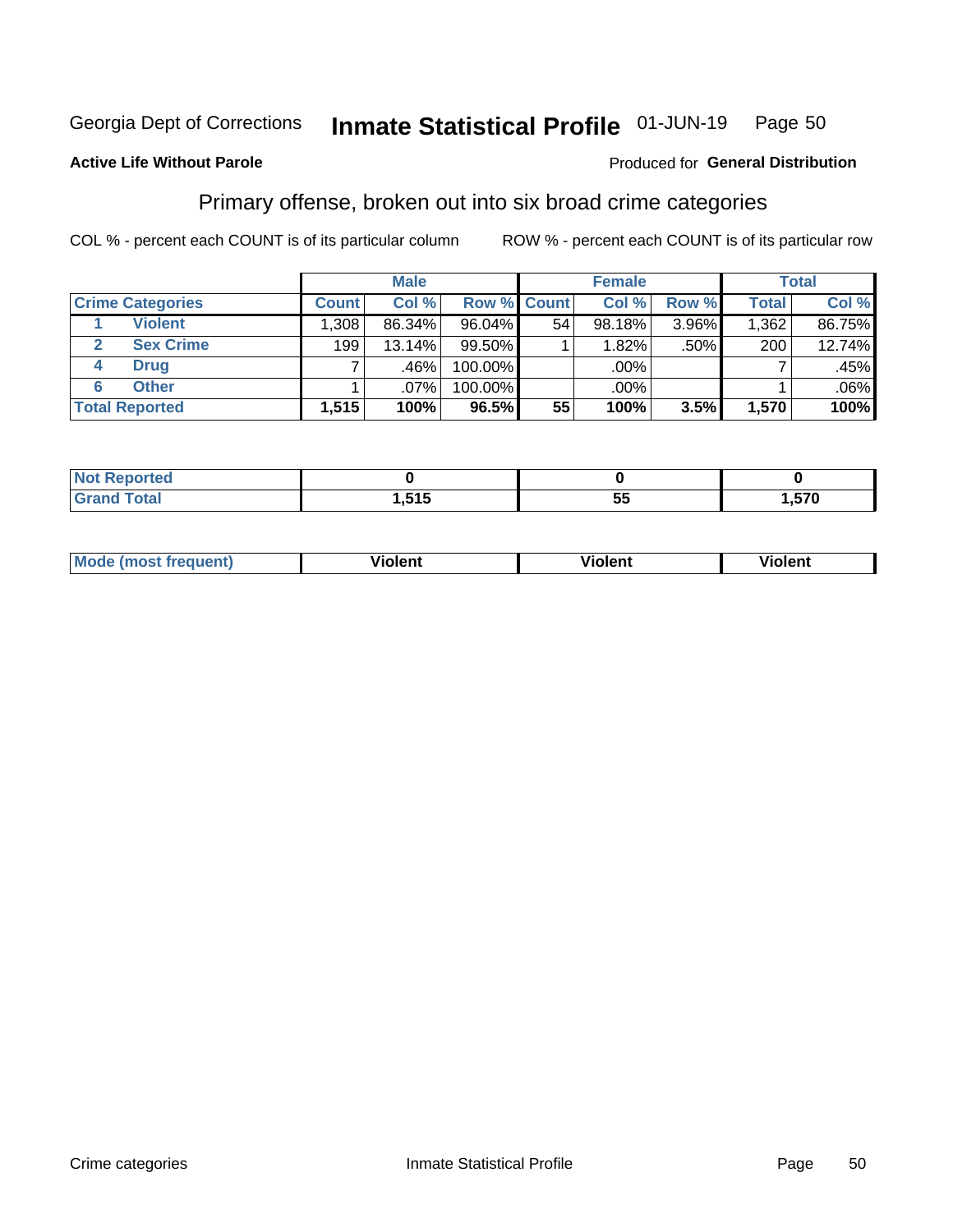#### Inmate Statistical Profile 01-JUN-19 Page 51

#### **Active Life Without Parole**

#### Produced for General Distribution

# Primary offense, detailed offense code

COL % - percent each COUNT is of its particular column

|                                            |                | <b>Male</b> |         |                 | <b>Female</b> |         |                | <b>Total</b> |
|--------------------------------------------|----------------|-------------|---------|-----------------|---------------|---------|----------------|--------------|
| <b>Primary Offense</b>                     | <b>Count</b>   | Col%        | Row %   | <b>Count</b>    | Col %         | Row %   | <b>Total</b>   | Col %        |
| <b>Agg Sex Battery Atmpt (2099)</b>        | 1.             | .07%        | 100.00% |                 |               |         | 1              | $.06\%$      |
| <b>Aggrav Assault (1302)</b>               |                |             |         | 1               | 1.82%         | 100.00% | 1              | .06%         |
| <b>Aggrav Battery (1305)</b>               | 1              | .07%        | 100.00% |                 |               |         | 1              | .06%         |
| <b>Aggrav Child Molestation (2021)</b>     | 29             | 1.91%       | 100.00% |                 |               |         | 29             | 1.85%        |
| <b>Aggrav Sexual Battery (2009)</b>        | 6              | .40%        | 100.00% |                 |               |         | 6              | .38%         |
| <b>Aggrav Sodomy (2003)</b>                | 10             | .66%        | 100.00% |                 |               |         | 10             | .64%         |
| <b>Armed Robbery (1902)</b>                | 158            | 10.43%      | 99.37%  | $\mathbf 1$     | 1.82%         | .63%    | 159            | 10.13%       |
| <b>Child Molestation (2019)</b>            | 5              | .33%        | 100.00% |                 |               |         | 5              | .32%         |
| <b>False Imprisonment (1308)</b>           | 1              | .07%        | 100.00% |                 |               |         | 1              | $.06\%$      |
| <b>Hijacking Motor Vehicle (1911)</b>      | 1              | .07%        | 100.00% |                 |               |         | 1              | $.06\%$      |
| Kidnapping (1311)                          | 96             | 6.34%       | 100.00% |                 |               |         | 96             | 6.11%        |
| <b>Murder (1101)</b>                       | 1,048          | 69.17%      | 95.27%  | 52              | 94.55%        | 4.73%   | 1,100          | 70.06%       |
| <b>Poss Firearm Convct Felon</b>           | 1              | $.07\%$     | 100.00% |                 |               |         | 1              | $.06\%$      |
| (2914)                                     |                |             |         |                 |               |         |                |              |
| <b>Poss Of Firearm Dur Crime</b><br>(2910) | $\overline{2}$ | .13%        | 100.00% |                 |               |         | 2              | .13%         |
| Poss W Int Dist Cocaine (4050)             |                | .07%        | 100.00% |                 |               |         |                | $.06\%$      |
| Rape (2001)                                | 148            | 9.77%       | 99.33%  | 1               | 1.82%         | .67%    | 149            | 9.49%        |
| <b>S/D Cocaine (4021)</b>                  | 1              | .07%        | 100.00% |                 |               |         | 1              | $.06\%$      |
| S/D Cont Sub Public (4017)                 | 1              | .07%        | 100.00% |                 |               |         | 1              | $.06\%$      |
| S/D Cont Sub School (4018)                 | 1              | .07%        | 100.00% |                 |               |         | 1              | $.06\%$      |
| <b>Traf Cocaine 401+ Gm (4103)</b>         | $\overline{2}$ | .13%        | 100.00% |                 |               |         | $\overline{2}$ | .13%         |
| <b>Traf Methamph 28-199 Gm</b>             | 1              | .07%        | 100.00% |                 |               |         | 1              | $.06\%$      |
| (4140)                                     |                |             |         |                 |               |         |                |              |
| <b>Traffick Sexual Servitude (1331)</b>    | 1              | .07%        | 100.00% |                 |               |         |                | $.06\%$      |
| <b>Total Rported</b>                       | 1,515          | 100%        | 96.5%   | $\overline{55}$ | 100%          | 3.5%    | 1,570          | 100%         |

| тео                   |     |    |               |
|-----------------------|-----|----|---------------|
| <b>otal</b><br>______ | EAE | ວະ | ---<br>.o / u |

| Mode (most frequent) | 1101 Murder | 1101 Murder | 1101 Murder |
|----------------------|-------------|-------------|-------------|
|                      |             |             |             |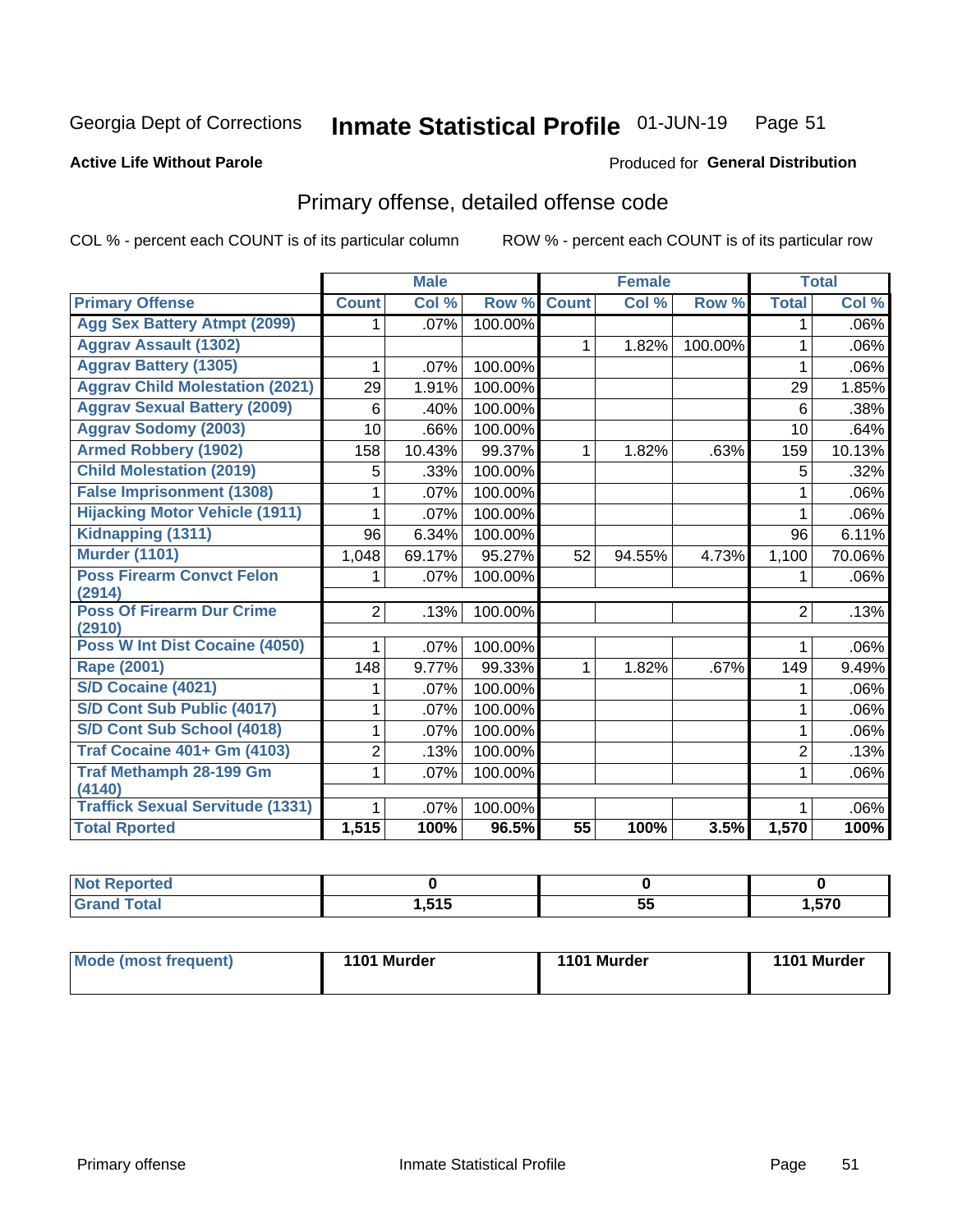# Inmate Statistical Profile 01-JUN-19 Page 52

### **Active Life Without Parole**

#### Produced for General Distribution

# County of conviction of primary offense

COL % - percent each COUNT is of its particular column

|     |                             |                | <b>Male</b> |         |                | <b>Female</b> |        |                | <b>Total</b> |
|-----|-----------------------------|----------------|-------------|---------|----------------|---------------|--------|----------------|--------------|
|     | <b>County of Conviction</b> | <b>Count</b>   | Col %       | Row %   | <b>Count</b>   | Col %         | Row %  | <b>Total</b>   | Col %        |
| 000 | <b>Unknown</b>              | 7              | .46%        | 77.78%  | $\overline{2}$ | 3.64%         | 22.22% | 9              | .57%         |
| 001 | <b>Appling County</b>       | 4              | .26%        | 100.00% |                |               |        | 4              | .25%         |
| 002 | <b>Atkinson County</b>      | 4              | .26%        | 100.00% |                |               |        | 4              | .25%         |
| 003 | <b>Bacon County</b>         | 5              | .33%        | 100.00% |                |               |        | 5              | .32%         |
| 004 | <b>Baker County</b>         | $\mathbf{1}$   | .07%        | 100.00% |                |               |        | $\mathbf{1}$   | .06%         |
| 005 | <b>Baldwin County</b>       | 5              | .33%        | 100.00% |                |               |        | 5              | .32%         |
| 006 | <b>Banks County</b>         | 3              | .20%        | 100.00% |                |               |        | $\overline{3}$ | .19%         |
| 007 | <b>Barrow County</b>        | $\overline{7}$ | .46%        | 100.00% |                |               |        | $\overline{7}$ | .45%         |
| 008 | <b>Bartow County</b>        | 9              | .59%        | 90.00%  | 1              | 1.82%         | 10.00% | 10             | .64%         |
| 009 | <b>Ben Hill County</b>      | $\overline{7}$ | .46%        | 100.00% |                |               |        | $\overline{7}$ | .45%         |
| 010 | <b>Berrien County</b>       | $\overline{2}$ | .13%        | 100.00% |                |               |        | $\overline{2}$ | .13%         |
| 011 | <b>Bibb County</b>          | 47             | 3.10%       | 95.92%  | $\overline{2}$ | 3.64%         | 4.08%  | 49             | 3.12%        |
| 012 | <b>Bleckley County</b>      | $\mathbf{1}$   | .07%        | 100.00% |                |               |        | $\mathbf{1}$   | .06%         |
| 013 | <b>Brantley County</b>      | $\overline{2}$ | .13%        | 100.00% |                |               |        | $\overline{2}$ | .13%         |
| 014 | <b>Brooks County</b>        | $\overline{2}$ | .13%        | 100.00% |                |               |        | $\overline{2}$ | .13%         |
| 015 | <b>Bryan County</b>         | $\mathbf{1}$   | .07%        | 100.00% |                |               |        | $\mathbf{1}$   | .06%         |
| 016 | <b>Bulloch County</b>       | 8              | .53%        | 88.89%  | 1              | 1.82%         | 11.11% | 9              | .57%         |
| 017 | <b>Burke County</b>         | 13             | .86%        | 100.00% |                |               |        | 13             | .83%         |
| 018 | <b>Butts County</b>         | 5              | .33%        | 100.00% |                |               |        | 5              | .32%         |
| 019 | <b>Calhoun County</b>       | $\overline{2}$ | .13%        | 100.00% |                |               |        | $\overline{2}$ | .13%         |
| 020 | <b>Camden County</b>        | 6              | .40%        | 100.00% |                |               |        | 6              | .38%         |
| 021 | <b>Candler County</b>       | 3              | .20%        | 100.00% |                |               |        | 3              | .19%         |
| 022 | <b>Carroll County</b>       | 5              | .33%        | 100.00% |                |               |        | 5              | .32%         |
| 023 | <b>Catoosa County</b>       | 4              | .26%        | 80.00%  | 1              | 1.82%         | 20.00% | 5              | .32%         |
| 025 | <b>Chatham County</b>       | 62             | 4.09%       | 96.88%  | $\overline{2}$ | 3.64%         | 3.13%  | 64             | 4.08%        |
| 027 | <b>Chattooga County</b>     | 1              | .07%        | 100.00% |                |               |        | 1              | .06%         |
| 028 | <b>Cherokee County</b>      | 9              | .59%        | 100.00% |                |               |        | 9              | .57%         |
| 029 | <b>Clarke County</b>        | 23             | 1.52%       | 95.83%  | 1              | 1.82%         | 4.17%  | 24             | 1.53%        |
| 030 | <b>Clay County</b>          | $\mathbf{1}$   | .07%        | 100.00% |                |               |        | $\mathbf{1}$   | .06%         |
| 031 | <b>Clayton County</b>       | 68             | 4.49%       | 93.15%  | 5              | 9.09%         | 6.85%  | 73             | 4.65%        |
| 032 | <b>Clinch County</b>        | $\mathbf{1}$   | .07%        | 100.00% |                |               |        | 1              | .06%         |
| 033 | <b>Cobb County</b>          | 72             | 4.75%       | 97.30%  | 2              | 3.64%         | 2.70%  | 74             | 4.71%        |
| 034 | <b>Coffee County</b>        | 9              | .59%        | 90.00%  | 1              | 1.82%         | 10.00% | 10             | .64%         |
| 035 | <b>Colquitt County</b>      | $\overline{2}$ | .13%        | 100.00% |                |               |        | $\overline{2}$ | .13%         |
| 036 | <b>Columbia County</b>      | 9              | .59%        | 81.82%  | $\overline{2}$ | 3.64%         | 18.18% | 11             | .70%         |
| 037 | <b>Cook County</b>          | 5              | .33%        | 100.00% |                |               |        | 5              | .32%         |
| 038 | <b>Coweta County</b>        | 9              | .59%        | 100.00% |                |               |        | 9              | .57%         |
| 040 | <b>Crisp County</b>         | $\overline{7}$ | .46%        | 100.00% |                |               |        | $\overline{7}$ | .45%         |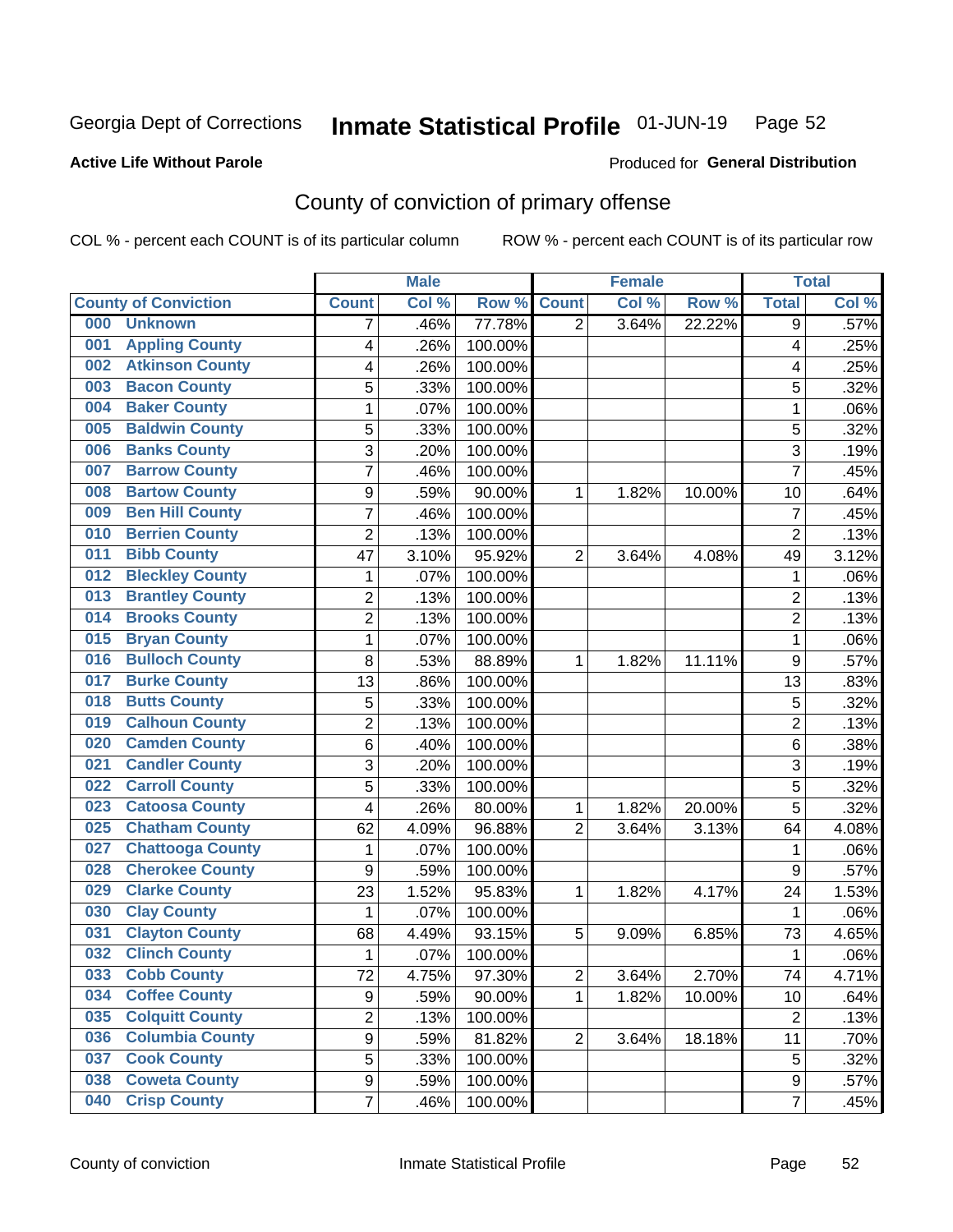#### Inmate Statistical Profile 01-JUN-19 Page 53

### **Active Life Without Parole**

#### Produced for General Distribution

# County of conviction of primary offense

COL % - percent each COUNT is of its particular column

|     |                             |                | <b>Male</b> |         |                | <b>Female</b> |        |                | <b>Total</b> |
|-----|-----------------------------|----------------|-------------|---------|----------------|---------------|--------|----------------|--------------|
|     | <b>County of Conviction</b> | <b>Count</b>   | Col %       | Row %   | <b>Count</b>   | Col %         | Row %  | <b>Total</b>   | Col %        |
| 041 | <b>Dade County</b>          | 1              | .07%        | 100.00% |                |               |        | $\mathbf 1$    | $.06\%$      |
| 042 | <b>Dawson County</b>        | $\overline{2}$ | .13%        | 100.00% |                |               |        | $\overline{2}$ | .13%         |
| 043 | <b>Decatur County</b>       | $\overline{6}$ | .40%        | 100.00% |                |               |        | 6              | .38%         |
| 044 | <b>Dekalb County</b>        | 136            | 8.98%       | 97.14%  | 4              | 7.27%         | 2.86%  | 140            | 8.92%        |
| 046 | <b>Dooly County</b>         | $\overline{2}$ | .13%        | 100.00% |                |               |        | $\overline{2}$ | .13%         |
| 047 | <b>Dougherty County</b>     | 28             | 1.85%       | 96.55%  | 1              | 1.82%         | 3.45%  | 29             | 1.85%        |
| 048 | <b>Douglas County</b>       | 35             | 2.31%       | 94.59%  | $\overline{2}$ | 3.64%         | 5.41%  | 37             | 2.36%        |
| 049 | <b>Early County</b>         | $\overline{2}$ | .13%        | 100.00% |                |               |        | $\overline{2}$ | .13%         |
| 051 | <b>Effingham County</b>     | 6              | .40%        | 100.00% |                |               |        | 6              | .38%         |
| 052 | <b>Elbert County</b>        | 3              | .20%        | 100.00% |                |               |        | 3              | .19%         |
| 053 | <b>Emanuel County</b>       | 11             | .73%        | 100.00% |                |               |        | 11             | .70%         |
| 056 | <b>Fayette County</b>       | 8              | .53%        | 100.00% |                |               |        | 8              | .51%         |
| 057 | <b>Floyd County</b>         | 33             | 2.18%       | 97.06%  | 1              | 1.82%         | 2.94%  | 34             | 2.17%        |
| 058 | <b>Forsyth County</b>       | 4              | .26%        | 80.00%  | 1              | 1.82%         | 20.00% | 5              | .32%         |
| 059 | <b>Franklin County</b>      | 6              | .40%        | 85.71%  | 1              | 1.82%         | 14.29% | $\overline{7}$ | .45%         |
| 060 | <b>Fulton County</b>        | 204            | 13.47%      | 98.55%  | 3              | 5.45%         | 1.45%  | 207            | 13.18%       |
| 061 | <b>Gilmer County</b>        | 2              | .13%        | 100.00% |                |               |        | $\overline{2}$ | .13%         |
| 063 | <b>Glynn County</b>         | 20             | 1.32%       | 100.00% |                |               |        | 20             | 1.27%        |
| 064 | <b>Gordon County</b>        | 8              | .53%        | 100.00% |                |               |        | 8              | .51%         |
| 065 | <b>Grady County</b>         | 3              | .20%        | 100.00% |                |               |        | 3              | .19%         |
| 066 | <b>Greene County</b>        | $\overline{2}$ | .13%        | 100.00% |                |               |        | $\overline{2}$ | .13%         |
| 067 | <b>Gwinnett County</b>      | 67             | 4.42%       | 94.37%  | 4              | 7.27%         | 5.63%  | 71             | 4.52%        |
| 068 | <b>Habersham County</b>     | 4              | .26%        | 100.00% |                |               |        | 4              | .25%         |
| 069 | <b>Hall County</b>          | 22             | 1.45%       | 84.62%  | 4              | 7.27%         | 15.38% | 26             | 1.66%        |
| 070 | <b>Hancock County</b>       | 1              | .07%        | 100.00% |                |               |        | 1              | .06%         |
| 071 | <b>Haralson County</b>      | 5              | .33%        | 100.00% |                |               |        | 5              | .32%         |
| 072 | <b>Harris County</b>        | $\overline{2}$ | .13%        | 100.00% |                |               |        | $\overline{2}$ | .13%         |
| 073 | <b>Hart County</b>          | 3              | .20%        | 100.00% |                |               |        | 3              | .19%         |
| 075 | <b>Henry County</b>         | 19             | 1.25%       | 95.00%  | 1              | 1.82%         | 5.00%  | 20             | 1.27%        |
| 076 | <b>Houston County</b>       | 26             | 1.72%       | 100.00% |                |               |        | 26             | 1.66%        |
| 077 | <b>Irwin County</b>         | $\overline{2}$ | .13%        | 100.00% |                |               |        | $\overline{2}$ | .13%         |
| 078 | <b>Jackson County</b>       | 11             | .73%        | 100.00% |                |               |        | 11             | .70%         |
| 079 | <b>Jasper County</b>        | 1              | .07%        | 100.00% |                |               |        | $\mathbf{1}$   | .06%         |
| 080 | <b>Jeff Davis County</b>    | 1              | .07%        | 100.00% |                |               |        | 1              | .06%         |
| 081 | <b>Jefferson County</b>     | 6              | .40%        | 100.00% |                |               |        | 6              | .38%         |
| 082 | <b>Jenkins County</b>       | 1              | .07%        | 100.00% |                |               |        | 1              | .06%         |
| 083 | <b>Johnson County</b>       | 1              | .07%        | 100.00% |                |               |        | $\mathbf 1$    | .06%         |
| 084 | <b>Jones County</b>         | 1              | .07%        | 50.00%  | 1              | 1.82%         | 50.00% | $\overline{2}$ | .13%         |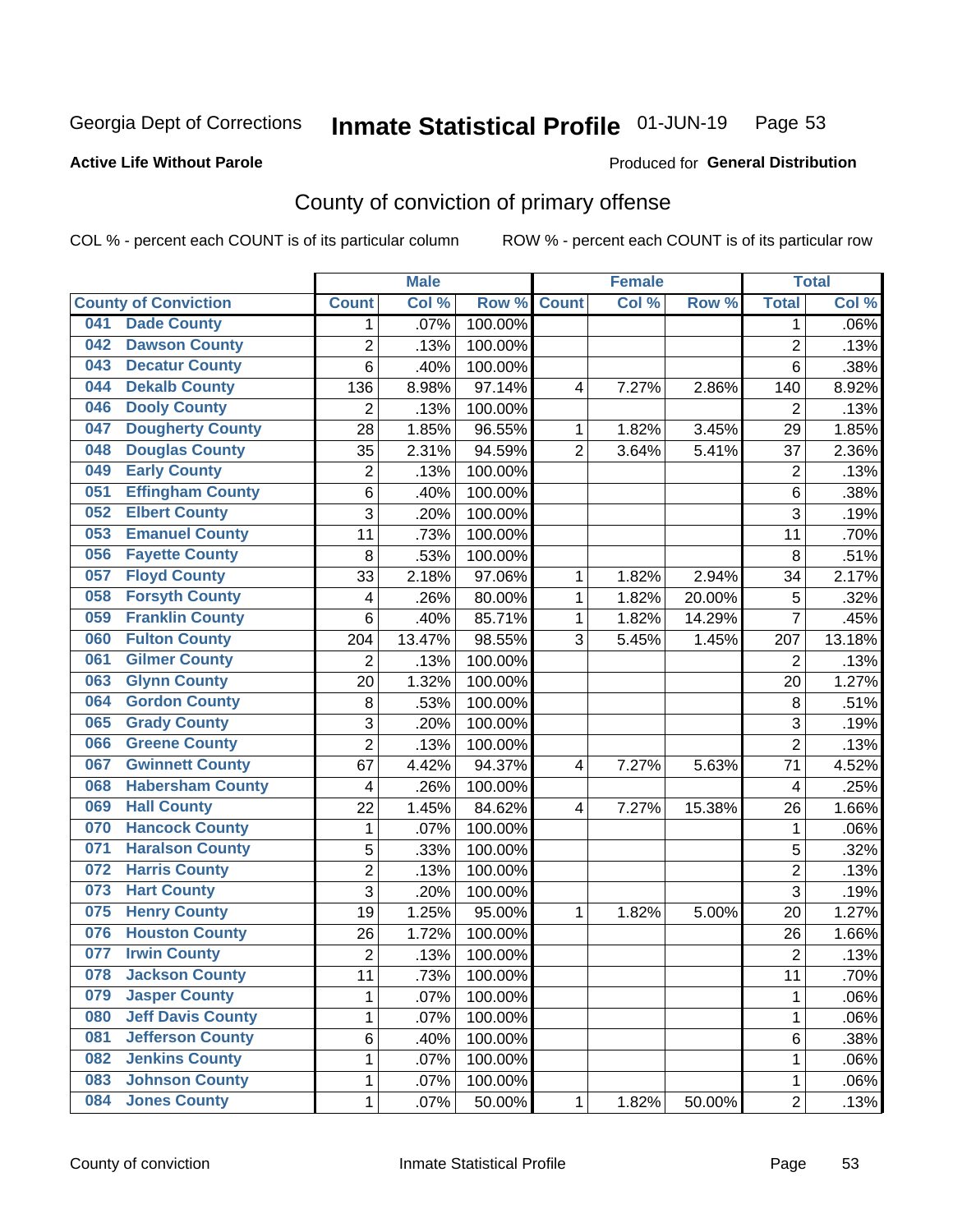# Inmate Statistical Profile 01-JUN-19 Page 54

### **Active Life Without Parole**

#### Produced for General Distribution

# County of conviction of primary offense

COL % - percent each COUNT is of its particular column

|                                        |                | <b>Male</b> |         |                | <b>Female</b> |        |                | <b>Total</b> |
|----------------------------------------|----------------|-------------|---------|----------------|---------------|--------|----------------|--------------|
| <b>County of Conviction</b>            | <b>Count</b>   | Col %       | Row %   | <b>Count</b>   | Col %         | Row %  | <b>Total</b>   | Col %        |
| <b>Lamar County</b><br>085             | 1              | .07%        | 100.00% |                |               |        | 1              | $.06\%$      |
| <b>Lanier County</b><br>086            | $\overline{2}$ | .13%        | 100.00% |                |               |        | $\overline{2}$ | .13%         |
| <b>Laurens County</b><br>087           | 4              | .26%        | 100.00% |                |               |        | 4              | .25%         |
| <b>Lee County</b><br>088               | 4              | .26%        | 100.00% |                |               |        | 4              | .25%         |
| <b>Liberty County</b><br>089           | 7              | .46%        | 100.00% |                |               |        | 7              | .45%         |
| <b>Long County</b><br>091              | 5              | .33%        | 100.00% |                |               |        | 5              | .32%         |
| <b>Lowndes County</b><br>092           | 8              | .53%        | 100.00% |                |               |        | 8              | .51%         |
| <b>Lumpkin County</b><br>093           | 1              | .07%        | 100.00% |                |               |        | 1              | .06%         |
| <b>Madison County</b><br>095           | 2              | .13%        | 100.00% |                |               |        | $\overline{2}$ | .13%         |
| <b>Marion County</b><br>096            | 1              | .07%        | 100.00% |                |               |        | $\mathbf{1}$   | .06%         |
| <b>Mcduffie County</b><br>097          | 3              | .20%        | 100.00% |                |               |        | 3              | .19%         |
| <b>Meriwether County</b><br>099        | $\overline{2}$ | .13%        | 100.00% |                |               |        | $\overline{2}$ | .13%         |
| <b>Miller County</b><br>100            | 1              | .07%        | 100.00% |                |               |        | $\mathbf{1}$   | .06%         |
| <b>Mitchell County</b><br>101          | 1              | .07%        | 100.00% |                |               |        | 1              | .06%         |
| <b>Monroe County</b><br>102            | 7              | .46%        | 100.00% |                |               |        | $\overline{7}$ | .45%         |
| <b>Morgan County</b><br>104            | 1              | .07%        | 100.00% |                |               |        | $\mathbf{1}$   | .06%         |
| <b>Murray County</b><br>105            | 3              | .20%        | 100.00% |                |               |        | 3              | .19%         |
| <b>Muscogee County</b><br>106          | 43             | 2.84%       | 97.73%  | 1              | 1.82%         | 2.27%  | 44             | 2.80%        |
| <b>Newton County</b><br>107            | 14             | .92%        | 87.50%  | $\overline{2}$ | 3.64%         | 12.50% | 16             | 1.02%        |
| <b>Oconee County</b><br>108            | 1              | .07%        | 100.00% |                |               |        | 1              | .06%         |
| <b>Oglethorpe County</b><br>109        | 1              | .07%        | 100.00% |                |               |        | 1              | .06%         |
| <b>Paulding County</b><br>110          | 3              | .20%        | 100.00% |                |               |        | 3              | .19%         |
| <b>Peach County</b><br>111             | 4              | .26%        | 100.00% |                |               |        | 4              | .25%         |
| <b>Pickens County</b><br>112           | $\overline{2}$ | .13%        | 100.00% |                |               |        | $\overline{2}$ | .13%         |
| <b>Pierce County</b><br>113            | 2              | .13%        | 100.00% |                |               |        | $\overline{2}$ | .13%         |
| <b>Pike County</b><br>$\overline{114}$ | 3              | .20%        | 60.00%  | $\overline{2}$ | 3.64%         | 40.00% | 5              | .32%         |
| <b>Polk County</b><br>115              | 5              | .33%        | 100.00% |                |               |        | 5              | .32%         |
| <b>Pulaski County</b><br>116           | 1              | .07%        | 100.00% |                |               |        | 1              | .06%         |
| <b>Putnam County</b><br>117            | 7              | .46%        | 100.00% |                |               |        | 7              | .45%         |
| <b>Rabun County</b><br>119             | 1              | .07%        | 100.00% |                |               |        | $\mathbf{1}$   | .06%         |
| <b>Randolph County</b><br>120          | $\overline{2}$ | .13%        | 100.00% |                |               |        | $\overline{2}$ | .13%         |
| <b>Richmond County</b><br>121          | 73             | 4.82%       | 97.33%  | 2              | 3.64%         | 2.67%  | 75             | 4.78%        |
| <b>Rockdale County</b><br>122          | 11             | .73%        | 100.00% |                |               |        | 11             | .70%         |
| <b>Seminole County</b><br>$125$        | $\overline{2}$ | .13%        | 100.00% |                |               |        | $\overline{2}$ | .13%         |
| <b>Spalding County</b><br>126          | 14             | .92%        | 100.00% |                |               |        | 14             | .89%         |
| <b>Stephens County</b><br>127          | 3              | .20%        | 100.00% |                |               |        | 3              | .19%         |
| <b>Stewart County</b><br>128           | 1              | .07%        | 100.00% |                |               |        | 1              | .06%         |
| <b>Sumter County</b><br>129            | 3              | .20%        | 100.00% |                |               |        | 3              | .19%         |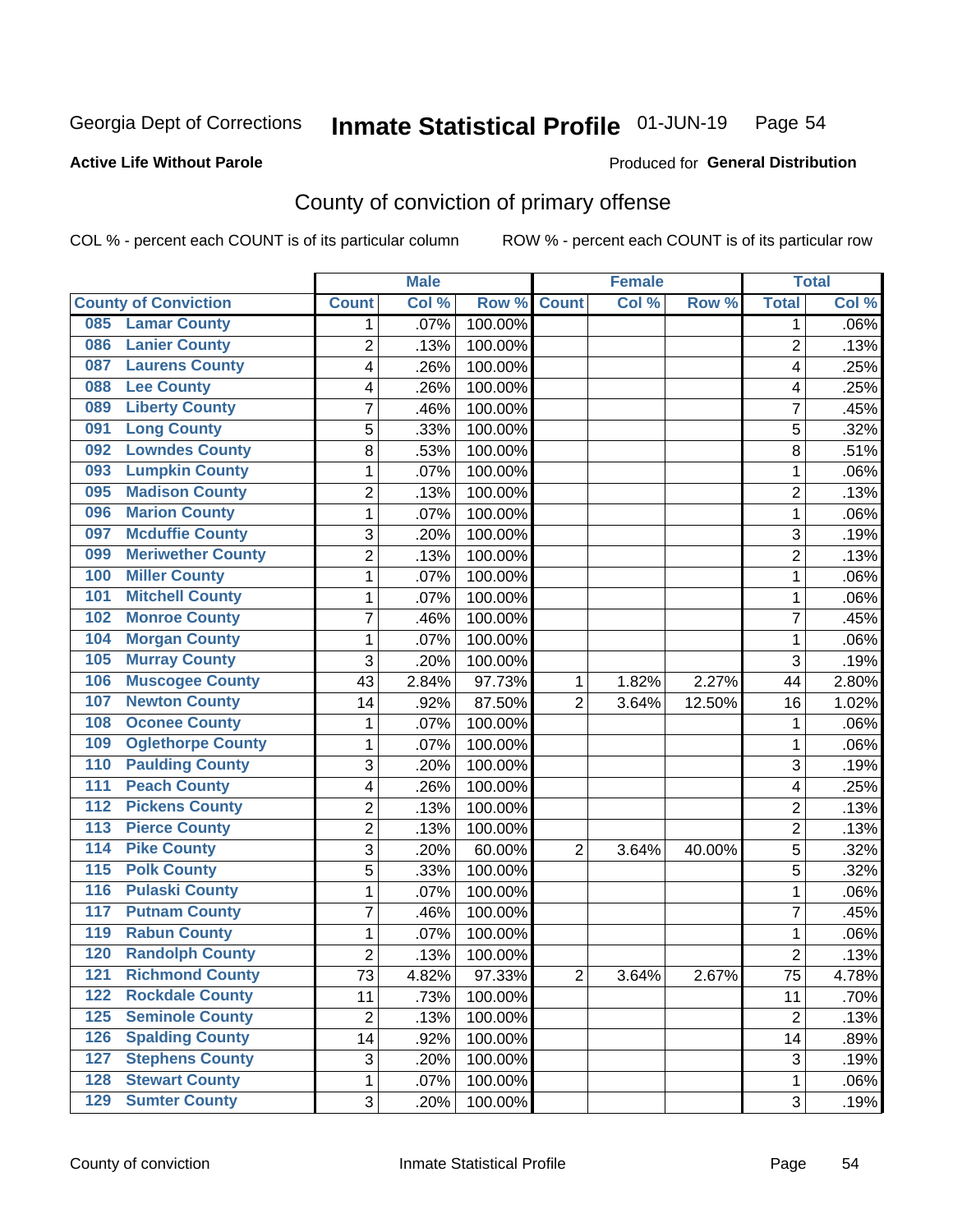#### Inmate Statistical Profile 01-JUN-19 Page 55

Produced for General Distribution

#### **Active Life Without Parole**

# County of conviction of primary offense

COL % - percent each COUNT is of its particular column

|                                 |                | <b>Male</b> |         |                 | <b>Female</b> |        |                | <b>Total</b> |
|---------------------------------|----------------|-------------|---------|-----------------|---------------|--------|----------------|--------------|
| <b>County of Conviction</b>     | <b>Count</b>   | Col %       | Row %   | <b>Count</b>    | Col %         | Row %  | <b>Total</b>   | Col %        |
| <b>Taliaferro County</b><br>131 |                | .07%        | 100.00% |                 |               |        | 1              | .06%         |
| <b>Tattnall County</b><br>132   | 3              | .20%        | 75.00%  | 1               | 1.82%         | 25.00% | 4              | .25%         |
| <b>Taylor County</b><br>133     | $\overline{2}$ | .13%        | 100.00% |                 |               |        | $\overline{c}$ | .13%         |
| <b>Terrell County</b><br>135    | $\overline{2}$ | .13%        | 100.00% |                 |               |        | $\overline{2}$ | .13%         |
| <b>Thomas County</b><br>136     | 6              | .40%        | 100.00% |                 |               |        | 6              | .38%         |
| <b>Tift County</b><br>137       | 10             | .66%        | 100.00% |                 |               |        | 10             | .64%         |
| <b>Toombs County</b><br>138     | 10             | .66%        | 100.00% |                 |               |        | 10             | .64%         |
| <b>Towns County</b><br>139      |                | .07%        | 100.00% |                 |               |        | 1              | .06%         |
| <b>Treutlen County</b><br>140   | 5              | .33%        | 100.00% |                 |               |        | 5              | .32%         |
| <b>Troup County</b><br>141      | 11             | .73%        | 91.67%  | 1               | 1.82%         | 8.33%  | 12             | .76%         |
| <b>Turner County</b><br>142     | $\overline{2}$ | .13%        | 100.00% |                 |               |        | $\overline{2}$ | .13%         |
| <b>Twiggs County</b><br>143     |                | .07%        | 100.00% |                 |               |        | 1              | .06%         |
| <b>Upson County</b><br>145      | 5              | .33%        | 100.00% |                 |               |        | 5              | .32%         |
| <b>Walker County</b><br>146     | 11             | .73%        | 91.67%  | 1               | 1.82%         | 8.33%  | 12             | .76%         |
| <b>Walton County</b><br>147     | 19             | 1.25%       | 100.00% |                 |               |        | 19             | 1.21%        |
| <b>Ware County</b><br>148       | 14             | .92%        | 100.00% |                 |               |        | 14             | .89%         |
| <b>Warren County</b><br>149     | 3              | .20%        | 75.00%  | 1               | 1.82%         | 25.00% | 4              | .25%         |
| <b>Washington County</b><br>150 | 6              | .40%        | 100.00% |                 |               |        | 6              | .38%         |
| <b>Wayne County</b><br>151      | 12             | .79%        | 100.00% |                 |               |        | 12             | .76%         |
| <b>Whitfield County</b><br>155  | 12             | .79%        | 92.31%  | 1               | 1.82%         | 7.69%  | 13             | .83%         |
| <b>Wilkes County</b><br>157     | 3              | .20%        | 100.00% |                 |               |        | 3              | .19%         |
| <b>Worth County</b><br>159      | 1              | .07%        | 100.00% |                 |               |        |                | .06%         |
| <b>Total Rported</b>            | 1,515          | 100%        | 96.5%   | $\overline{55}$ | 100%          | 3.5%   | 1,570          | 100%         |

| <b>Not Reported</b> |                 |          |      |
|---------------------|-----------------|----------|------|
| Total               | . E4F.<br>טו טו | --<br>v. | .570 |

|  | <b>Mode (most frequent)</b> | <b>Fulton County</b> | <b>Clayton County</b> | <b>Fulton County</b> |
|--|-----------------------------|----------------------|-----------------------|----------------------|
|--|-----------------------------|----------------------|-----------------------|----------------------|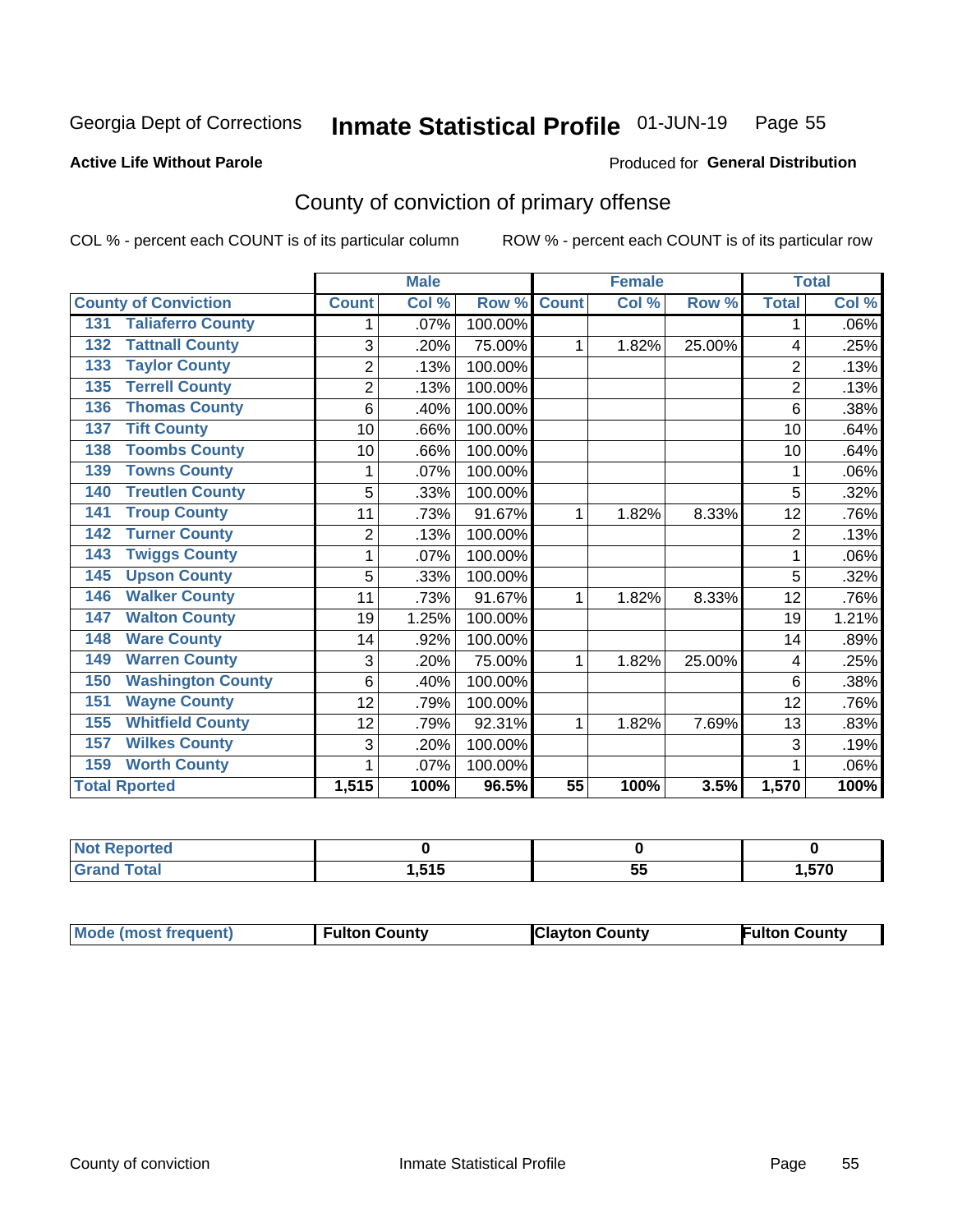### Georgia Dept of Corrections **Active Life Without Parole**

#### Inmate Statistical Profile 01-JUN-19 Page 56

Produced for General Distribution

# Circuit of conviction of primary offense

COL % - percent each COUNT is of its particular column ROW % - percent each COUNT is of its particular row

|                         |                                 |                  | <b>Male</b> |         |                          | <b>Female</b> |        |                  | <b>Total</b> |
|-------------------------|---------------------------------|------------------|-------------|---------|--------------------------|---------------|--------|------------------|--------------|
|                         | <b>Circuit of Conviction</b>    | <b>Count</b>     | Col %       | Row %   | <b>Count</b>             | Col %         | Row %  | <b>Total</b>     | Col %        |
| 1                       | <b>Alapaha Circuit</b>          | 14               | .93%        | 100.00% |                          |               |        | 14               | .90%         |
| $\overline{2}$          | <b>Alcovy Circuit</b>           | 33               | 2.19%       | 94.29%  | $\overline{2}$           | 3.77%         | 5.71%  | 35               | 2.24%        |
| $\overline{\mathbf{3}}$ | <b>Atlanta Circuit</b>          | 204              | 13.53%      | 98.55%  | 3                        | 5.66%         | 1.45%  | 207              | 13.26%       |
| 4                       | <b>Atlantic Circuit</b>         | 16               | 1.06%       | 94.12%  | $\mathbf 1$              | 1.89%         | 5.88%  | 17               | 1.09%        |
| 5                       | <b>Augusta Circuit</b>          | 95               | 6.30%       | 95.96%  | $\overline{\mathcal{A}}$ | 7.55%         | 4.04%  | 99               | 6.34%        |
| $\overline{6}$          | <b>Blue Ridge Circuit</b>       | $\boldsymbol{9}$ | .60%        | 100.00% |                          |               |        | $\boldsymbol{9}$ | .58%         |
| 7                       | <b>Brunswick Circuit</b>        | 43               | 2.85%       | 100.00% |                          |               |        | 43               | 2.75%        |
| 8                       | <b>Chattahoochee Circuit</b>    | 48               | 3.18%       | 97.96%  | 1                        | 1.89%         | 2.04%  | 49               | 3.14%        |
| $\overline{9}$          | <b>Cherokee Circuit</b>         | 17               | 1.13%       | 94.44%  | 1                        | 1.89%         | 5.56%  | 18               | 1.15%        |
| 10                      | <b>Clayton Circuit</b>          | 68               | 4.51%       | 93.15%  | 5                        | 9.43%         | 6.85%  | 73               | 4.68%        |
| $\overline{11}$         | <b>Cobb Circuit</b>             | 72               | 4.77%       | 97.30%  | $\overline{c}$           | 3.77%         | 2.70%  | 74               | 4.74%        |
| 12                      | <b>Conasauga Circuit</b>        | 15               | .99%        | 93.75%  | $\mathbf{1}$             | 1.89%         | 6.25%  | 16               | 1.02%        |
| 13                      | <b>Cordele Circuit</b>          | 16               | 1.06%       | 100.00% |                          |               |        | 16               | 1.02%        |
| $\overline{14}$         | <b>Coweta Circuit</b>           | 27               | 1.79%       | 96.43%  | $\mathbf{1}$             | 1.89%         | 3.57%  | 28               | 1.79%        |
| $\overline{15}$         | <b>Dougherty Circuit</b>        | 28               | 1.86%       | 96.55%  | $\mathbf 1$              | 1.89%         | 3.45%  | 29               | 1.86%        |
| 16                      | <b>Dublin Circuit</b>           | 11               | .73%        | 100.00% |                          |               |        | 11               | .70%         |
| 17                      | <b>Eastern Circuit</b>          | 62               | 4.11%       | 96.88%  | $\overline{2}$           | 3.77%         | 3.13%  | 64               | 4.10%        |
| 18                      | <b>Flint Circuit</b>            | 19               | 1.26%       | 95.00%  | $\mathbf{1}$             | 1.89%         | 5.00%  | 20               | 1.28%        |
| 19                      | <b>Griffin Circuit</b>          | 30               | 1.99%       | 93.75%  | $\overline{2}$           | 3.77%         | 6.25%  | 32               | 2.05%        |
| $\overline{20}$         | <b>Gwinnett Circuit</b>         | 67               | 4.44%       | 94.37%  | 4                        | 7.55%         | 5.63%  | 71               | 4.55%        |
| $\overline{21}$         | <b>Houston Circuit</b>          | 26               | 1.72%       | 100.00% |                          |               |        | 26               | 1.67%        |
| $\overline{22}$         | <b>Lookout Mountain Circuit</b> | 17               | 1.13%       | 89.47%  | $\overline{2}$           | 3.77%         | 10.53% | 19               | 1.22%        |
| 23                      | <b>Macon Circuit</b>            | 51               | 3.38%       | 96.23%  | $\overline{2}$           | 3.77%         | 3.77%  | 53               | 3.40%        |
| $\overline{24}$         | <b>Middle Circuit</b>           | 36               | 2.39%       | 100.00% |                          |               |        | 36               | 2.31%        |
| 25                      | <b>Mountain Circuit</b>         | $\, 8$           | .53%        | 100.00% |                          |               |        | 8                | .51%         |
| 26                      | <b>Northeastern Circuit</b>     | 24               | 1.59%       | 85.71%  | $\overline{\mathcal{A}}$ | 7.55%         | 14.29% | 28               | 1.79%        |
| $\overline{27}$         | <b>Northern Circuit</b>         | 15               | .99%        | 93.75%  | 1                        | 1.89%         | 6.25%  | 16               | 1.02%        |
| 28                      | <b>Ocmulgee Circuit</b>         | 18               | 1.19%       | 94.74%  | 1                        | 1.89%         | 5.26%  | 19               | 1.22%        |
| 29                      | <b>Oconee Circuit</b>           | $\overline{2}$   | .13%        | 100.00% |                          |               |        | $\overline{2}$   | .13%         |
| 30                      | <b>Ogeechee Circuit</b>         | 15               | .99%        | 93.75%  | 1                        | 1.89%         | 6.25%  | 16               | 1.02%        |
| $\overline{31}$         | <b>Pataula Circuit</b>          | 10               | .66%        | 100.00% |                          |               |        | 10               | .64%         |
| 32                      | <b>Piedmont Circuit</b>         | 21               | 1.39%       | 100.00% |                          |               |        | 21               | 1.35%        |
| 33                      | <b>Rome Circuit</b>             | 33               | 2.19%       | 97.06%  | $\mathbf{1}$             | 1.89%         | 2.94%  | 34               | 2.18%        |
| 34                      | <b>South Georgia Circuit</b>    | 13               | .86%        | 100.00% |                          |               |        | 13               | .83%         |
| 35                      | <b>Southern Circuit</b>         | 18               | 1.19%       | 100.00% |                          |               |        | 18               | 1.15%        |
| 36                      | <b>Southwestern Circuit</b>     | 8                | .53%        | 100.00% |                          |               |        | 8                | .51%         |
| 37                      | <b>Stone Mountain Circuit</b>   | 136              | 9.02%       | 97.14%  | 4                        | 7.55%         | 2.86%  | 140              | 8.97%        |
| 38                      | <b>Tallapoosa Circuit</b>       | 10               | .66%        | 100.00% |                          |               |        | 10               | .64%         |
| 39                      | <b>Tifton Circuit</b>           | 15               | .99%        | 100.00% |                          |               |        | 15               | .96%         |
| 40                      | <b>Toombs Circuit</b>           | 10               | .66%        | 90.91%  | $\mathbf{1}$             | 1.89%         | 9.09%  | 11               | .70%         |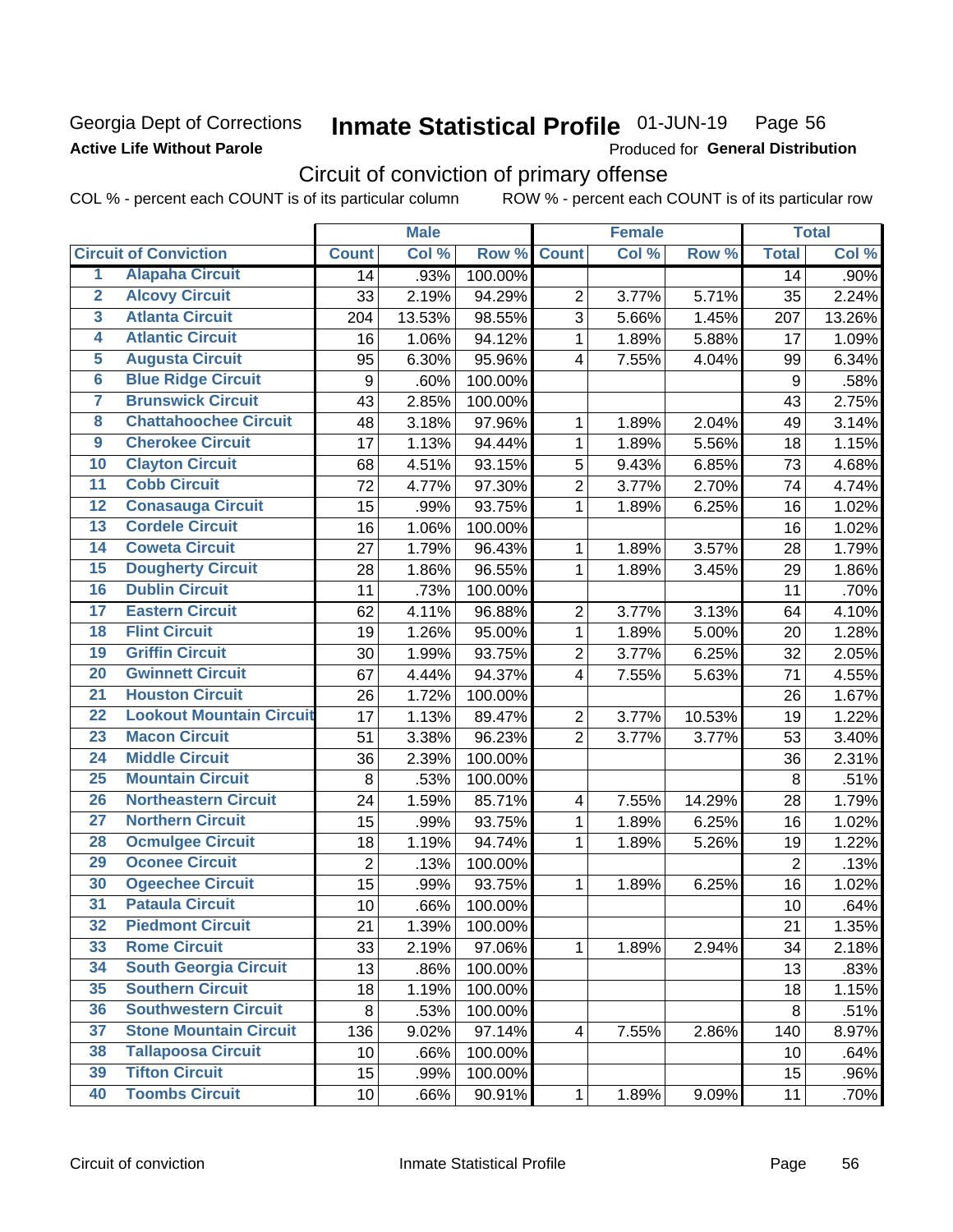## Georgia Dept of Corrections **Active Life Without Parole**

#### Inmate Statistical Profile 01-JUN-19 Page 57

Produced for General Distribution

# Circuit of conviction of primary offense

COL % - percent each COUNT is of its particular column ROW % - percent each COUNT is of its particular row

|    |                                  |              | <b>Male</b>    |         |                | <b>Female</b> |        |              | <b>Total</b>   |
|----|----------------------------------|--------------|----------------|---------|----------------|---------------|--------|--------------|----------------|
|    | <b>Circuit of Conviction</b>     | <b>Count</b> | Col %          | Row %   | <b>Count</b>   | Col %         | Row %  | <b>Total</b> | Col %          |
| 41 | <b>Waycross Circuit</b>          | 32           | 2.12%          | 96.97%  |                | 1.89%         | 3.03%  | 33           | 2.11%          |
| 42 | <b>Western Circuit</b>           | 24           | 1.59%          | 96.00%  |                | 1.89%         | 4.00%  | 25           | 1.60%          |
| 43 | <b>Rockdale Circuit</b>          | 11           | .73%           | 100.00% |                |               |        | 11           | .70%           |
| 44 | <b>Douglas Circuit</b>           | 35           | 2.32%          | 94.59%  | $\overline{2}$ | 3.77%         | 5.41%  | 37           | 2.37%          |
| 45 | <b>Appalachian Circuit</b>       | 4            | .27%           | 100.00% |                |               |        | 4            | .26%           |
| 46 | <b>Enotah Circuit</b>            | 2            | .13%           | 100.00% |                |               |        | 2            | .13%           |
| 47 | <b>Bell-Forsyth J.C.</b>         | 4            | .27%           | 80.00%  |                | 1.89%         | 20.00% | 5            | .32%           |
| 48 | <b>Towaliga Judicial Circuit</b> | 13           | .86%           | 100.00% |                |               |        | 13           | .83%           |
| 49 | <b>Paulding Circuit</b>          | 3            | .20%           | 100.00% |                |               |        | 3            | .19%           |
|    | <b>Total Rported</b>             | 1,508        | 100%           | 96.6%   | 53             | 100%          | 3.4%   | 1,561        | 100%           |
|    | <b>Not Reported</b>              |              | 7              |         |                | $\mathbf{2}$  |        |              | 9              |
|    | <b>Grand Total</b>               |              | 1,515          |         |                | 55            |        |              | 1,570          |
|    | <b>Mode (most frequent)</b>      |              | <b>Atlanta</b> |         |                | Clayton       |        |              | <b>Atlanta</b> |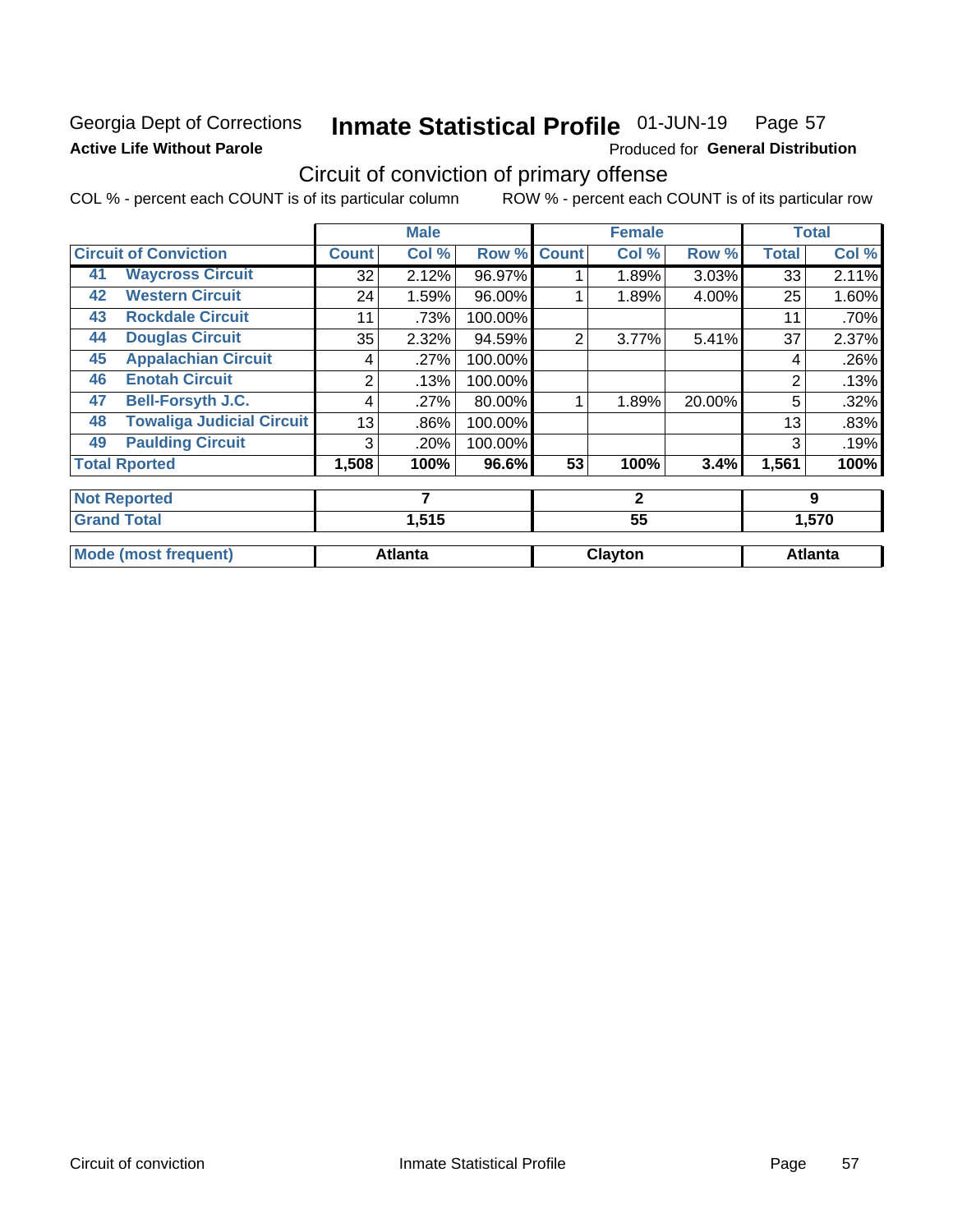### **Active Life Without Parole**

### Produced for General Distribution

# Years served (jail + prison) in this incarceration

COL % - percent each COUNT is of its particular column

|                        |                 | <b>Male</b> |         |                 | <b>Female</b> |       |                 | <b>Total</b> |
|------------------------|-----------------|-------------|---------|-----------------|---------------|-------|-----------------|--------------|
| <b>Years Served</b>    | <b>Count</b>    | Col %       | Row %   | <b>Count</b>    | Col %         | Row % | <b>Total</b>    | Col %        |
| Less than one year     | $\overline{40}$ | 2.64%       | 97.56%  | 1               | 1.82%         | 2.44% | $\overline{41}$ | 2.61%        |
| 1 to 1.99 years        | 66              | 4.36%       | 97.06%  | $\overline{2}$  | 3.64%         | 2.94% | 68              | 4.33%        |
| 2 to 2.99 years        | 94              | 6.20%       | 95.92%  | 4               | 7.27%         | 4.08% | 98              | 6.24%        |
| 3 to 3.99 years        | 119             | 7.85%       | 95.97%  | 5               | 9.09%         | 4.03% | 124             | 7.90%        |
| 4 to 4.99 years        | 119             | 7.85%       | 94.44%  | 7               | 12.73%        | 5.56% | 126             | 8.03%        |
| 5 to 5.99 years        | 112             | 7.39%       | 95.73%  | 5               | 9.09%         | 4.27% | 117             | 7.45%        |
| 6 to 6.99 years        | 114             | 7.52%       | 93.44%  | 8               | 14.55%        | 6.56% | 122             | 7.77%        |
| 7 to 7.99 years        | 93              | 6.14%       | 93.94%  | 6               | 10.91%        | 6.06% | 99              | 6.31%        |
| <b>8 to 8.99 years</b> | 94              | 6.20%       | 96.91%  | 3               | 5.45%         | 3.09% | 97              | 6.18%        |
| 9 to 9.99 years        | 56              | 3.70%       | 96.55%  | 2               | 3.64%         | 3.45% | 58              | 3.69%        |
| 10 to 10.99 years      | 41              | 2.71%       | 97.62%  | 1               | 1.82%         | 2.38% | 42              | 2.68%        |
| 11 to 11.99 years      | 53              | 3.50%       | 98.15%  | 1               | 1.82%         | 1.85% | 54              | 3.44%        |
| 12 to 12.99 years      | 30              | 1.98%       | 93.75%  | 2               | 3.64%         | 6.25% | 32              | 2.04%        |
| 13 to 13.99 years      | 31              | 2.05%       | 96.88%  | $\mathbf 1$     | 1.82%         | 3.13% | 32              | 2.04%        |
| 14 to 14.99 years      | 31              | 2.05%       | 100.00% |                 |               |       | 31              | 1.97%        |
| 15 to 15.99 years      | 36              | 2.38%       | 100.00% |                 |               |       | 36              | 2.29%        |
| 16 to 16.99 years      | 42              | 2.77%       | 91.30%  | 4               | 7.27%         | 8.70% | 46              | 2.93%        |
| 17 to 17.99 years      | 33              | 2.18%       | 97.06%  | $\mathbf{1}$    | 1.82%         | 2.94% | 34              | 2.17%        |
| 18 to 18.99 years      | 43              | 2.84%       | 100.00% |                 |               |       | 43              | 2.74%        |
| 19 to 19.99 years      | 41              | 2.71%       | 100.00% |                 |               |       | 41              | 2.61%        |
| 20 to 20.99 years      | 30              | 1.98%       | 96.77%  | $\mathbf 1$     | 1.82%         | 3.23% | 31              | 1.97%        |
| 21 to 21.99 years      | 44              | 2.90%       | 100.00% |                 |               |       | 44              | 2.80%        |
| 22 to 22.99 years      | 41              | 2.71%       | 97.62%  | 1               | 1.82%         | 2.38% | 42              | 2.68%        |
| 23 to 23.99 years      | 28              | 1.85%       | 100.00% |                 |               |       | 28              | 1.78%        |
| 24 to 24.99 years      | 26              | 1.72%       | 100.00% |                 |               |       | 26              | 1.66%        |
| 25 to 25.99 years      | 18              | 1.19%       | 100.00% |                 |               |       | 18              | 1.15%        |
| 26 to 26.99 years      | 10              | 0.66%       | 100.00% |                 |               |       | 10              | 0.64%        |
| 27 to 27.99 years      | 3               | 0.20%       | 100.00% |                 |               |       | 3               | 0.19%        |
| 28 to 28.99 years      | 5               | 0.33%       | 100.00% |                 |               |       | 5               | 0.32%        |
| 29 to 29.99 years      | 1               | 0.07%       | 100.00% |                 |               |       | 1               | 0.06%        |
| Thirty + years         | 21              | 1.39%       | 100.00% |                 |               |       | 21              | 1.34%        |
| <b>Total Reported</b>  | 1,515           | 100%        | 96.50%  | $\overline{55}$ | 100%          | 3.50% | 1,570           | 100.0%       |

| rtea                  |                      |           |                      |
|-----------------------|----------------------|-----------|----------------------|
| <b>Utal</b><br>$\sim$ | ---<br>.<br>I .J I J | --<br>JJ. | <b>570</b><br>ט וט ו |

| Mean<br>(average)    | 10.46             | 7.62            | 10.36             |
|----------------------|-------------------|-----------------|-------------------|
| Median (middle)      |                   | 6.34            | 7.88              |
| Mode (most frequent) | $6$ to 6.99 years | 9 to 9.99 years | $6$ to 6.99 years |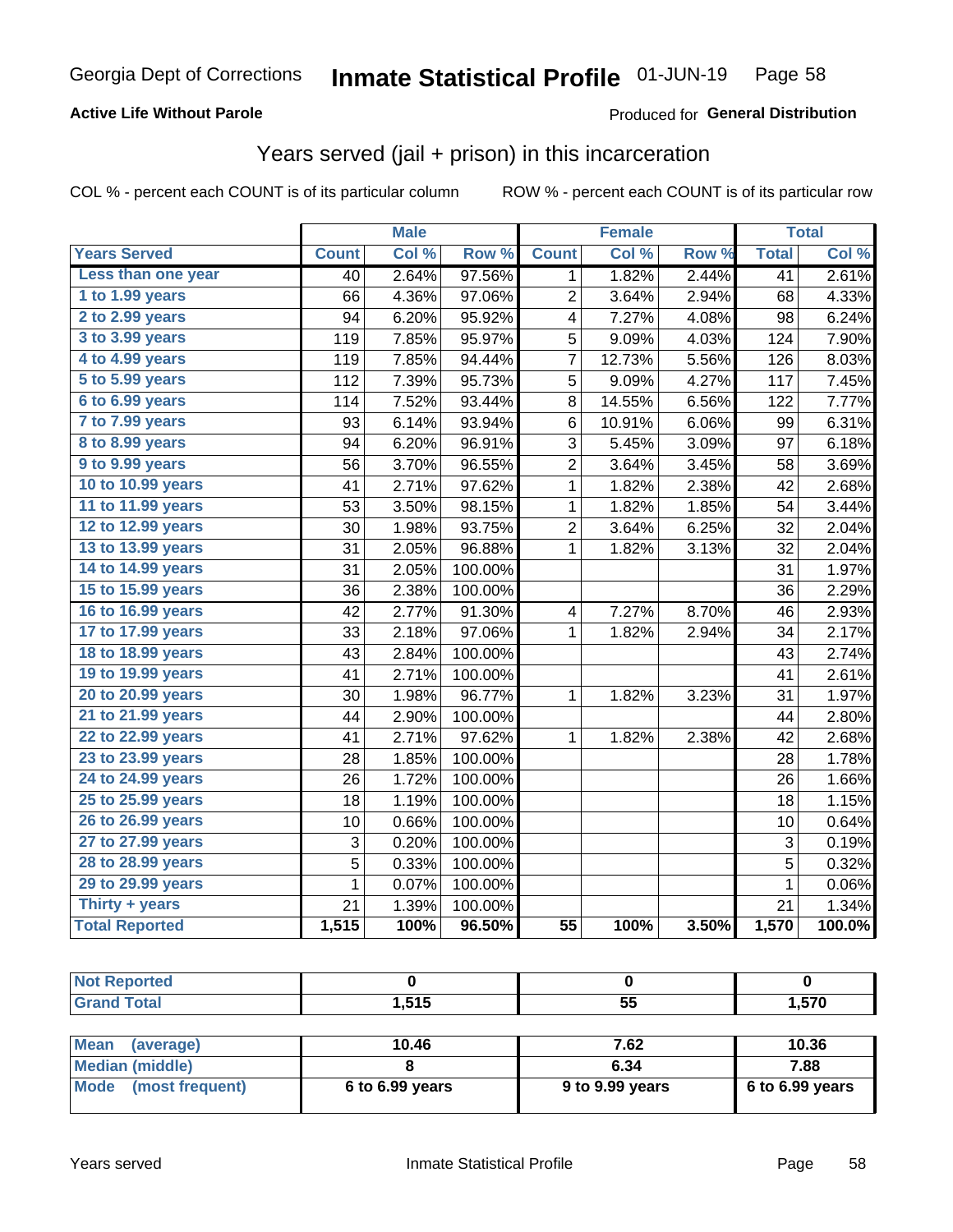#### Inmate Statistical Profile 01-JUN-19 Page 59

### **Active Life Without Parole**

Produced for General Distribution

## Results of most recent HIV tests

COL % - percent each COUNT is of its particular column

|                         | <b>Male</b>  |         |        | <b>Female</b>   |        |        | Total |        |
|-------------------------|--------------|---------|--------|-----------------|--------|--------|-------|--------|
| <b>HIV Test Results</b> | <b>Count</b> | Col %   | Row %I | <b>Count</b>    | Col %  | Row %  | Total | Col %  |
| <b>Positive</b>         | 12           | 0.83%   | 92.31% |                 | 1.92%  | 7 69%∎ | 13    | 0.86%  |
| <b>Negative</b>         | .441         | 99.17%। | 96.58% | 51              | 98.08% | 3.42%  | .492  | 99.14% |
| <b>Total Reported</b>   | .453         | 100%    | 96.54% | 52 <sub>1</sub> | 100%   | 3.46%  | 1,505 | 100%   |

| <b>Not Reported</b> | ◡▵           |    | uu   |
|---------------------|--------------|----|------|
| <b>Total</b>        | 515<br>∕ I ⊎ | JJ | ,570 |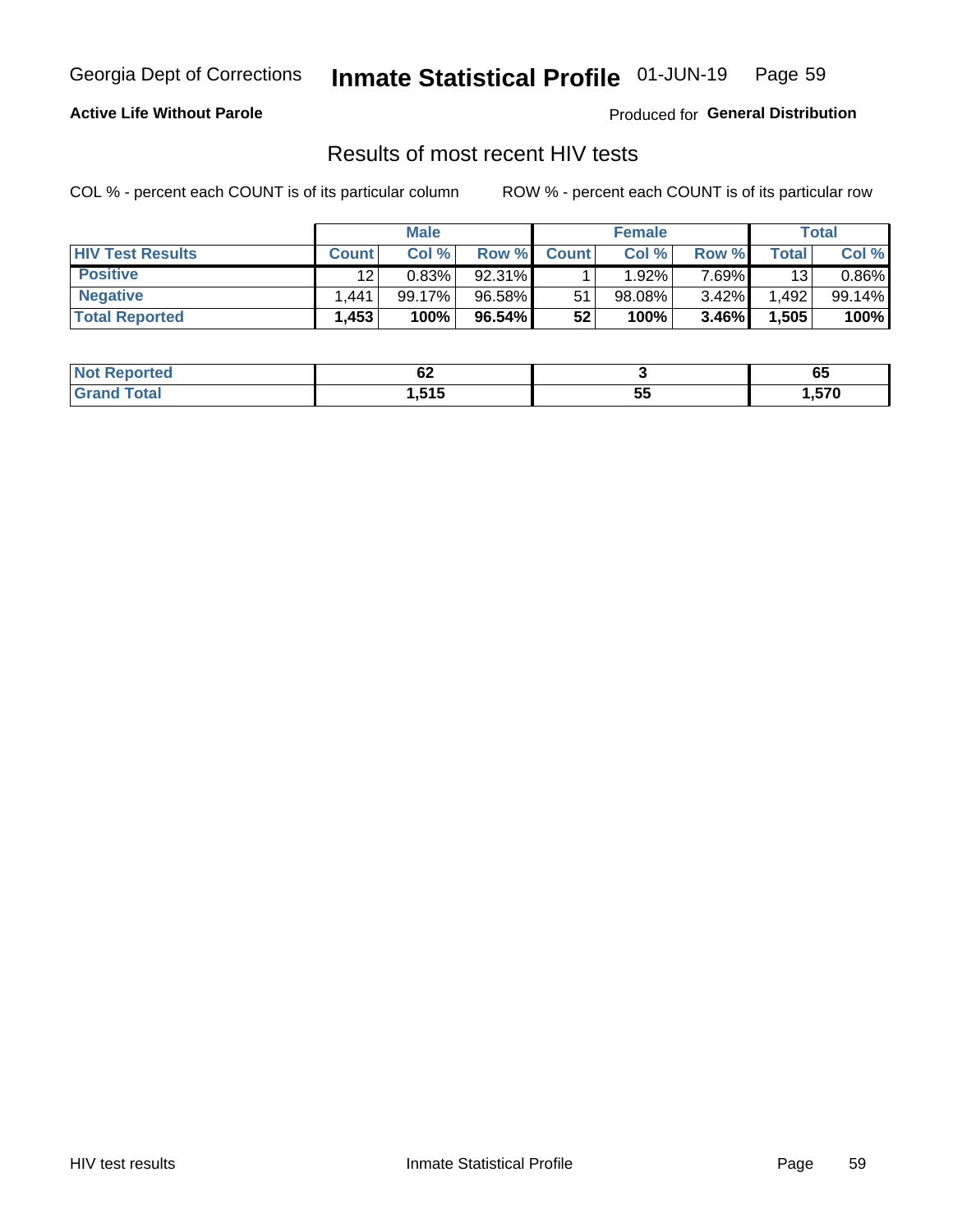# Georgia Dept of Corrections **Inmate Statistical Profile** 01-JUN-19 Page 60

### **Active Life Without Parole**

Produced for **General Distribution**

# Results of most recent tuberculosis test

COL % - percent each COUNT is of its particular column ROW % - percent each COUNT is of its particular row

|                                  | <b>Male</b>  |           |           | <b>Female</b> |          |          | Total |        |
|----------------------------------|--------------|-----------|-----------|---------------|----------|----------|-------|--------|
| <b>Tuberculosis Test Results</b> | <b>Count</b> | Col %     | Row %I    | <b>Count</b>  | Col %    | Row %    | Total | Col %  |
| <b>Positive on current test</b>  | 283          | 18.89%    | $99.30\%$ |               | $3.77\%$ | $0.70\%$ | 285   | 18.38% |
| <b>Negative</b>                  | 1.215        | $81.11\%$ | 95.97%    | 51            | 96.23%   | 4.03%    | .266  | 81.62% |
| <b>Total Reported</b>            | .498         | 100%      | 96.58% I  | 53            | 100%     | 3.42%    | 1,551 | 100%   |

| <b>Not Reported</b>           | . .                  |          | 10.   |
|-------------------------------|----------------------|----------|-------|
| <b>Total</b><br>$C$ ro $\sim$ | 515<br>1.J I J<br>__ | --<br>JJ | 1,570 |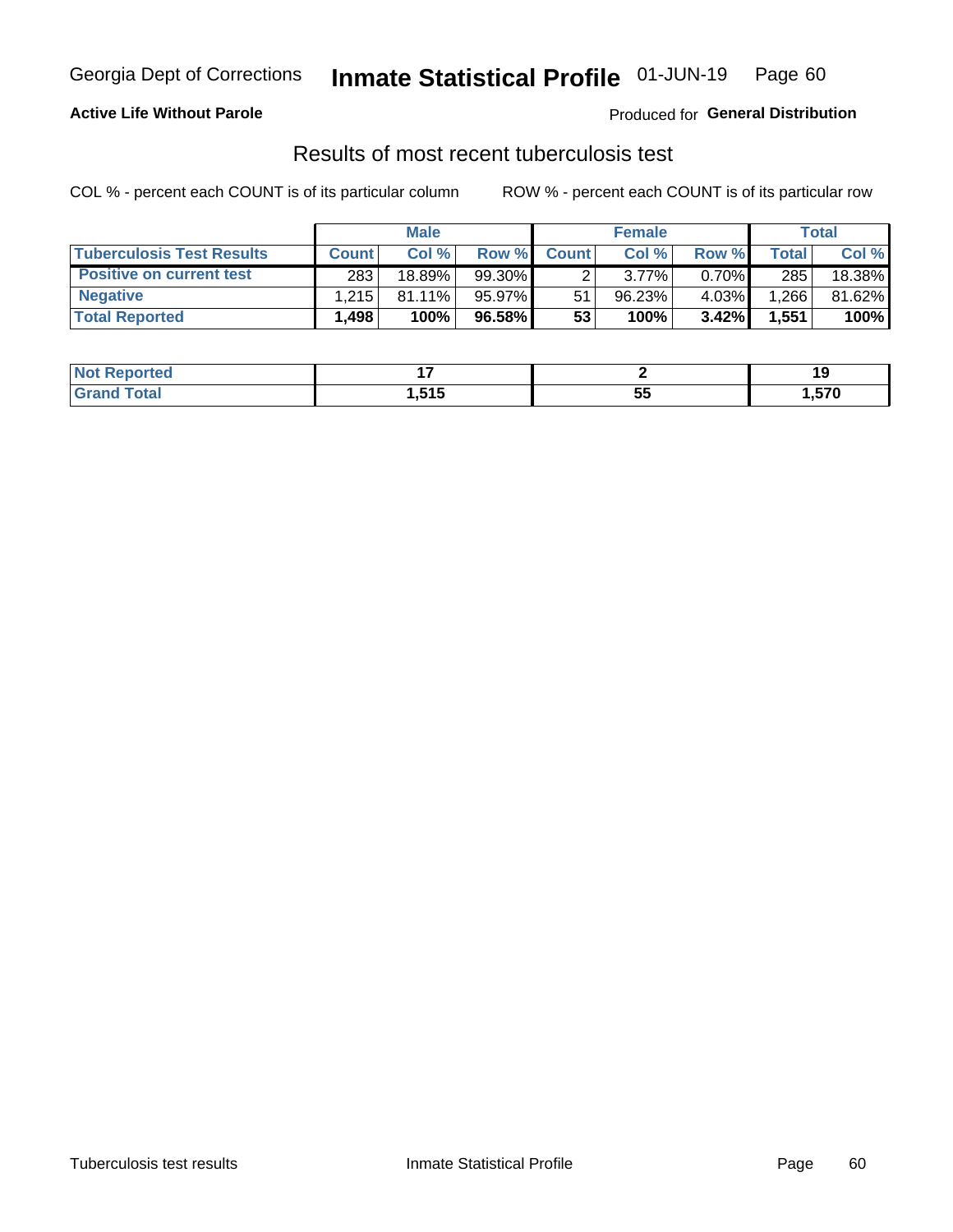# Georgia Dept of Corrections **Inmate Statistical Profile** 01-JUN-19 Page 61

### **Active Life Without Parole**

Produced for **General Distribution**

### Results of most recent syphilis test

COL % - percent each COUNT is of its particular column ROW % - percent each COUNT is of its particular row

|                                 | <b>Male</b>  |           |           | <b>Female</b> |           |        | Total |        |
|---------------------------------|--------------|-----------|-----------|---------------|-----------|--------|-------|--------|
| <b>Syphilis Test Results</b>    | <b>Count</b> | Col%      | Row %     | <b>Count</b>  | Col %     | Row %I | Total | Col %  |
| <b>Positive on current test</b> | 16           | 2.70%     | $94.12\%$ |               | 9.09%     | 5.88%  | 17    | 2.81%  |
| <b>Negative</b>                 | 577          | $97.30\%$ | 98.30%    | 10            | $90.91\%$ | 1.70%  | 587   | 97.19% |
| <b>Total Reported</b>           | 593          | 100%      | 98.18%I   | 11            | 100%      | 1.82%  | 604   | 100%   |

| <b>Not Reported</b> | 922    | 44 | 966      |
|---------------------|--------|----|----------|
| <b>Total</b>        | 515. ا | 44 | ---      |
| ' Grand             |        | JJ | U \ C, I |